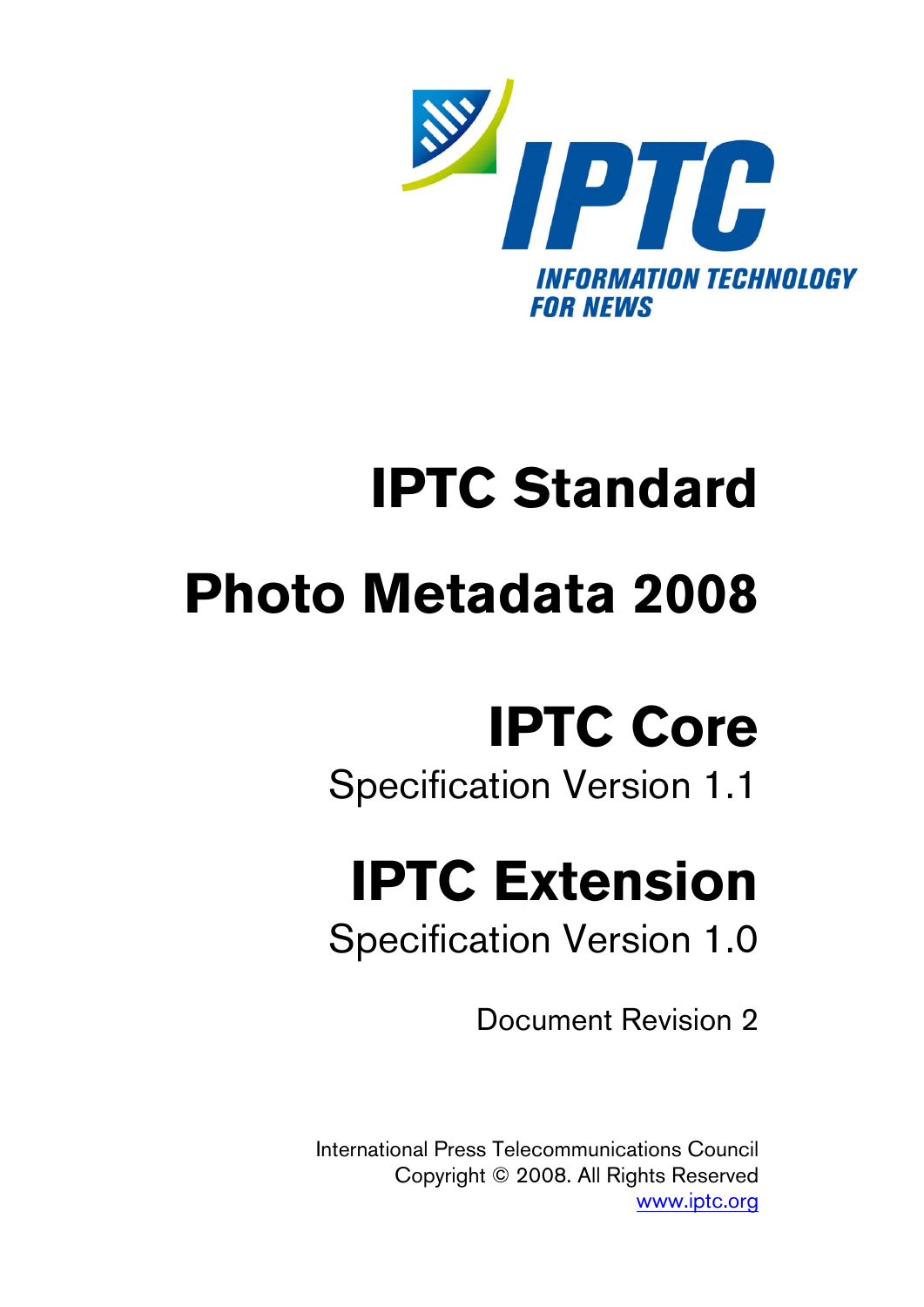

# **Copyrights**

Copyright © 2008 IPTC, the International Press Telecommunications Council. All Rights Reserved.

This project intends to use materials that are either in the public domain or are available by the permission for their respective copyright holders. Permissions of copyright holder will be obtained prior to use of protected material. All materials of this IPTC standard covered by copyright shall be licensable at no charge.

This document is published under the License Agreement on page 4.

#### **Acknowledgments**

This document is the result of a team effort by members of the International Press Telecommunications Council, with input and assistance from other contributors.

The effort to develop the IPTC Photo Metadata was lead by Harald Löffler (Ifra) and Michael Steidl (IPTC) and these persons contributed (ordered by surname):

Karl Csoknyay (Keystone Switzerland), Annette Feldman (AP), Jan Leidicke (BVPA), David Riecks (PLUS), Sarah Saunders (BAPLA), Klaus Sprick (IPTC), Staffan Teste (Cepic), Andy Williams (Ifra)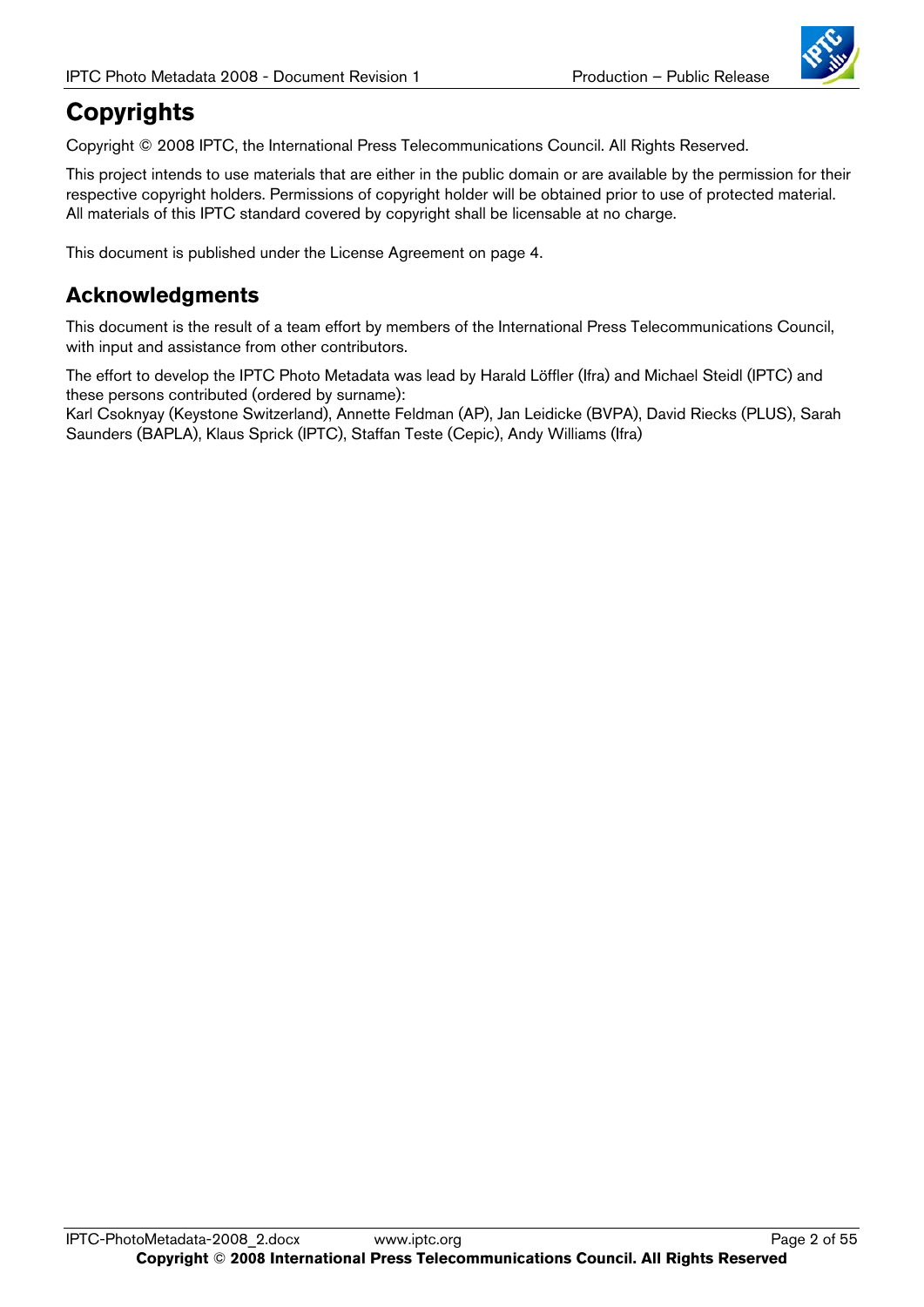

#### **About the Standard**

#### **IPTC Core Specification Version History**

| <b>Version</b> | <b>Issue Date</b> | <b>Approved by</b>              | <b>Remarks</b> |
|----------------|-------------------|---------------------------------|----------------|
| 1.0            | 2004-10-08        | <b>IPTC Standards Committee</b> |                |
|                | 2008-07-02        | I IPTC Standards Committee      |                |

#### **IPTC Extension Specification Version History**

| <b>Version</b> | <b>Issue Date</b> | <b>Approved by</b>                    | Remarks |
|----------------|-------------------|---------------------------------------|---------|
| . 0.           | 2008-07-02        | <b>IPTC</b><br>Committee<br>Standards |         |

#### **Document Revision History**

| <b>Revision</b> | <b>Issue Date</b> | <b>Author/revised by</b> | <b>Remarks</b>                                                                                    |
|-----------------|-------------------|--------------------------|---------------------------------------------------------------------------------------------------|
|                 | 2008-07-14        | Photo Md WG/M Steidl     | Derived from DRAFT rev 4, typos fixed, IIM<br>mapping included to each table.                     |
|                 | 2008-07-18        | Photo Md WG/M Steidl     | "Additional Model Info" table was in the wrong<br>section, moved from IPTC Core to IPTC Extension |

#### **About this Document**

- This document specifies metadata properties intended to be used primarily but not exclusively with photos.
- This document is a specification which may be revised to fix errata, this will be indicated by a new document revision number.

Any changes to the specification will be reflected by a change of the version of the standard.

This specification document will be supplemented by guidelines for end users and implementers of this specification.

#### **Status of this Document**

This document is under the governance of the IPTC Photo Metadata Working Group of the IPTC Standards Committee.

This is specification document which was endorsed by the IPTC members and may be updated, replaced or obsoleted by other documents at any time.

Public versions of this specification document and of related IPTC documents are available at: <http://www.iptc.org/std/photometadata/2008/>

Public comments should be sent to the forum and mailing list at:

<http://tech.groups.yahoo.com/group/iptc-photometadata>

A page with all errata not covered by the latest version of the Photo Metadata 2008 specifications is available at: <http://www.iptc.org/std/photometadata/2008/specification/PhotoMd2008Errata.html>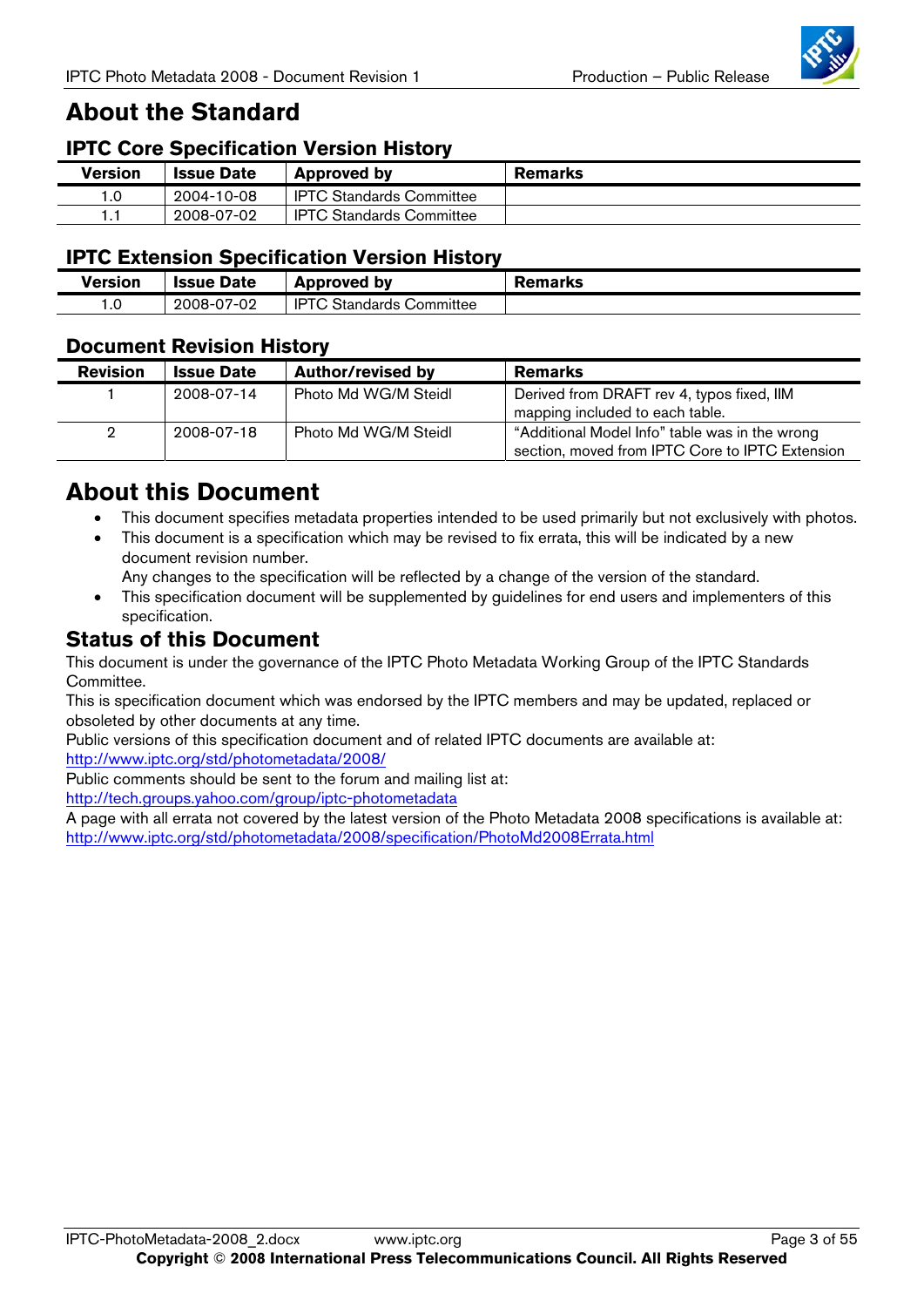

### **License Agreement**

This document is issued under the

#### **Non-Exclusive License Agreement for International Press Telecommunications Council Specifications and Related Documentation**

IMPORTANT: International Press Telecommunications Council (IPTC) standard specifications for news (the Specifications) and supporting software, documentation, technical reports, web sites and other material related to the Specifications (the Materials) including the document accompanying this license (the Document), whether in a paper or electronic format, are made available to you subject to the terms stated below. By obtaining, using and/or copying the Specifications or Materials, you (the licensee) agree that you have read, understood, and will comply with the following terms and conditions.

1. The Specifications and Materials are licensed for use only on the condition that you agree to be bound by the terms of this license. Subject to this and other licensing requirements contained herein, you may, on a nonexclusive basis, use the Specifications and Materials.

2. The IPTC openly provides the Specifications and Materials for voluntary use by individuals, partnerships, companies, corporations, organizations and any other entity for use at the entity's own risk. This disclaimer, license and release is intended to apply to the IPTC, its officers, directors, agents, representatives, members, contributors, affiliates, contractors, or co-venturers acting jointly or severally.

3. The Document and translations thereof may be copied and furnished to others, and derivative works that comment on or otherwise explain it or assist in its implementation may be prepared, copied, published and distributed, in whole or in part, without restriction of any kind, provided that the copyright and license notices and references to the IPTC appearing in the Document and the terms of this Specifications License Agreement are included on all such copies and derivative works. Further, upon the receipt of written permission from the IPTC, the Document may be modified for the purpose of developing applications that use IPTC Specifications or as required to translate the Document into languages other than English.

4. Any use, duplication, distribution, or exploitation of the Document and Specifications and Materials in any manner is at your own risk.

5. NO WARRANTY, EXPRESSED OR IMPLIED, IS MADE REGARDING THE ACCURACY, ADEQUACY, COMPLETENESS, LEGALITY, RELIABILITY OR USEFULNESS OF ANY INFORMATION CONTAINED IN THE DOCUMENT OR IN ANY SPECIFICATION OR OTHER PRODUCT OR SERVICE PRODUCED OR SPONSORED BY THE IPTC. THE DOCUMENT AND THE INFORMATION CONTAINED HEREIN AND INCLUDED IN ANY SPECIFICATION OR OTHER PRODUCT OR SERVICE OF THE IPTC IS PROVIDED ON AN "AS IS" BASIS. THE IPTC DISCLAIMS ALL WARRANTIES OF ANY KIND, EXPRESS OR IMPLIED, INCLUDING, BUT NOT LIMITED TO, ANY ACTUAL OR ASSERTED WARRANTY OF NON-INFRINGEMENT OF PROPRIETARY RIGHTS, MERCHANTABILITY, OR FITNESS FOR A PARTICULAR PURPOSE. NEITHER THE IPTC NOR ITS CONTRIBUTORS SHALL BE HELD LIABLE FOR ANY IMPROPER OR INCORRECT USE OF INFORMATION. NEITHER THE IPTC NOR ITS CONTRIBUTORS ASSUME ANY RESPONSIBILITY FOR ANYONE'S USE OF INFORMATION PROVIDED BY THE IPTC. IN NO EVENT SHALL THE IPTC OR ITS CONTRIBUTORS BE LIABLE TO ANYONE FOR DAMAGES OF ANY KIND, INCLUDING BUT NOT LIMITED TO, COMPENSATORY DAMAGES, LOST PROFITS, LOST DATA OR ANY FORM OF SPECIAL, INCIDENTAL, INDIRECT, CONSEQUENTIAL OR PUNITIVE DAMAGES OF ANY KIND WHETHER BASED ON BREACH OF CONTRACT OR WARRANTY, TORT, PRODUCT LIABILITY OR OTHERWISE.

6. The IPTC takes no position regarding the validity or scope of any Intellectual Property or other rights that might be claimed to pertain to the implementation or use of the technology described in the Document or the extent to which any license under such rights might or might not be available. The IPTC does not represent that it has made any effort to identify any such rights. Copies of claims of rights made available for publication, assurances of licenses to be made available, or the result of an attempt made to obtain a general license or permission for the use of such proprietary rights by implementers or users of the Specifications and Materials, can be obtained from the Managing Director of the IPTC.

7. By using the Specifications and Materials including the Document in any manner or for any purpose, you release the IPTC from all liabilities, claims, causes of action, allegations, losses, injuries, damages, or detriments of any nature arising from or relating to the use of the Specifications, Materials or any portion thereof. You further agree not to file a lawsuit, make a claim, or take any other formal or informal legal action against the IPTC, resulting from your acquisition, use, duplication, distribution, or exploitation of the Specifications, Materials or any portion thereof. Finally, you hereby agree that the IPTC is not liable for any direct, indirect, special or consequential damages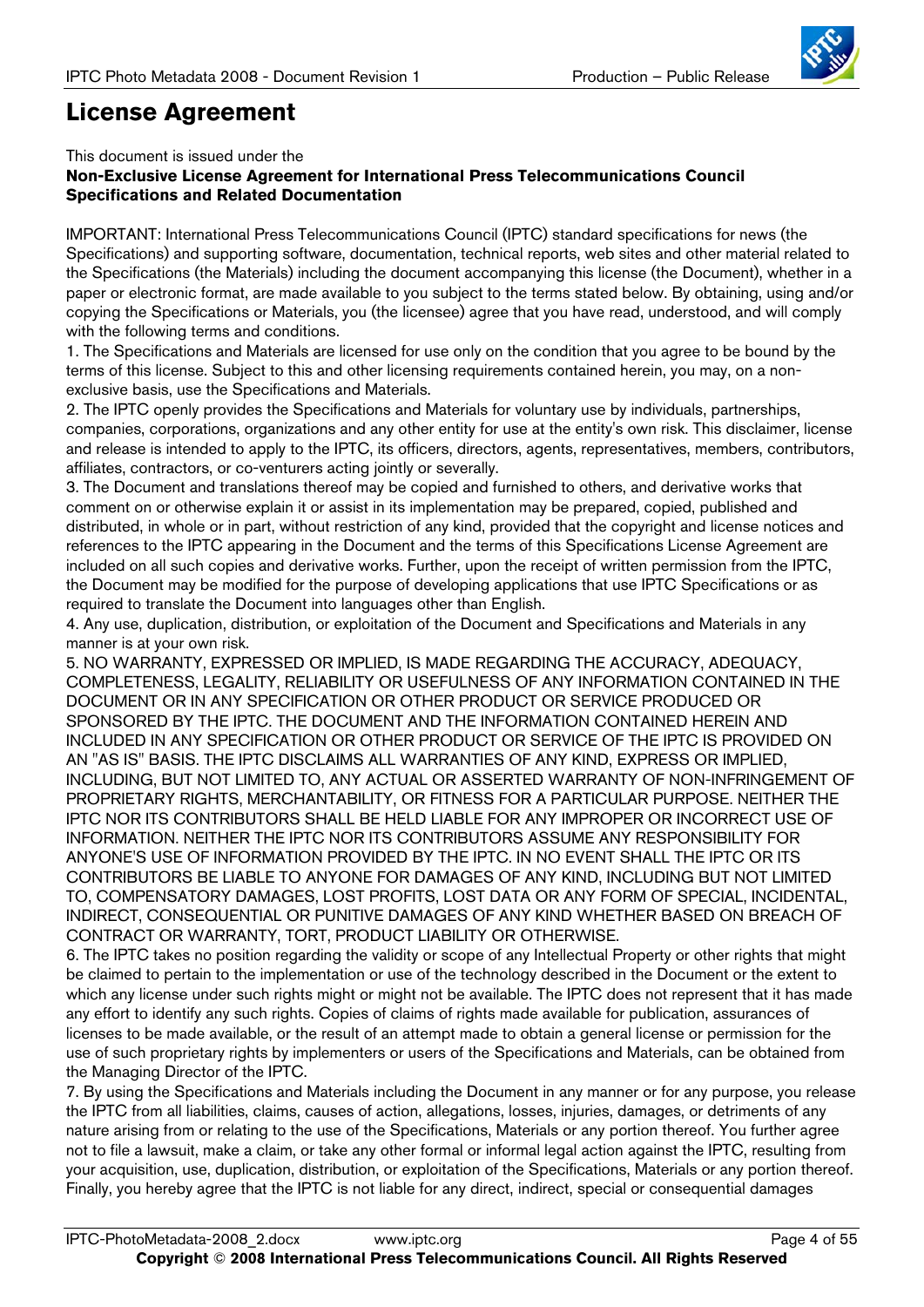

arising from or relating to your acquisition, use, duplication, distribution, or exploitation of the Specifications, Materials or any portion thereof.

8. Specifications and Materials may be downloaded or copied provided that ALL copies retain the ownership, copyright and license notices.

9. Materials may not be edited, modified, or presented in a context that creates a misleading or false impression or statement as to the positions, actions, or statements of the IPTC.

10. The name and trademarks of the IPTC may not be used in advertising, publicity, or in relation to products or services and their names without the specific, written prior permission of the IPTC. Any permitted use of the trademarks of the IPTC, whether registered or not, shall be accompanied by an appropriate mark and attribution, as agreed with the IPTC.

11. Specifications may be extended by both members and non-members to provide additional functionality (Extension Specifications) provided that there is a clear recognition of the IPTC IP and its ownership in the Extension Specifications and the related documentation and provided that the extensions are clearly identified and provided that a perpetual license is granted by the creator of the Extension Specifications for other members and non-members to use the Extension Specifications and to continue extensions of the Extension Specifications. The IPTC does not waive any of its rights in the Specifications and Materials in this context. The Extension Specifications may be considered the intellectual property of their creator. The IPTC expressly disclaims any responsibility for damage caused by an extension to the Specifications.

12. Specifications and Materials may be included in derivative work of both members and non-members provided that there is a clear recognition of the IPTC IP and its ownership in the derivative work and its related documentation. The IPTC does not waive any of its rights in the Specifications and Materials in this context. Derivative work in its entirety may be considered the intellectual property of the creator of the work .The IPTC expressly disclaims any responsibility for damage caused when its IP is used in a derivative context.

13. This Specifications License Agreement is perpetual subject to your conformance to the terms of this Agreement. The IPTC may terminate this Specifications License Agreement immediately upon your breach of this Agreement and, upon such termination you will cease all use, duplication, distribution, and/or exploitation in any manner of the Specifications and Materials.

14. This Specifications License Agreement reflects the entire agreement of the parties regarding the subject matter hereof and supersedes all prior agreements or representations regarding such matters, whether written or oral. To the extent any portion or provision of this Specifications License Agreement is found to be illegal or unenforceable, then the remaining provisions of this Specifications License Agreement will remain in full force and effect and the illegal or unenforceable provision will be construed to give it such effect as it may properly have that is consistent with the intentions of the parties.

15. This Specifications License Agreement may only be modified in writing signed by an authorized representative of the IPTC.

16. This Specifications License Agreement is governed by the law of United Kingdom, as such law is applied to contracts made and fully performed in the United Kingdom. Any disputes arising from or relating to this Specifications License Agreement will be resolved in the courts of the United Kingdom. You consent to the jurisdiction of such courts over you and covenant not to assert before such courts any objection to proceeding in such forums.

IF YOU DO NOT AGREE TO THESE TERMS YOU MUST CEASE ALL USE OF THE SPECIFICATIONS AND MATERIALS NOW.

IF YOU HAVE ANY QUESTIONS ABOUT THESE TERMS, PLEASE CONTACT THE MANAGING DIRECTOR OF THE INTERNATIONAL PRESS TELECOMMUNICATION COUNCIL. AS OF THE DATE OF THIS REVISION OF THIS SPECIFICATIONS LICENSE AGREEMENT YOU MAY CONTACT THE IPTC at http://www.iptc.org .

License agreement version of: 30 January 2006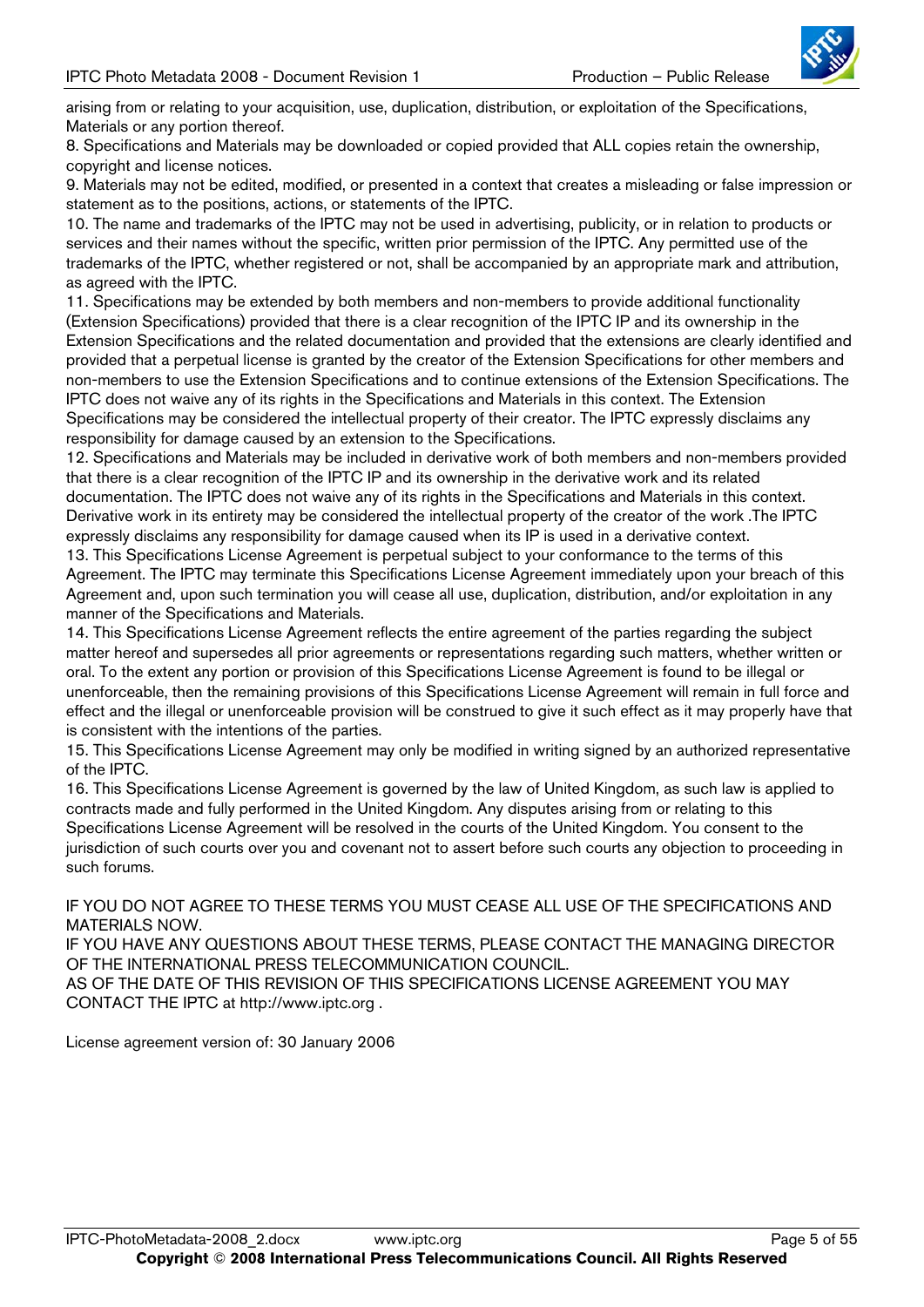

# **Table of Contents**

| Title |  |
|-------|--|
|       |  |
|       |  |
|       |  |
|       |  |
|       |  |
|       |  |
|       |  |
|       |  |
|       |  |
|       |  |
|       |  |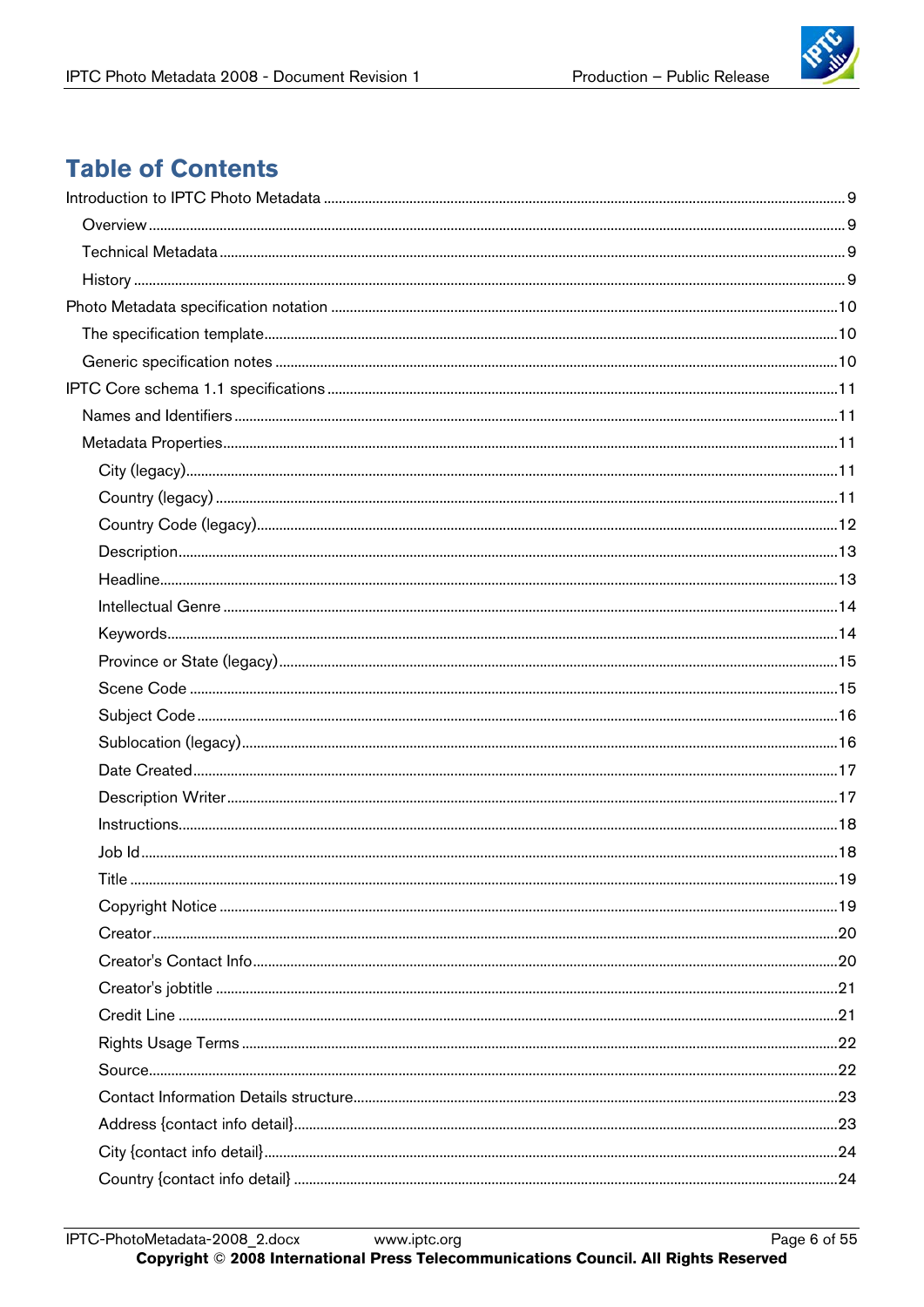

Page 7 of 55

| 37 |
|----|
|    |
|    |
|    |
|    |
|    |
|    |
|    |
|    |
|    |
|    |
|    |
|    |
|    |
|    |
|    |
|    |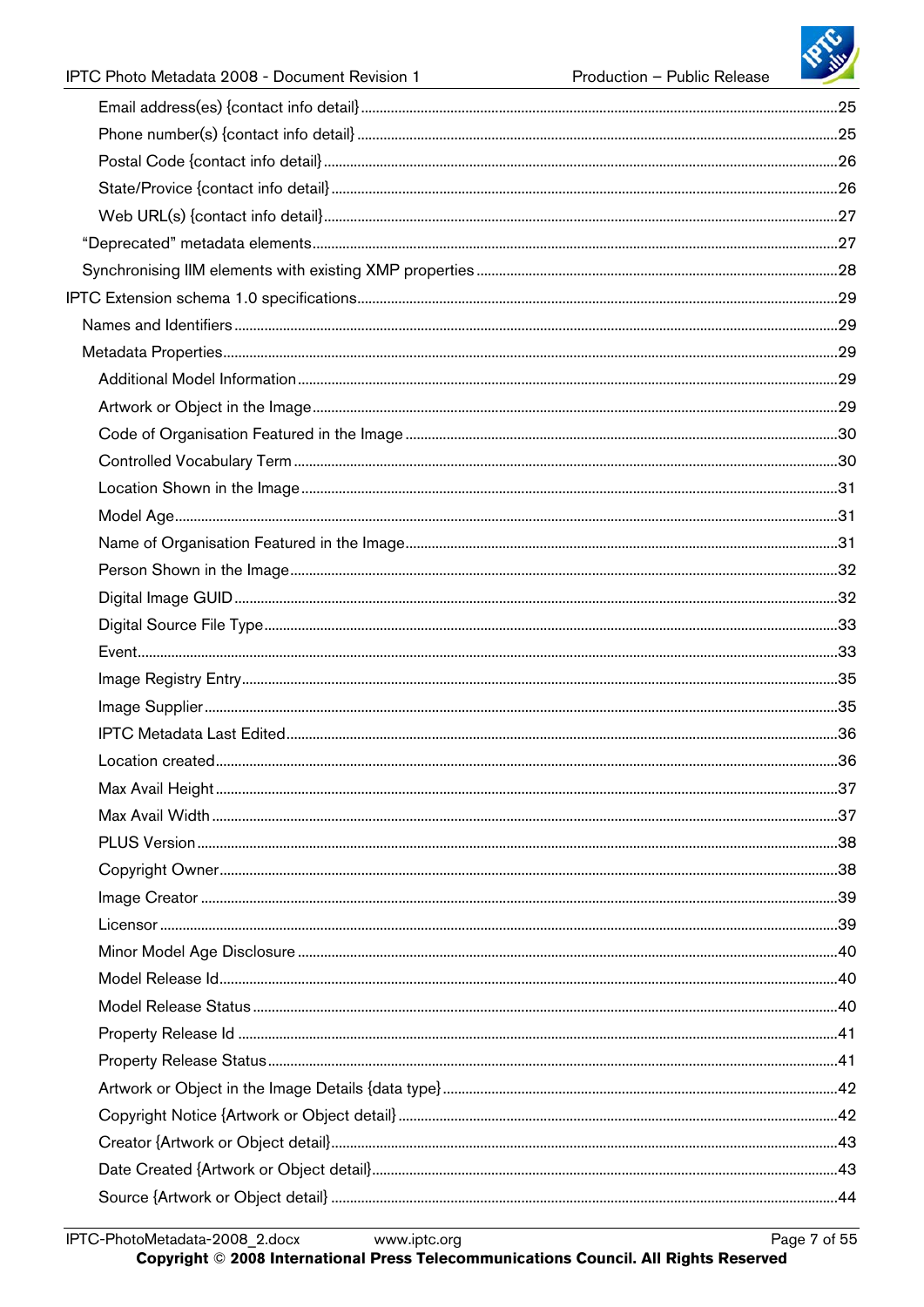Production - Public Release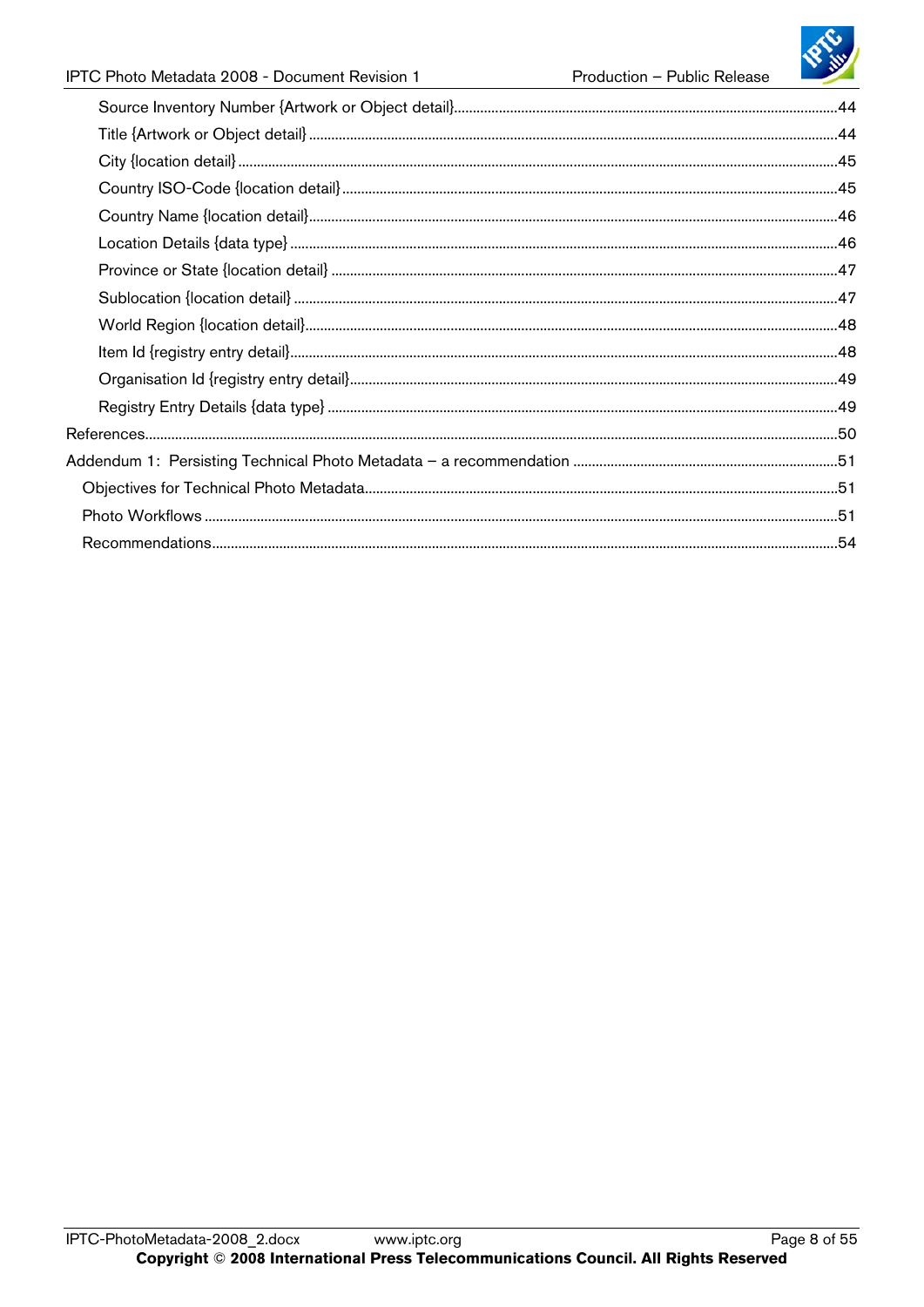

# <span id="page-8-0"></span>**Introduction to IPTC Photo Metadata**

#### **Overview**

IPTC Photo Metadata provides data about photographs and the values can be processed by software. Each individual metadata entity is called a property and they are grouped into Administrative, Descriptive and Rights Related properties.

IPTC Photo Metadata properties have photo specific definitions and they are widely supported by imaging software.

IPTC Photo Metadata aligns with other IPTC metadata standards which are made for media items of any mediatype. Thus they integrate with media-type agnostic digital asset management systems.

The **IPTC Photo Metadata 2008** specification is split into two schemas:

- The **IPTC Core schema** which refers back to properties from the IPTC "Information Interchange Model" (IIM) standard [IPTC IIM].
- The **IPTC Extension schema** extends and complements the IPTC Core schema by a set of more granular properties and further specialized rights related properties from the PLUS metadata schema [PLUS].

This allows users to decide whether ...

- ... to use only the IPTC Core schema with higher backward compatibility but less refined metadata
- ... to use the IPTC Core and the Extension schema with refined and specialized metadata but restricted backward compatibility.

This document provides the latest specifications for both schemas.

### **Technical Metadata**

Digital cameras capture metadata at the time the image is taken reflecting technical characteristics. Such metadata may include, but are not limited to, generic camera metadata, camera manufacturer-specific metadata, ICC profiles and positioning data. Standards for these metadata are not subject to IPTC Standards but under the control of the camera manufacturers, their associations (such as CIPA) and others. As the IPTC acknowledges these technical metadata standards of other bodies and as the IPTC does not want to duplicate existing metadata properties the IPTC Photo Metadata specification does not include any technical metadata.

Beyond that the IPTC Photo Metadata Working Group has studied several photo business processes in the industry and discussed the requirements for the type of technical metadata and their handling in photo workflows. As a result, recommendations for Persisting Technical Photo Metadata have been formulated and these are appended to this document as Addendum 1 but are not part of this standard. The recommendations are about the handling of metadata when photos are stored and processed and may provide useful guidelines for the design of a workflow.

#### **History**

In about 1990 the IPTC developed its "Information Interchange Model" (IIM) metadata property standard for exchanging news which was by design media-type agnostic and thus implicitly encouraged users to apply it to photos. A few years later the software company Adobe Systems Inc. adopted a subset of IIM properties for its imaging software Photoshop and developed a metadata storage technology name "Image Resource Block" to embed the metadata properties in a header section of the image files. From that moment on millions of photographs were annotated using IIM metadata.

In September 2001 Adobe introduced its new metadata framework "Extensible Metadata Platform (XMP)" [Adobe XMP] and it was obvious this will make the "Image Resource Blocks" sooner or later obsolete as the XML-based XMP technology is much more flexible and can deal better with globalization requirements.

In 2004 the IPTC and Adobe developed jointly the "IPTC Core Schema for XMP" which is actually a redefinition of the IIM properties in the new XMP environment, only a few properties were added.

In 2007 the IPTC collected requirements from different sectors of the professional photography business – with a focus on news photography and stock photography – and published these requirements in its Photo Metadata White Paper 2007 [PhMdWP2007]. After hearing wide assent to this paper the IPTC developed specifications for the "IPTC Extension Schema" and revised slightly the IPTC Core specifications. Both specifications are released in 2008 as "IPTC Photo Metadata 2008".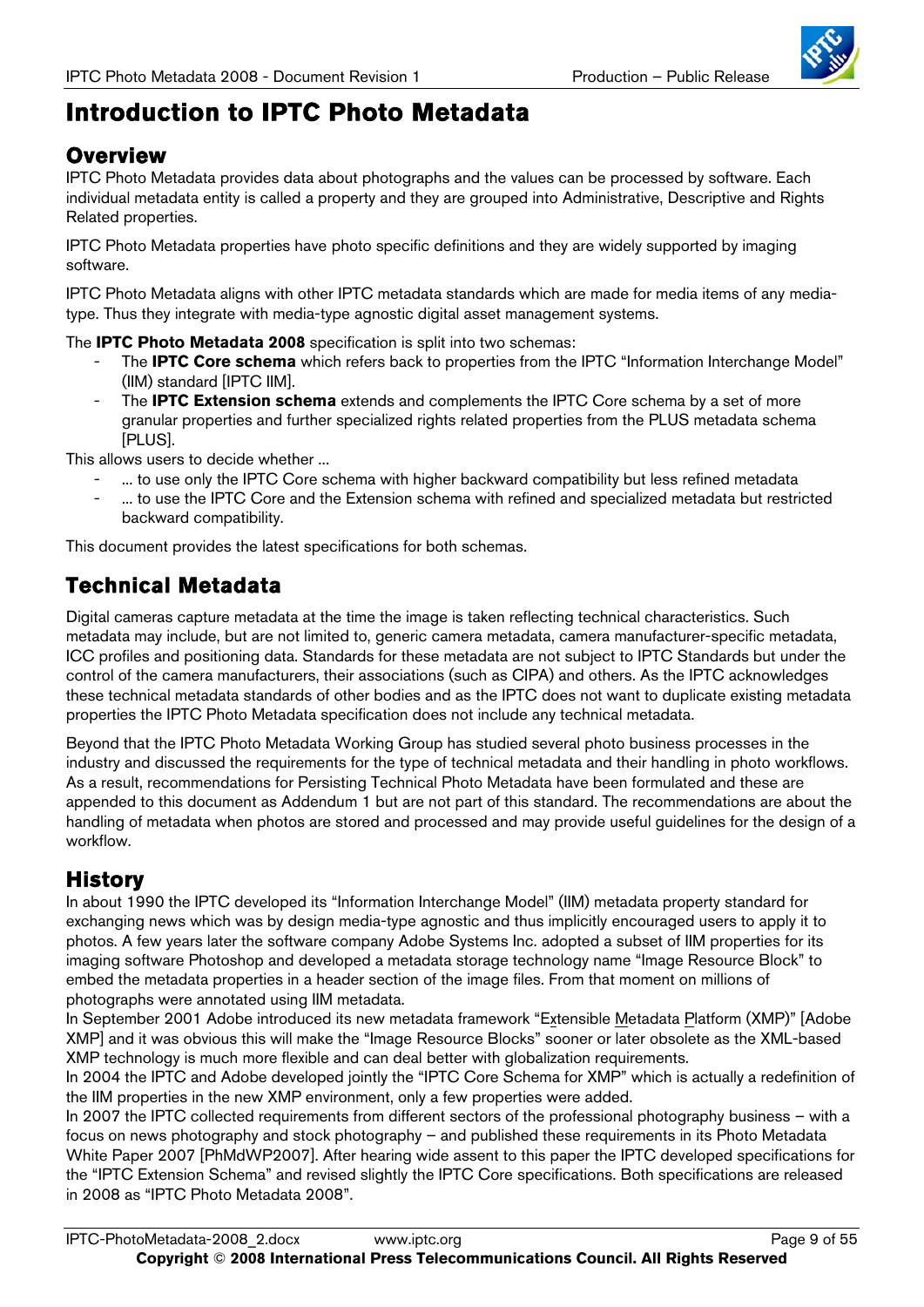

# <span id="page-9-0"></span>**Photo Metadata specification notation**

#### **The specification template**

This specification document provides for each photo metadata property a full specification consisting of:

- A generic specification of its name, semantics, requirements and text to be used with the user interface of a software implementing this property
- A technical implementation specific for Adobe's XMP technology [Adobe XMP]
- A technical implementation specific to IPTC's G2-Standards. [IPTC G2-Standards]

The specifications of a Photo Metadata property are notated by a generic table, find below the template table with explanations for each row in the right column:

| <b>Generic Specification</b> | A generic specification of the property which is agnostic to any implementation technology.<br>Property Group (in blue): descriptive / administrative / rights related / a data type definition |
|------------------------------|-------------------------------------------------------------------------------------------------------------------------------------------------------------------------------------------------|
|                              | This property grouping is not normative, only an indicator of general semantics                                                                                                                 |
| <b>Name</b>                  | The reference name of the property used by this specification                                                                                                                                   |
|                              | This name shall never be translated                                                                                                                                                             |
| <b>Definition</b>            | A media-type agnostic definition of the semantics of this property, may be translated for                                                                                                       |
|                              | localization.                                                                                                                                                                                   |
| Photo Definition             | A photo-specific definition of the semantics of this property, may be translated for localization.                                                                                              |
| Photo Help Text              | A help text for this property which may be displayed by a generic help system of the user interface,                                                                                            |
|                              | should be translated for localization.                                                                                                                                                          |
| User Note(s)                 | Any notes which apply to the end user of this property, should be translated for localization.                                                                                                  |
| Implementation Note(s)       | Any notes which apply to parties implementing this property using any technology.                                                                                                               |
| Field label/title            | Text which should appear next to the entry field in the user interface, should be translated for                                                                                                |
|                              | localization.                                                                                                                                                                                   |
| Cardinality                  | How often this property may appear in a set of Photo Metadata for an image.                                                                                                                     |
|                              | $1 =$ is mandatory, 01 = one occurrence is optional, 1. unbounded = multiple occurrences are                                                                                                    |
|                              | optional                                                                                                                                                                                        |
| Basic data type              | A recommended basic data type                                                                                                                                                                   |
| Required CV                  | The identifier for a controlled vocabulary which must be used with this property.                                                                                                               |
| <b>XMP</b> implementation    | The technical implementation specification for Adobe XMP                                                                                                                                        |
| <b>XMP namespace</b>         | The XMP namespace alias, see section "Names and Identifiers" of IPTC Core and IPTC Extension.                                                                                                   |
| <b>XMP</b> property id       | The identifying name of the property                                                                                                                                                            |
| <b>XMP Value Type</b>        | The value type as per XMP specifications                                                                                                                                                        |
| <b>XMP</b> qualifiers        | Any applied qualifiers                                                                                                                                                                          |
| Implementation note(s)       | Any note regarding the XMP-specific implementation                                                                                                                                              |
| IIM mapping                  | If this property is mapped to an IIM property its IIM Data Set id and name appears in this row.                                                                                                 |
| IIM/XMP mapping note(s)      | Any note on accessing an XMP property for mapping it to the corresponding IIM property.                                                                                                         |
|                              | The technical implementation specification for IPTC G2-Standards                                                                                                                                |
| <b>G2</b> implementation     | If this section is left empty no straightforward mapping is possible or recommended, because of                                                                                                 |
|                              | either blurred semantics of a photo property or not having an equivalent G2-property.                                                                                                           |
| <b>Property name (XPath)</b> | The property in G2-Standards which corresponds to this Photo Metadata property, expressed by                                                                                                    |
|                              | an XPath for a G2 item.                                                                                                                                                                         |
| Property-attribute(s)        |                                                                                                                                                                                                 |
| QCode scheme                 | The scheme-URI of a required controlled vocabulary                                                                                                                                              |
| Implementation note(s)       | Any note regarding the G2-specific implementation                                                                                                                                               |

#### **Generic specification notes**

- Some IPTC Core properties show {legacy} appended to their name.
	- This is indicated if the IPTC Extension provides a better solution to annotate this information about an image than the IPTC Core does and hence the IPTC recommends to phase out the use of the {legacy} marked property and to move to using the IPTC Extension. See the notes on this matter in the particular specification table.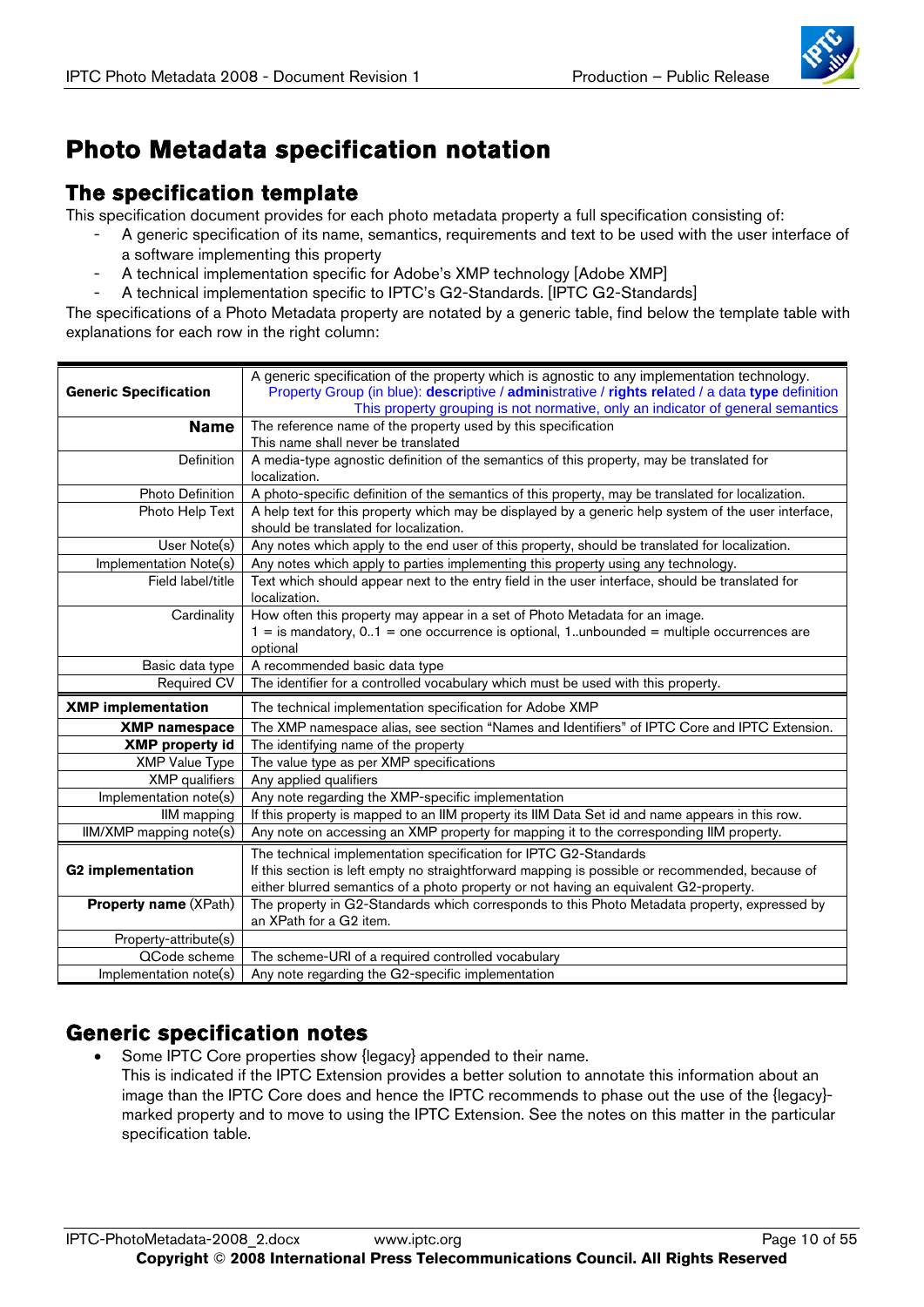

# <span id="page-10-0"></span>**IPTC Core schema 1.1 specifications**

#### **Names and Identifiers**

The **XML namespace URI** for the "IPTC Core" versions 1.0 and 1.1 is: http://iptc.org/std/Iptc4xmpCore/1.0/xmlns/

The **preferred XML namespace-prefix** for "IPTC Core" related XMP properties is: **Iptc4xmpCore** The use of this namespace-prefix is not mandatory but highly recommended for interoperability support.

User interfaces (like the custom panels in Adobe CS products) showing "IPTC Core" properties must refer to it as an "IPTC Core" or "IPTC …" panel.

# **Metadata Properties**

| <b>Generic Specification</b> | descr                                                                                               |
|------------------------------|-----------------------------------------------------------------------------------------------------|
| <b>Name</b>                  | City (legacy)                                                                                       |
| Definition                   | Name of the city the content is focussing on -- either the place shown in visual media or           |
|                              | referenced by text or audio media. This element is at the third level of a top-down                 |
|                              | geographical hierarchy.                                                                             |
| Photo Definition             | Name of the city of the location shown in the image. This element is at the third level of a top-   |
|                              | down geographical hierarchy.                                                                        |
| Photo Help Text              | Enter the name of the City pictured in this image                                                   |
| User Note(s)                 | This is a detail of a location with blurred semantics as it does not clearly indicate whether it is |
|                              | the location in the image or the location the photo was taken - which can be different. Two         |
|                              | more concise properties are available in IPTC Extension with Location Created and Location          |
|                              | Shown in the Image.                                                                                 |
| Implementation Note(s)       |                                                                                                     |
| Field label/title            | City                                                                                                |
| Cardinality                  | 0.1                                                                                                 |
| Basic data type              | free-text                                                                                           |
| <b>Required CV</b>           |                                                                                                     |
| <b>XMP</b> implementation    |                                                                                                     |
| <b>XMP</b> namespace         | photoshop                                                                                           |
| <b>XMP</b> property id       | City                                                                                                |
| <b>XMP Value Type</b>        | Text                                                                                                |
| <b>XMP</b> qualifiers        |                                                                                                     |
| Implementation note(s)       |                                                                                                     |
| IIM mapping                  | 2:90 City                                                                                           |
| IIM/XMP mapping note(s)      | photoshop:City                                                                                      |
| <b>G2</b> implementation     |                                                                                                     |
| <b>Property name (XPath)</b> |                                                                                                     |
| Property-attribute(s)        |                                                                                                     |
| QCode scheme                 |                                                                                                     |
| Implementation note(s)       | Do not map this property but either Location Created or Location Shown in the Image of the          |
|                              | <b>IPTC</b> Extension schema                                                                        |
|                              |                                                                                                     |
| <b>Generic Specification</b> | descr                                                                                               |
| <b>Name</b>                  | <b>Country (legacy)</b>                                                                             |
| Definition                   | Full name of the country the content is focussing on -- either the country shown in visual          |
|                              | media or referenced in text or audio media. This element is at the top/first level of a top-down    |
|                              | geographical hierarchy. The full name should be expressed as a verbal name and not as a             |
|                              | code, a code should go to the element "CountryCode"                                                 |
| Photo Definition             | Full name of the country of the location shown in the image. This element is at the top/first       |
|                              | level of a top-down geographical hierarchy. The full name should be expressed as a verbal           |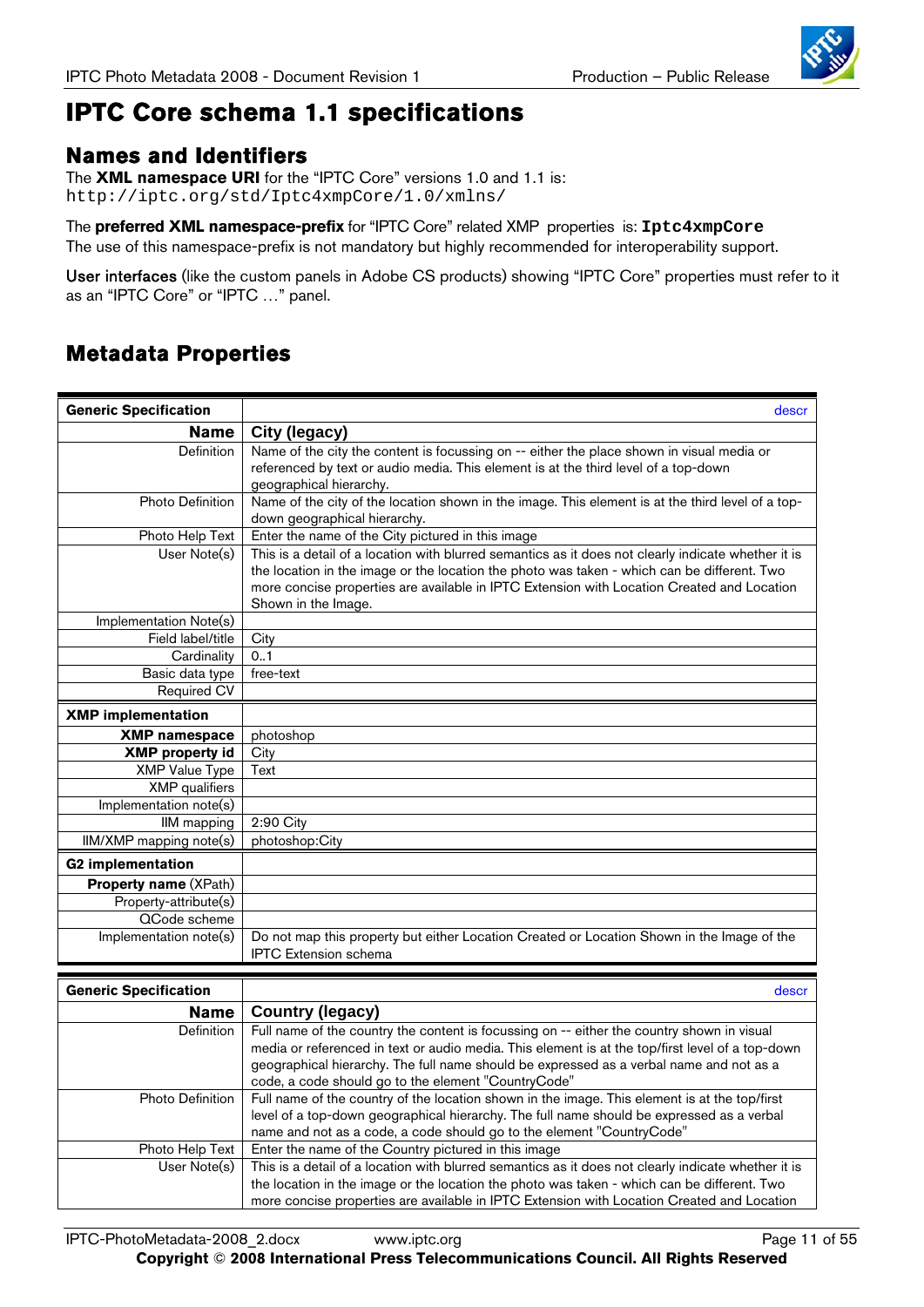

<span id="page-11-0"></span>

|                              | Shown in the Image.                                                                                                        |
|------------------------------|----------------------------------------------------------------------------------------------------------------------------|
| Implementation Note(s)       |                                                                                                                            |
| Field label/title            | Country                                                                                                                    |
| Cardinality                  | 0.1                                                                                                                        |
| Basic data type              | free-text                                                                                                                  |
| <b>Required CV</b>           |                                                                                                                            |
| <b>XMP</b> implementation    |                                                                                                                            |
| <b>XMP namespace</b>         | photoshop                                                                                                                  |
| <b>XMP</b> property id       | Country                                                                                                                    |
| <b>XMP Value Type</b>        | Text                                                                                                                       |
| <b>XMP</b> qualifiers        |                                                                                                                            |
| Implementation note(s)       |                                                                                                                            |
| IIM mapping                  | 2:101 Country/Primary Location Name                                                                                        |
| IIM/XMP mapping note(s)      | photoshop:Country                                                                                                          |
| <b>G2</b> implementation     |                                                                                                                            |
| <b>Property name (XPath)</b> |                                                                                                                            |
| Property-attribute(s)        |                                                                                                                            |
| QCode scheme                 |                                                                                                                            |
| Implementation note(s)       | Do not map this property but either Location Created or Location Shown in the Image of the<br><b>IPTC</b> Extension schema |

| <b>Generic Specification</b> | descr                                                                                                                                                                                                                                                                                                                                                   |
|------------------------------|---------------------------------------------------------------------------------------------------------------------------------------------------------------------------------------------------------------------------------------------------------------------------------------------------------------------------------------------------------|
| <b>Name</b>                  | <b>Country Code (legacy)</b>                                                                                                                                                                                                                                                                                                                            |
| Definition                   | Code of the country the content is focussing on -- either the country shown in visual media or<br>referenced in text or audio media. This element is at the top/first level of a top-down<br>geographical hierarchy. The code should be taken from ISO 3166 two or three letter code.<br>The full name of a country should go to the "Country" element. |
| <b>Photo Definition</b>      | Code of the country of the location shown in the image. This element is at the top/first level of<br>a top-down geographical hierarchy. The code should be taken from ISO 3166 two or three<br>letter code. The full name of a country should go to the "Country" element.                                                                              |
| Photo Help Text              | Enter the 2 or 3 letter ISO 3166 Country Code of the Country pictured in this image                                                                                                                                                                                                                                                                     |
| User Note(s)                 | This is a detail of a location with blurred semantics as it does not clearly indicate whether it is<br>the location in the image or the location the photo was taken - which can be different. Two<br>more concise properties are available in IPTC Extension with Location Created and Location<br>Shown in the Image.                                 |
| Implementation Note(s)       |                                                                                                                                                                                                                                                                                                                                                         |
| Field label/title            | <b>ISO Country Code</b>                                                                                                                                                                                                                                                                                                                                 |
| Cardinality                  | 0.1                                                                                                                                                                                                                                                                                                                                                     |
| Basic data type              | CV-code                                                                                                                                                                                                                                                                                                                                                 |
| <b>Required CV</b>           | ISO 3166-1 - 2 or 3 characters (see User Note)                                                                                                                                                                                                                                                                                                          |
| <b>XMP</b> implementation    |                                                                                                                                                                                                                                                                                                                                                         |
| <b>XMP</b> namespace         | lptc4xmpCore                                                                                                                                                                                                                                                                                                                                            |
| <b>XMP</b> property id       | CountryCode                                                                                                                                                                                                                                                                                                                                             |
| <b>XMP Value Type</b>        | closed choice Text                                                                                                                                                                                                                                                                                                                                      |
| <b>XMP</b> qualifiers        |                                                                                                                                                                                                                                                                                                                                                         |
| Implementation note(s)       | Note 1: an implementer would have to derive from the length of the value string whether this<br>is the country code from the two or three letter scheme as no explicit indication can be<br>provided.                                                                                                                                                   |
| <b>IIM</b> mapping           | 2:100 Country/Primary Location Code                                                                                                                                                                                                                                                                                                                     |
| IIM/XMP mapping note(s)      | Iptc4xmpCore:CountryCode                                                                                                                                                                                                                                                                                                                                |
| <b>G2 implementation</b>     |                                                                                                                                                                                                                                                                                                                                                         |
| Property name (XPath)        |                                                                                                                                                                                                                                                                                                                                                         |
| Property-attribute(s)        |                                                                                                                                                                                                                                                                                                                                                         |
| QCode scheme                 |                                                                                                                                                                                                                                                                                                                                                         |
| Implementation note(s)       | Do not map this property but either Location Created or Location Shown in the Image of the<br><b>IPTC</b> Extension schema                                                                                                                                                                                                                              |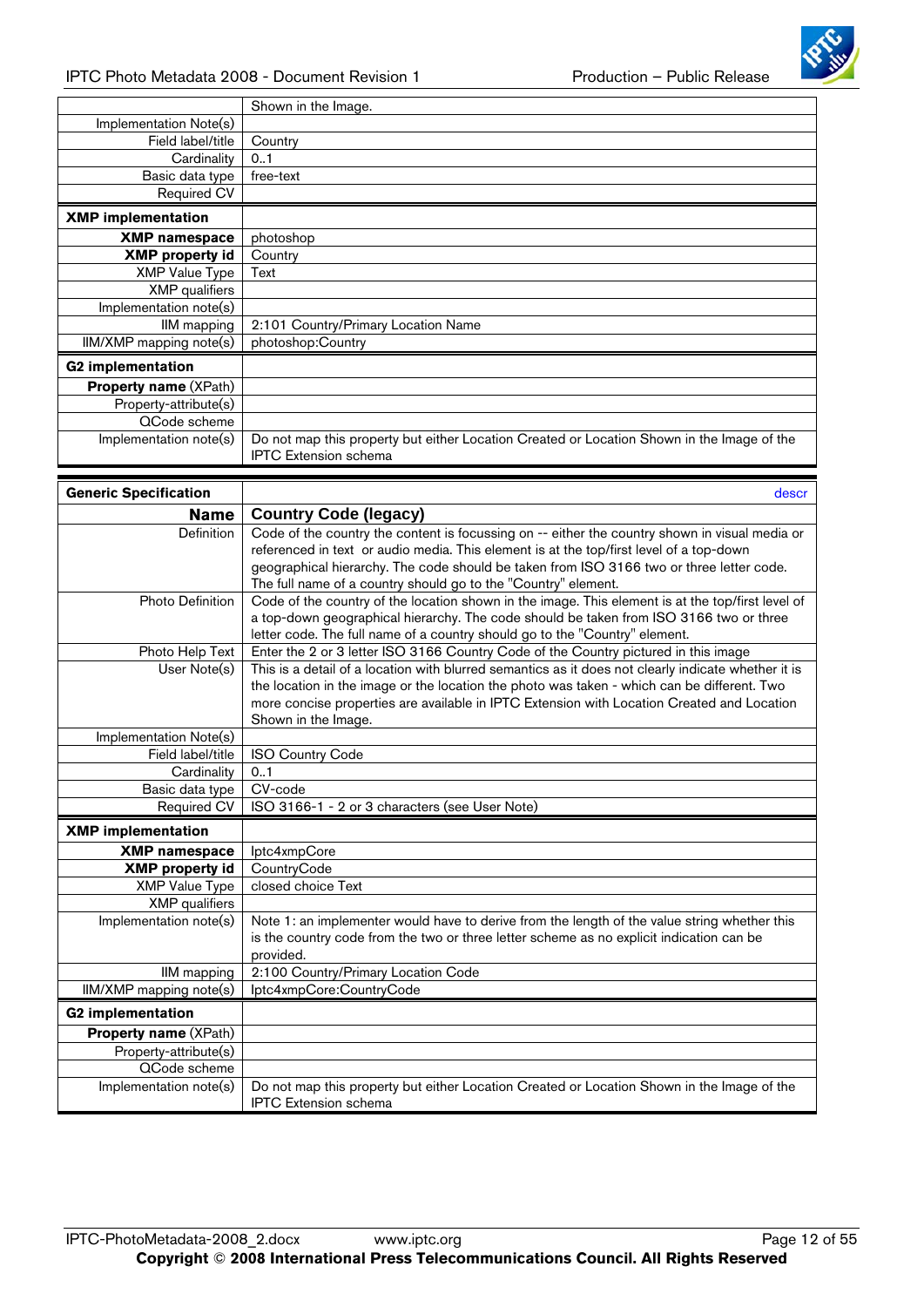

<span id="page-12-0"></span>

| <b>Generic Specification</b> | descr                                                                                         |
|------------------------------|-----------------------------------------------------------------------------------------------|
| <b>Name</b>                  | <b>Description</b>                                                                            |
| Definition                   | A textual description, including captions, of the item's content, particularly used where the |
|                              | object is not text.                                                                           |
| Photo Definition             | A textual description, including captions, of the image.                                      |
| Photo Help Text              | Enter a "caption" describing the who, what, and why of what is happening in this image, this  |
|                              | might include names of people, and/or their role in the action that is taking place           |
| User Note(s)                 |                                                                                               |
| Implementation Note(s)       |                                                                                               |
| Field label/title            | Caption/Description                                                                           |
| Cardinality                  | 0.1                                                                                           |
| Basic data type              | free-text                                                                                     |
| <b>Required CV</b>           |                                                                                               |
| <b>XMP</b> implementation    |                                                                                               |
| <b>XMP namespace</b>         | dc                                                                                            |
| <b>XMP</b> property id       | description                                                                                   |
| <b>XMP Value Type</b>        | Lang Alt                                                                                      |
| <b>XMP</b> qualifiers        |                                                                                               |
| Implementation note(s)       | Note: the XMP property (dc:description) which stores the value of this IPTC Core property is  |
|                              | of type Lang Alt. Hence any software agent dealing with this property must abide to the       |
|                              | processing rules for Lang Alt value type as specified by the XMP specifications.              |
| IIM mapping                  | 2:120 Caption/Abstract                                                                        |
| IIM/XMP mapping note(s)      | dc:description/*[@xml:lang='x-default']                                                       |
| <b>G2 implementation</b>     |                                                                                               |
| Property name (XPath)        | /newsltem/contentMeta/description                                                             |
| Property-attribute(s)        | @role="drol:caption"                                                                          |
| QCode scheme                 |                                                                                               |
| Implementation note(s)       |                                                                                               |

| <b>Generic Specification</b> | descr                                                                      |
|------------------------------|----------------------------------------------------------------------------|
| <b>Name</b>                  | <b>Headline</b>                                                            |
| Definition                   | A brief synopsis of the caption. Headline is not the same as Title.        |
| <b>Photo Definition</b>      | A brief synopsis of the caption. Headline is not the same as Title.        |
| Photo Help Text              | Enter a brief publishable synopsis or summary of the contents of the image |
| User Note(s)                 |                                                                            |
| Implementation Note(s)       |                                                                            |
| Field label/title            | Headline                                                                   |
| Cardinality                  | 0.1                                                                        |
| Basic data type              | free-text                                                                  |
| <b>Required CV</b>           |                                                                            |
| <b>XMP</b> implementation    |                                                                            |
| <b>XMP namespace</b>         | photoshop                                                                  |
| <b>XMP</b> property id       | Headline                                                                   |
| <b>XMP Value Type</b>        | Text                                                                       |
| <b>XMP</b> qualifiers        |                                                                            |
| Implementation note(s)       |                                                                            |
| IIM mapping                  | 2:105 Headline                                                             |
| IIM/XMP mapping note(s)      | photoshop: Headline                                                        |
| <b>G2 implementation</b>     |                                                                            |
| Property name (XPath)        | /newsltem/contentMeta/headline                                             |
| Property-attribute(s)        |                                                                            |
| QCode scheme                 |                                                                            |
| Implementation note(s)       |                                                                            |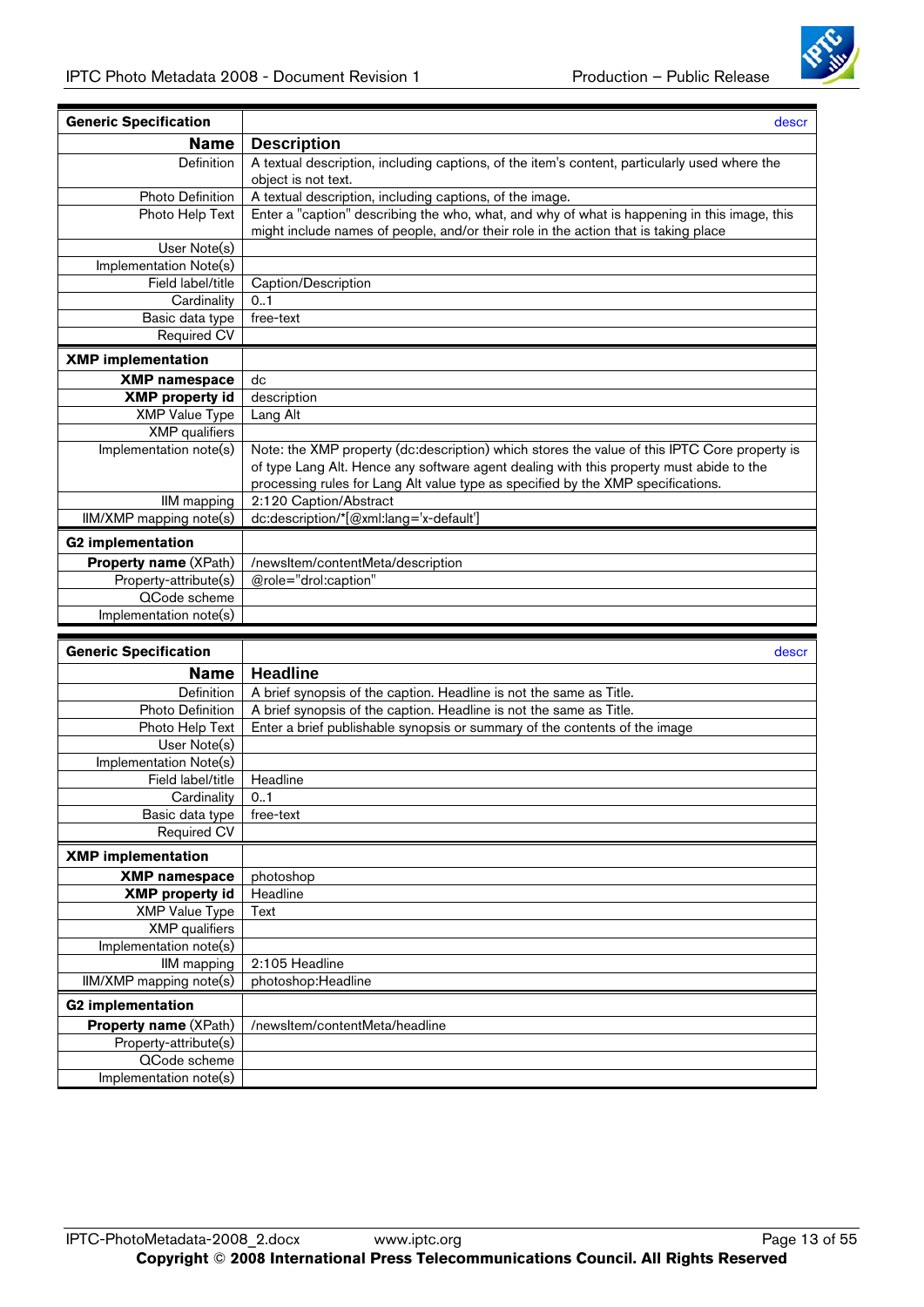

<span id="page-13-0"></span>

| <b>Generic Specification</b> | descr                                                                                                                                                                                           |
|------------------------------|-------------------------------------------------------------------------------------------------------------------------------------------------------------------------------------------------|
| <b>Name</b>                  | <b>Intellectual Genre</b>                                                                                                                                                                       |
| Definition                   | Describes the nature, intellectual, artistic or journalistic characteristic of a item, not specifically<br>its content.                                                                         |
| Photo Definition             | Describes the nature, intellectual, artistic or journalistic characteristic of an image.                                                                                                        |
| Photo Help Text              | Enter a term to describe the nature of the image in terms of its intellectual or journalistic<br>characteristics, such as daybook, or feature (examples at: http://www.newscodes.org/)          |
| User Note(s)                 | The IPTC recognizes that the corresponding IPTC Genre NewsCodes needs photo specific<br>extension to be better usable with this field (as of the release of this standard in the year<br>2008). |
| Implementation Note(s)       |                                                                                                                                                                                                 |
| Field label/title            | Intellectual genre                                                                                                                                                                              |
| Cardinality                  | 0.1                                                                                                                                                                                             |
| Basic data type              | free-text                                                                                                                                                                                       |
| Required CV                  | Optional: IPTC Genre NewsCodes                                                                                                                                                                  |
| <b>XMP</b> implementation    |                                                                                                                                                                                                 |
| <b>XMP</b> namespace         | lptc4xmpCore                                                                                                                                                                                    |
| <b>XMP</b> property id       | <b>IntellectualGenre</b>                                                                                                                                                                        |
| <b>XMP Value Type</b>        | Text                                                                                                                                                                                            |
| <b>XMP</b> qualifiers        |                                                                                                                                                                                                 |
| Implementation note(s)       | Note / Examples:                                                                                                                                                                                |
|                              | Journalistic genres: actuality, interview, background, feature, summary, wrapup                                                                                                                 |
|                              | News category related genres: daybook, obituary, press release, transcript                                                                                                                      |
|                              | It is advised to use terms from a controlled vocabulary.                                                                                                                                        |
| IIM mapping                  | 2:04 Object Attribute Reference                                                                                                                                                                 |
| IIM/XMP mapping note(s)      | Iptc4xmpCore:IntellectualGenre                                                                                                                                                                  |
| <b>G2 implementation</b>     |                                                                                                                                                                                                 |
| Property name (XPath)        | /newsltem/contentMeta/genre/@literal                                                                                                                                                            |
| Property-attribute(s)        |                                                                                                                                                                                                 |
| QCode scheme                 |                                                                                                                                                                                                 |
| Implementation note(s)       |                                                                                                                                                                                                 |

| <b>Generic Specification</b> | descr                                                                                                                                      |
|------------------------------|--------------------------------------------------------------------------------------------------------------------------------------------|
| <b>Name</b>                  | <b>Keywords</b>                                                                                                                            |
| <b>Definition</b>            | Keywords to express the subject of the content. Keywords may be free text and don't have to                                                |
|                              | be taken from a controlled vocabulary. Codes from the controlled vocabulary IPTC Subject<br>NewsCodes must go to the "Subject Code" field. |
| Photo Definition             | Keywords to express the subject of the image. Keywords may be free text and don't have to                                                  |
|                              | be taken from a controlled vocabulary. Codes from the controlled vocabulary IPTC Subject<br>NewsCodes must go to the "Subject Code" field. |
| Photo Help Text              | Enter any number of keywords, terms or phrases used to express the subject matter in the<br>image.                                         |
| User Note(s)                 |                                                                                                                                            |
| Implementation Note(s)       | Single values of this field should not be restricted to single words but must allow for phrases                                            |
|                              | as well.                                                                                                                                   |
| Field label/title            | Keywords                                                                                                                                   |
| Cardinality                  | 0.unbounded                                                                                                                                |
| Basic data type              | free-text                                                                                                                                  |
| Required CV                  |                                                                                                                                            |
| <b>XMP</b> implementation    |                                                                                                                                            |
| <b>XMP namespace</b>         | dc                                                                                                                                         |
| <b>XMP</b> property id       | subject                                                                                                                                    |
| <b>XMP Value Type</b>        | bag Text                                                                                                                                   |
| <b>XMP</b> qualifiers        |                                                                                                                                            |
| Implementation note(s)       |                                                                                                                                            |
| IIM mapping                  | 2:25 Keywords                                                                                                                              |
| IIM/XMP mapping note(s)      | dc:subject                                                                                                                                 |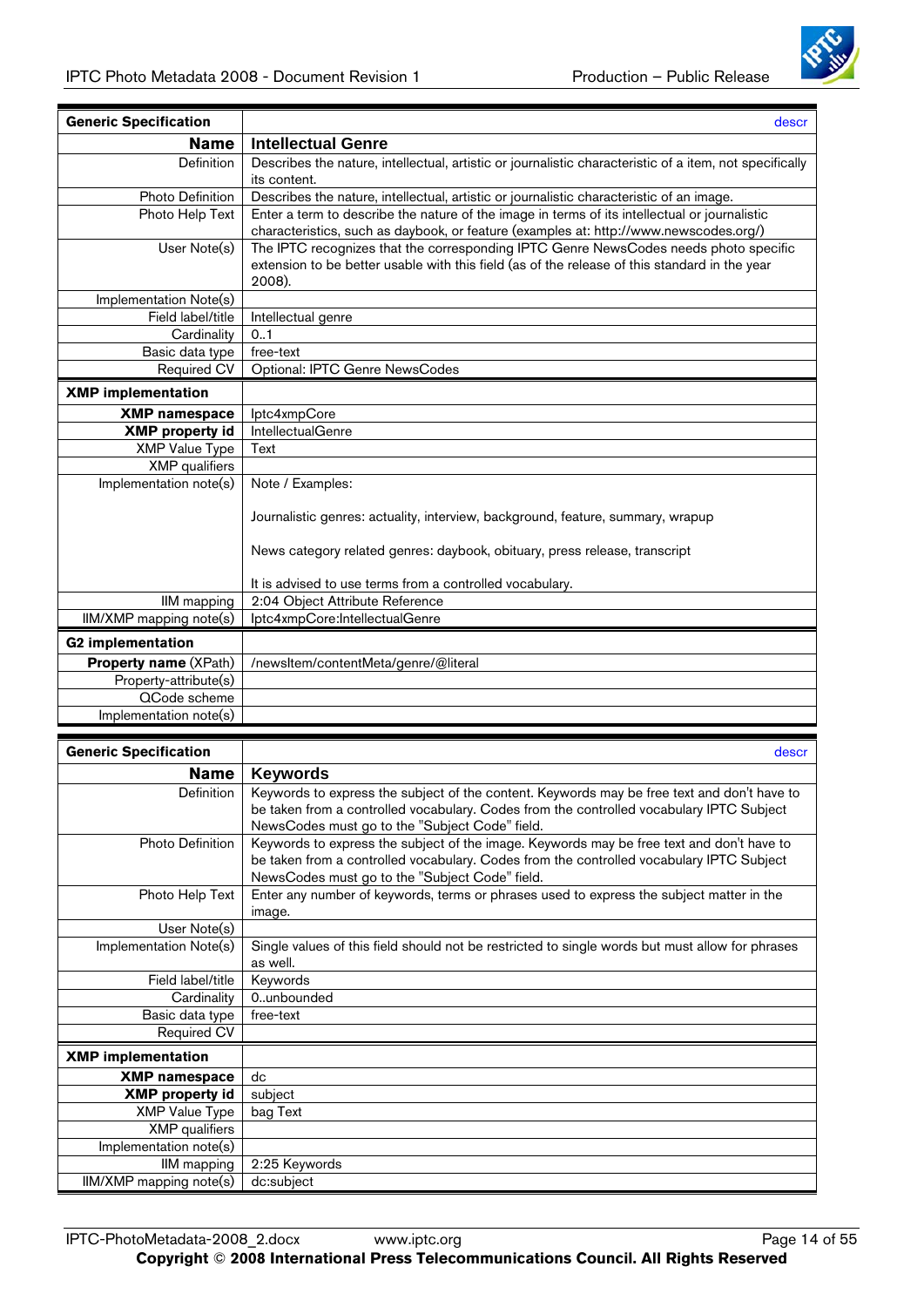

<span id="page-14-0"></span>

| <b>G2</b> implementation                       |                                                                                                     |
|------------------------------------------------|-----------------------------------------------------------------------------------------------------|
| <b>Property name (XPath)</b>                   | /newsltem/contentMeta/subject/@literal                                                              |
| Property-attribute(s)                          |                                                                                                     |
| QCode scheme                                   |                                                                                                     |
| Implementation $note(s)$                       |                                                                                                     |
|                                                |                                                                                                     |
| <b>Generic Specification</b>                   | descr                                                                                               |
| <b>Name</b>                                    | <b>Province or State (legacy)</b>                                                                   |
| Definition                                     | Name of the subregion of a country -- either called province or state or anything else -- the       |
|                                                | content is focussing on -- either the subregion shown in visual media or referenced by text or      |
|                                                | audio media. This element is at the second level of a top-down geographical hierarchy.              |
| Photo Definition                               | Name of the subregion of a country of the location shown in the image. This element is at the       |
|                                                | second level of a top-down geographical hierarchy.                                                  |
| Photo Help Text                                | Enter the name of the Province or State pictured in this image                                      |
| User Note(s)                                   | This is a detail of a location with blurred semantics as it does not clearly indicate whether it is |
|                                                | the location in the image or the location the photo was taken - which can be different. Two         |
|                                                | more concise properties are available in IPTC Extension with Location Created and Location          |
| Implementation Note(s)                         | Shown in the Image.                                                                                 |
| Field label/title                              | Province/State                                                                                      |
| Cardinality                                    | 0.1                                                                                                 |
| Basic data type                                | string                                                                                              |
| Required CV                                    |                                                                                                     |
| <b>XMP</b> implementation                      |                                                                                                     |
|                                                |                                                                                                     |
| <b>XMP</b> namespace<br><b>XMP</b> property id | photoshop                                                                                           |
| <b>XMP Value Type</b>                          | <b>State</b><br>Text                                                                                |
| <b>XMP</b> qualifiers                          |                                                                                                     |
| Implementation note(s)                         |                                                                                                     |
| <b>IIM</b> mapping                             | 2:95 Province/State                                                                                 |
| IIM/XMP mapping note(s)                        | photoshop:State                                                                                     |
|                                                |                                                                                                     |
| <b>G2 implementation</b>                       |                                                                                                     |
| Property name (XPath)                          |                                                                                                     |
| Property-attribute(s)<br>QCode scheme          |                                                                                                     |
| Implementation note(s)                         | Do not map this property but either Location Created or Location Shown in the Image of the          |
|                                                | <b>IPTC</b> Extension schema                                                                        |
|                                                |                                                                                                     |
| <b>Generic Specification</b>                   | descr                                                                                               |
| <b>Name</b>                                    | <b>Scene Code</b>                                                                                   |
| Definition                                     | Describes the scene of a news content. Specifies one or more terms from the IPTC "Scene-            |
|                                                | NewsCodes". Each Scene is represented as a string of 6 digits in an unordered list.                 |
| Photo Definition                               | Describes the scene of a photo content. Specifies one ore more terms from the IPTC "Scene-          |
|                                                | NewsCodes". Each Scene is represented as a string of 6 digits in an unordered list.                 |
| Photo Help Text                                | Enter only values from the IPTC Scene NewsCodes Controlled Vocabulary (see:                         |
|                                                | http://www.newscodes.org/)                                                                          |
| User Note(s)                                   |                                                                                                     |
| Implementation Note(s)                         |                                                                                                     |
| Field label/title                              | <b>IPTC Scene Code</b>                                                                              |
| Cardinality                                    | 0unbounded                                                                                          |
| Basic data type                                | CV-code                                                                                             |
| Required CV                                    | <b>IPTC Scene NewsCodes</b>                                                                         |
| <b>XMP</b> implementation                      |                                                                                                     |
| <b>XMP namespace</b>                           | lptc4xmpCore                                                                                        |
| <b>XMP</b> property id                         | Scene                                                                                               |
| <b>XMP Value Type</b>                          | bag closed choice Text                                                                              |

Implementation note(s) | Note: Only Scene values from this IPTC taxonomy should be used here. More about the IPTC

Scene-NewsCodes at www.newscodes.org.

bag closed choice Text

XMP qualifiers

IIM mapping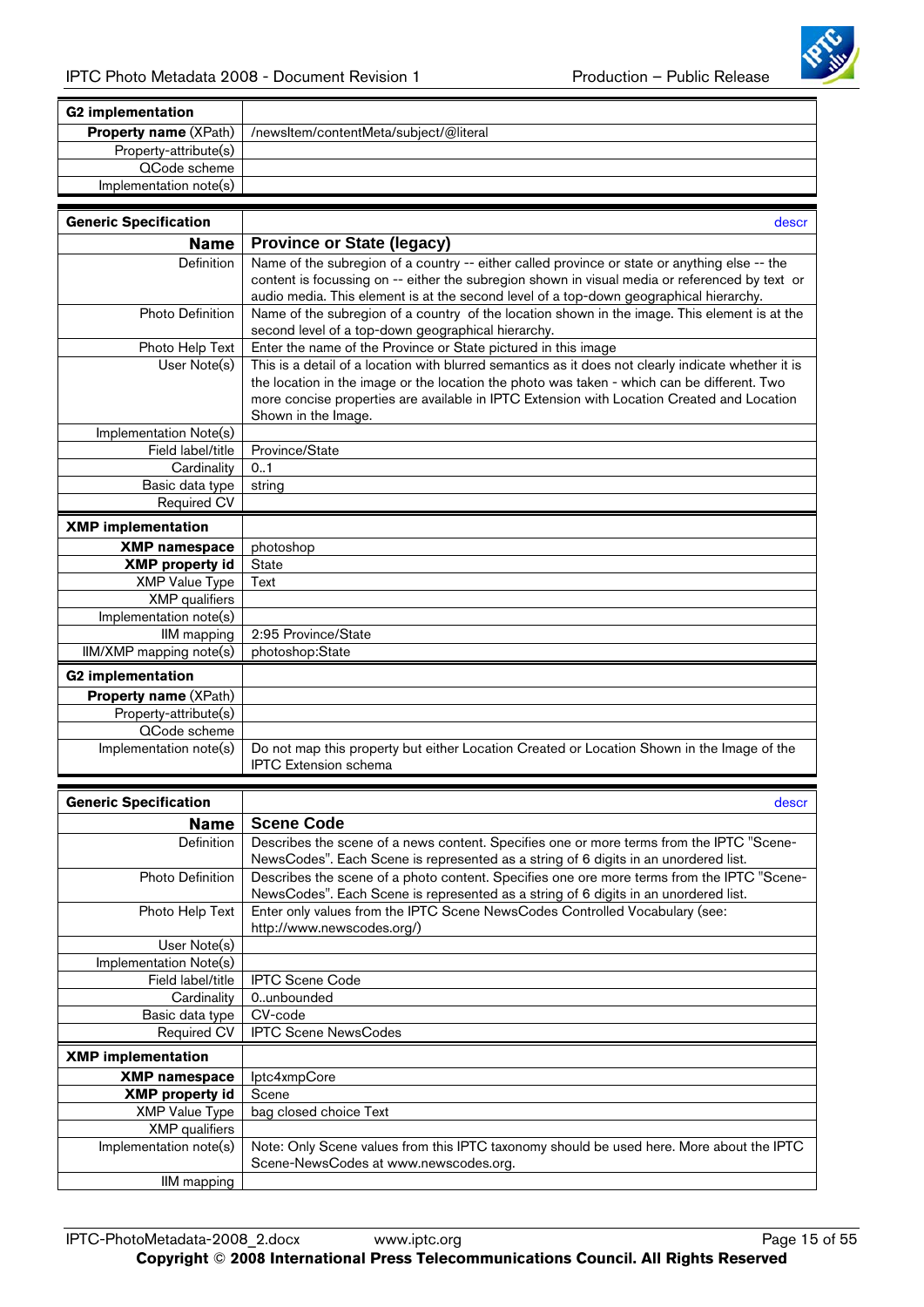

<span id="page-15-0"></span>

| IIM/XMP mapping note(s)      | Iptc4xmpCore:Scene                 |
|------------------------------|------------------------------------|
| <b>G2</b> implementation     |                                    |
| <b>Property name (XPath)</b> | /newsltem/contentMeta/genre/@qcode |
| Property-attribute(s)        |                                    |
| QCode scheme                 | <b>IPTC Scene NewsCodes</b>        |
| Implementation note(s)       |                                    |
|                              |                                    |
| <b>Generic Specification</b> | desci                              |
| <b>Name</b>                  | <b>Subject Code</b>                |

| Subject Code                                                                                  |
|-----------------------------------------------------------------------------------------------|
| Specifies one or more Subjects from the IPTC Subject-NewsCodes taxonomy to categorise         |
| the content. Each Subject is represented as a string of 8 digits in an unordered list.        |
| Specifies one or more Subjects from the IPTC Subject-NewsCodes taxonomy to categorise         |
| the image. Each Subject is represented as a string of 8 digits in an unordered list.          |
| Enter only values from the IPTC Subject NewsCode Controlled Vocabulary (see:                  |
| http://www.newscodes.org/)                                                                    |
|                                                                                               |
|                                                                                               |
| <b>IPTC Subject Code</b>                                                                      |
| 0unbounded                                                                                    |
| CV-code                                                                                       |
| <b>IPTC Subject NewsCodes</b>                                                                 |
|                                                                                               |
| lptc4xmpCore                                                                                  |
| <b>SubjectCode</b>                                                                            |
| bag closed choice Text                                                                        |
|                                                                                               |
| Note: Only Subjects from a controlled vocabulary should be used here, free text has to be put |
| into the Keyword element. More about IPTC Subject-NewsCodes at www.newscodes.org.             |
| 2:12 Subject Reference                                                                        |
| Iptc4xmpCore:SubjectCode                                                                      |
|                                                                                               |
| /newsltem/contentMeta/subject/@qcode                                                          |
|                                                                                               |
| <b>IPTC Subject NewsCodes</b>                                                                 |
|                                                                                               |
|                                                                                               |

| <b>Generic Specification</b> | descr                                                                                                                                                                                                                                                                                                                                                                                                                |
|------------------------------|----------------------------------------------------------------------------------------------------------------------------------------------------------------------------------------------------------------------------------------------------------------------------------------------------------------------------------------------------------------------------------------------------------------------|
| Name                         | <b>Sublocation (legacy)</b>                                                                                                                                                                                                                                                                                                                                                                                          |
| Definition                   | Name of a sublocation the content is focussing on -- either the location shown in visual media<br>or referenced by text or audio media. This location name could either be the name of a<br>sublocation to a city or the name of a well known location or (natural) monument outside a<br>city. In the sense of a sublocation to a city this element is at the fourth level of a top-down<br>geographical hierarchy. |
| <b>Photo Definition</b>      | Exact name of the sublocation shown in the image. This sublocation name could either be the<br>name of a sublocation to a city or the name of a well known location or (natural) monument<br>outside a city. In the sense of a sublocation to a city this element is at the fourth level of a top-<br>down geographical hierarchy.                                                                                   |
| Photo Help Text              | Enter the name of the Sublocation pictured in this image                                                                                                                                                                                                                                                                                                                                                             |
| User Note(s)                 | This is a detail of a location with blurred semantics as it does not clearly indicate whether it is<br>the location in the image or the location the photo was taken - which can be different. Two<br>more concise properties are available in IPTC Extension with Location Created and Location<br>Shown in the Image.                                                                                              |
| Implementation Note(s)       |                                                                                                                                                                                                                                                                                                                                                                                                                      |
| Field label/title            | Sublocation                                                                                                                                                                                                                                                                                                                                                                                                          |
| Cardinality                  | 0.1                                                                                                                                                                                                                                                                                                                                                                                                                  |
| Basic data type              | free-text                                                                                                                                                                                                                                                                                                                                                                                                            |
| <b>Required CV</b>           |                                                                                                                                                                                                                                                                                                                                                                                                                      |
| <b>XMP</b> implementation    |                                                                                                                                                                                                                                                                                                                                                                                                                      |
| <b>XMP namespace</b>         | lptc4xmpCore                                                                                                                                                                                                                                                                                                                                                                                                         |
| <b>XMP</b> property id       | Location                                                                                                                                                                                                                                                                                                                                                                                                             |
| <b>XMP Value Type</b>        | Text                                                                                                                                                                                                                                                                                                                                                                                                                 |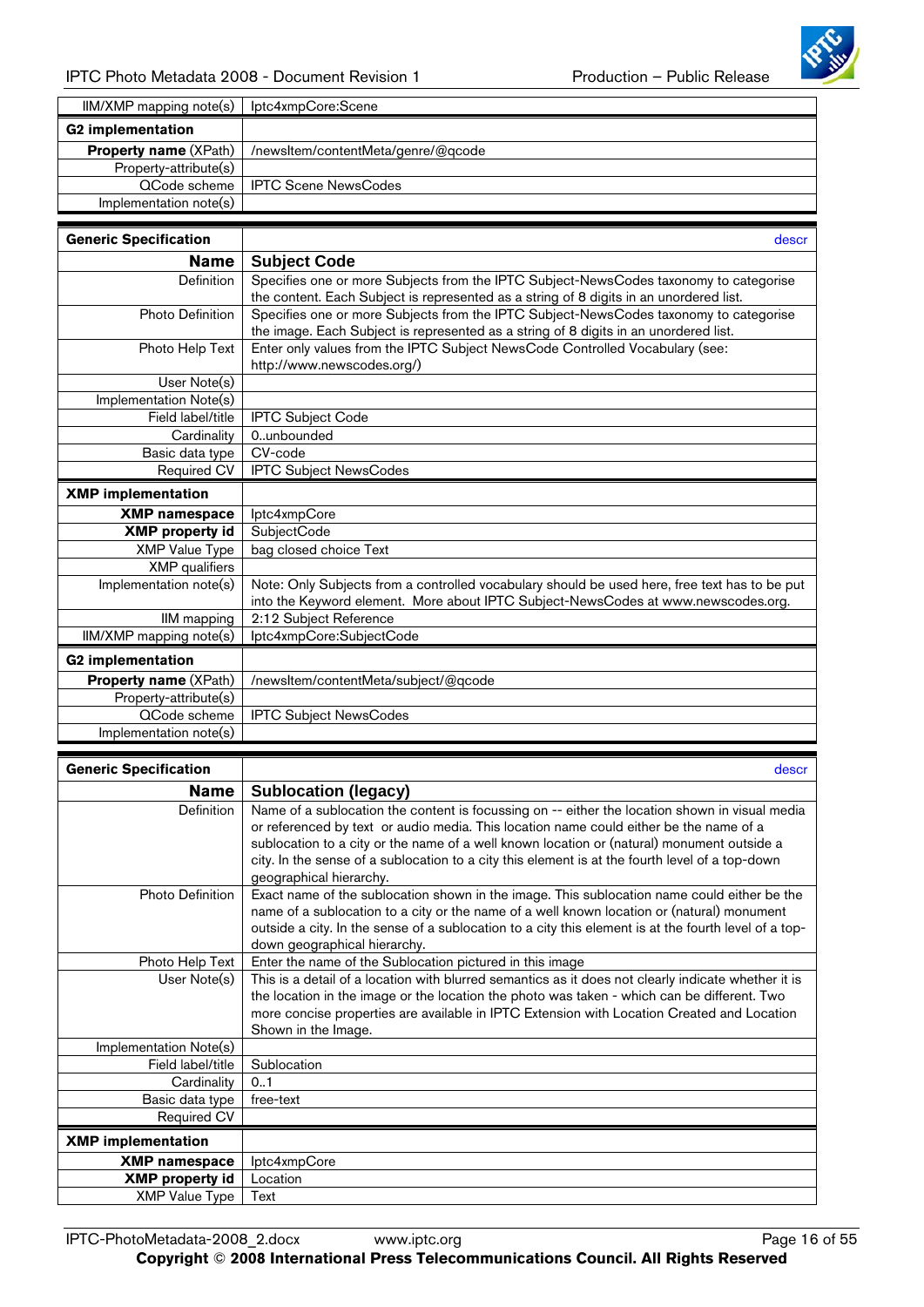

<span id="page-16-0"></span>

| <b>XMP</b> qualifiers        |                                                                                               |
|------------------------------|-----------------------------------------------------------------------------------------------|
| Implementation note(s)       |                                                                                               |
| IIM mapping                  | 2:92 Sublocation                                                                              |
| IIM/XMP mapping note(s)      | lptc4xmpCore:Location                                                                         |
| <b>G2 implementation</b>     |                                                                                               |
| <b>Property name (XPath)</b> |                                                                                               |
| Property-attribute(s)        |                                                                                               |
| QCode scheme                 |                                                                                               |
| Implementation note(s)       | Do not map this property but either Location Created or Location Shown in the Image of the    |
|                              | <b>IPTC</b> Extension schema                                                                  |
|                              |                                                                                               |
| <b>Generic Specification</b> | admin                                                                                         |
| <b>Name</b>                  | <b>Date Created</b>                                                                           |
| Definition                   | Designates the date and optionally the time the intellectual content was created rather than  |
|                              | the date of the creation of the physical representation. If no time is given the value should |
|                              | default to 00:00:00.                                                                          |
| Photo Definition             | Designates the date and optionally the time the content of the image was created rather than  |
|                              | the date of the creation of the digital representation. If no time is given the value should  |
|                              | default to 00:00:00.                                                                          |
| Photo Help Text              | Enter the Date the image was taken                                                            |
| User Note(s)                 |                                                                                               |
| Implementation Note(s)       |                                                                                               |
| Field label/title            | Date Created                                                                                  |
| Cardinality                  | 0.1                                                                                           |
| Basic data type              | DateTime (preferred: truncated DateTime)                                                      |
| Required CV                  |                                                                                               |
| <b>XMP</b> implementation    |                                                                                               |
| <b>XMP</b> namespace         | photoshop                                                                                     |
| <b>XMP</b> property id       | <b>DateCreated</b>                                                                            |
| <b>XMP Value Type</b>        | Date                                                                                          |
| <b>XMP</b> qualifiers        |                                                                                               |
| Implementation note(s)       | Note 1: Any content of the IIM dataset 2:60, Time Created, should be merged to this element.  |
|                              | Note 2: Implementers are encouraged to provide the creation date and time from the EXIF       |
|                              | data of a digital camera to the user for entering this date for the first time.               |
| <b>IIM</b> mapping           | 2:55 Date Created                                                                             |
| IIM/XMP mapping note(s)      | photoshop:DateCreated                                                                         |
| <b>G2 implementation</b>     |                                                                                               |
| Property name (XPath)        | /newsltem/contentMeta/contentCreated                                                          |
| Property-attribute(s)        |                                                                                               |
| QCode scheme                 |                                                                                               |
| Implementation note(s)       |                                                                                               |

| <b>Generic Specification</b> | admin                                                                                                              |
|------------------------------|--------------------------------------------------------------------------------------------------------------------|
| <b>Name</b>                  | <b>Description Writer</b>                                                                                          |
| <b>Definition</b>            | Identifier or the name of the person involved in writing, editing or correcting the description of<br>the content. |
| Photo Definition             | Identifier or the name of the person involved in writing, editing or correcting the description of<br>the image.   |
| Photo Help Text              | Enter the name of the person involved in writing, editing or correcting the description of the<br>image            |
| User Note(s)                 |                                                                                                                    |
| Implementation Note(s)       |                                                                                                                    |
| Field label/title            | Caption/Description writer                                                                                         |
| Cardinality                  | 0.1                                                                                                                |
| Basic data type              | free-text                                                                                                          |
| Required CV                  |                                                                                                                    |
| <b>XMP</b> implementation    |                                                                                                                    |
| <b>XMP namespace</b>         | photoshop                                                                                                          |
| <b>XMP</b> property id       | <b>CaptionWriter</b>                                                                                               |
| <b>XMP Value Type</b>        | Text                                                                                                               |

IPTC-PhotoMetadata-2008\_2.docx www.iptc.org Page 17 of 55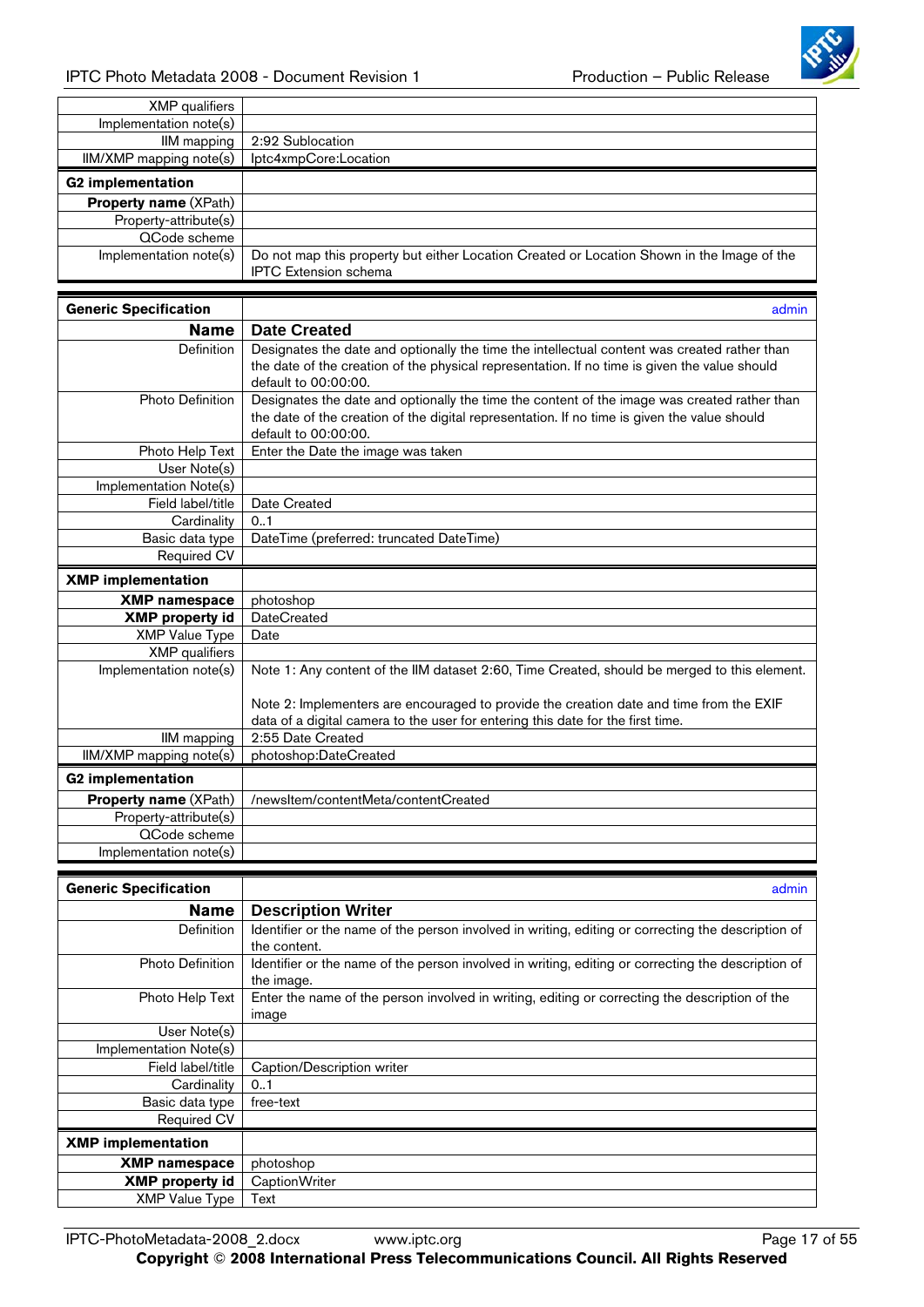

<span id="page-17-0"></span>

| <b>XMP</b> qualifiers        |                                   |
|------------------------------|-----------------------------------|
| Implementation note(s)       |                                   |
| IIM mapping                  | 2:122 Writer/Editor               |
| $IIM/XMP$ mapping note(s)    | photoshop:CaptionWriter           |
| <b>G2 implementation</b>     |                                   |
| <b>Property name (XPath)</b> | /newsitem/contentMeta/contributor |
| Property-attribute(s)        | @role="ctrol:descrWriter"         |
| QCode scheme                 |                                   |
| Implementation note(s)       |                                   |

| <b>Generic Specification</b> | admin                                                                                                                                                                                                                                                                                                                                                                                                                                                                                       |
|------------------------------|---------------------------------------------------------------------------------------------------------------------------------------------------------------------------------------------------------------------------------------------------------------------------------------------------------------------------------------------------------------------------------------------------------------------------------------------------------------------------------------------|
| <b>Name</b>                  | <b>Instructions</b>                                                                                                                                                                                                                                                                                                                                                                                                                                                                         |
| Definition                   | Any of a number of instructions from the provider or creator to the receiver of the item.                                                                                                                                                                                                                                                                                                                                                                                                   |
| <b>Photo Definition</b>      | Any of a number of instructions from the provider or creator to the receiver of the image which<br>might include any of the following: embargoes (NewsMagazines OUT) and other restrictions<br>not covered by the "Rights Usage Terms" field; information regarding the original means of<br>capture (scanning notes, colourspace info) or other specific text information that the user may<br>need for accurate reproduction; additional permissions or credits required when publishing. |
| Photo Help Text              | Enter information about embargoes, or other restrictions not covered by the Rights Usage<br>field                                                                                                                                                                                                                                                                                                                                                                                           |
| User Note(s)                 |                                                                                                                                                                                                                                                                                                                                                                                                                                                                                             |
| Implementation Note(s)       |                                                                                                                                                                                                                                                                                                                                                                                                                                                                                             |
| Field label/title            | Instructions                                                                                                                                                                                                                                                                                                                                                                                                                                                                                |
| Cardinality                  | 0.1                                                                                                                                                                                                                                                                                                                                                                                                                                                                                         |
| Basic data type              | free-text                                                                                                                                                                                                                                                                                                                                                                                                                                                                                   |
| Required CV                  |                                                                                                                                                                                                                                                                                                                                                                                                                                                                                             |
| <b>XMP</b> implementation    |                                                                                                                                                                                                                                                                                                                                                                                                                                                                                             |
| <b>XMP namespace</b>         | photoshop                                                                                                                                                                                                                                                                                                                                                                                                                                                                                   |
| <b>XMP</b> property id       | Instructions                                                                                                                                                                                                                                                                                                                                                                                                                                                                                |
| <b>XMP Value Type</b>        | Text                                                                                                                                                                                                                                                                                                                                                                                                                                                                                        |
| XMP qualifiers               |                                                                                                                                                                                                                                                                                                                                                                                                                                                                                             |
| Implementation note(s)       |                                                                                                                                                                                                                                                                                                                                                                                                                                                                                             |
| IIM mapping                  | 2:40 Special Instruction                                                                                                                                                                                                                                                                                                                                                                                                                                                                    |
| IIM/XMP mapping note(s)      | photoshop:Instructions                                                                                                                                                                                                                                                                                                                                                                                                                                                                      |
| <b>G2</b> implementation     |                                                                                                                                                                                                                                                                                                                                                                                                                                                                                             |
| Property name (XPath)        | /newsltem/itemMeta/edNote                                                                                                                                                                                                                                                                                                                                                                                                                                                                   |
| Property-attribute(s)        |                                                                                                                                                                                                                                                                                                                                                                                                                                                                                             |
| QCode scheme                 |                                                                                                                                                                                                                                                                                                                                                                                                                                                                                             |
| Implementation note(s)       |                                                                                                                                                                                                                                                                                                                                                                                                                                                                                             |

| <b>Generic Specification</b> | admin                                                                                             |
|------------------------------|---------------------------------------------------------------------------------------------------|
| Name                         | Job Id                                                                                            |
| <b>Definition</b>            | Number or identifier for the purpose of improved workflow handling. This is a user created        |
|                              | identifier related to the job for which the item is supplied.                                     |
| <b>Photo Definition</b>      | Number or identifier for the purpose of improved workflow handling. This is a user created        |
|                              | identifier related to the job for which the image is supplied.                                    |
| Photo Help Text              | Enter a number or identifier needed for workflow control or tracking                              |
| User Note(s)                 |                                                                                                   |
| Implementation Note(s)       |                                                                                                   |
| Field label/title            | Job Identifier                                                                                    |
| Cardinality                  | 0.1                                                                                               |
| Basic data type              | free-text                                                                                         |
| <b>Required CV</b>           |                                                                                                   |
| <b>XMP</b> implementation    |                                                                                                   |
| <b>XMP namespace</b>         | photoshop                                                                                         |
| <b>XMP</b> property id       | TransmissionReference                                                                             |
| <b>XMP Value Type</b>        | Text                                                                                              |
| <b>XMP</b> qualifiers        |                                                                                                   |
| Implementation note(s)       | Note: As this identifier references a job of the receiver's workflow it has first to be issued by |
|                              | the receiver, then be transmitted to the creator or provider of the news object and finally       |
|                              | added by him to this field.                                                                       |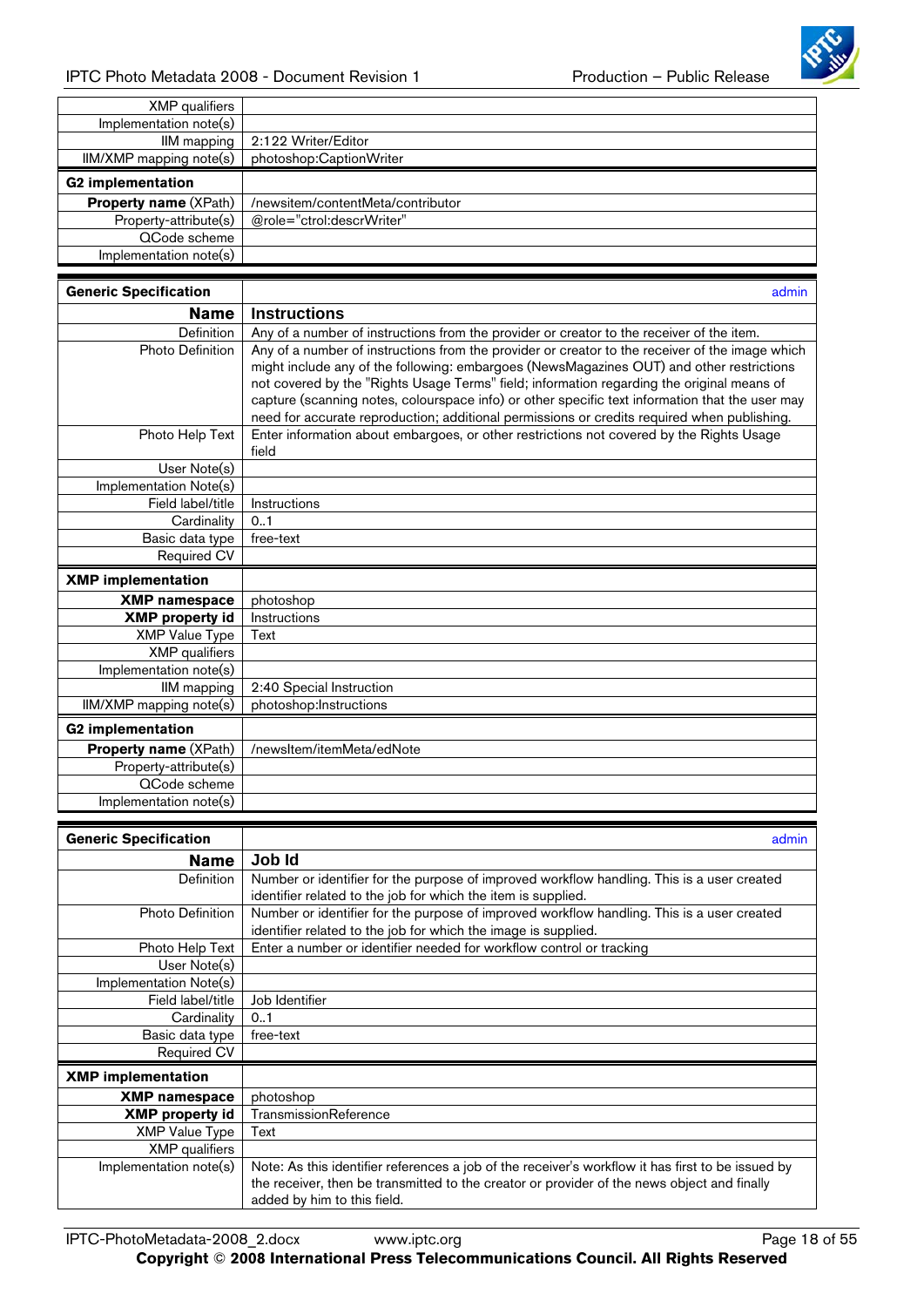

<span id="page-18-0"></span>

| IIM mapping                  | 2:103 Original Transmission Reference |
|------------------------------|---------------------------------------|
| $IIM/XMP$ mapping note(s)    | photoshop:TransmissionReference       |
| <b>G2</b> implementation     |                                       |
| <b>Property name (XPath)</b> | /newsltem/itemMeta/memberOf/@literal  |
| Property-attribute(s)        |                                       |
| QCode scheme                 |                                       |
| Implementation note(s)       |                                       |

| <b>Generic Specification</b> | admin                                                                                             |
|------------------------------|---------------------------------------------------------------------------------------------------|
| <b>Name</b>                  | <b>Title</b>                                                                                      |
| <b>Definition</b>            | A shorthand reference for the item. Title provides a short human readable name which can be       |
|                              | a text and/or numeric reference. It is not the same as Headline.                                  |
| Photo Definition             | A shorthand reference for the digital image. Title provides a short human readable name           |
|                              | which can be a text and/or numeric reference. It is not the same as Headline.                     |
| Photo Help Text              | Enter a short verbal and human readable name for the image, this may be the file name             |
| User Note(s)                 | Many use the Title field to store the filename of the image, though the field may be used in      |
|                              | many ways. Formal identifiers are provided by the Digital Image Id, or the Registry Entry, or the |
|                              | Supplier Image Id property of the IPTC Extension.                                                 |
| Implementation Note(s)       |                                                                                                   |
| Field label/title            | Title                                                                                             |
| Cardinality                  | 0.1                                                                                               |
| Basic data type              | free-text                                                                                         |
| <b>Required CV</b>           |                                                                                                   |
| <b>XMP</b> implementation    |                                                                                                   |
| <b>XMP</b> namespace         | dc                                                                                                |
| <b>XMP</b> property id       | title                                                                                             |
| <b>XMP Value Type</b>        | Lang Alt                                                                                          |
| <b>XMP</b> qualifiers        |                                                                                                   |
| Implementation note(s)       | Note 1: This element aligns with the use of Dublin Core's "Title" element.                        |
|                              | Note 2: the XMP property (dc:title) which stores the value of this IPTC Core property is of       |
|                              | type Lang Alt. Hence any software agent dealing with this property must abide to the              |
|                              | processing rules for Lang Alt value type as specified by the XMP specifications.                  |
| IIM mapping                  | 2:05 Object Name                                                                                  |
| IIM/XMP mapping note(s)      | dc:title/*[@xml:lang='x-default']                                                                 |
| <b>G2</b> implementation     |                                                                                                   |
| Property name (XPath)        | /newsltem/itemMeta/title                                                                          |
| Property-attribute(s)        |                                                                                                   |
| QCode scheme                 |                                                                                                   |
| Implementation note(s)       |                                                                                                   |

| <b>Generic Specification</b> | rightsrel                                                                                                              |
|------------------------------|------------------------------------------------------------------------------------------------------------------------|
| Name                         | <b>Copyright Notice</b>                                                                                                |
| Definition                   | Contains any necessary copyright notice for claiming the intellectual property for this item and                       |
|                              | should identify the current owner of the copyright for the item. Other entities like the creator of                    |
|                              | the item may be added in the corresponding field. Notes on usage rights should be provided<br>in "Rights usage terms". |
| <b>Photo Definition</b>      | Contains any necessary copyright notice for claiming the intellectual property for this                                |
|                              | photograph and should identify the current owner of the copyright for the photograph. Other                            |
|                              | entities like the creator of the photograph may be added in the corresponding field. Notes on                          |
|                              | usage rights should be provided in "Rights usage terms".                                                               |
| Photo Help Text              | Enter a Notice on the current owner of the Copyright for this image, such as ©2008 Jane Doe                            |
| User Note(s)                 | Copyright ownership can be expressed in a more controlled way using the PLUS fields                                    |
|                              | "Copyright Owner", "Copyright Owner ID", "Copyright Owner Name" of the IPTC Extension                                  |
|                              | additionally. It is the user's responsibility to keep the values of the four fields in sync.                           |
| Implementation Note(s)       |                                                                                                                        |
| Field label/title            | <b>Copyright Notice</b>                                                                                                |
| Cardinality                  | 0.1                                                                                                                    |
| Basic data type              | free-text                                                                                                              |
| <b>Required CV</b>           |                                                                                                                        |
| <b>XMP</b> implementation    |                                                                                                                        |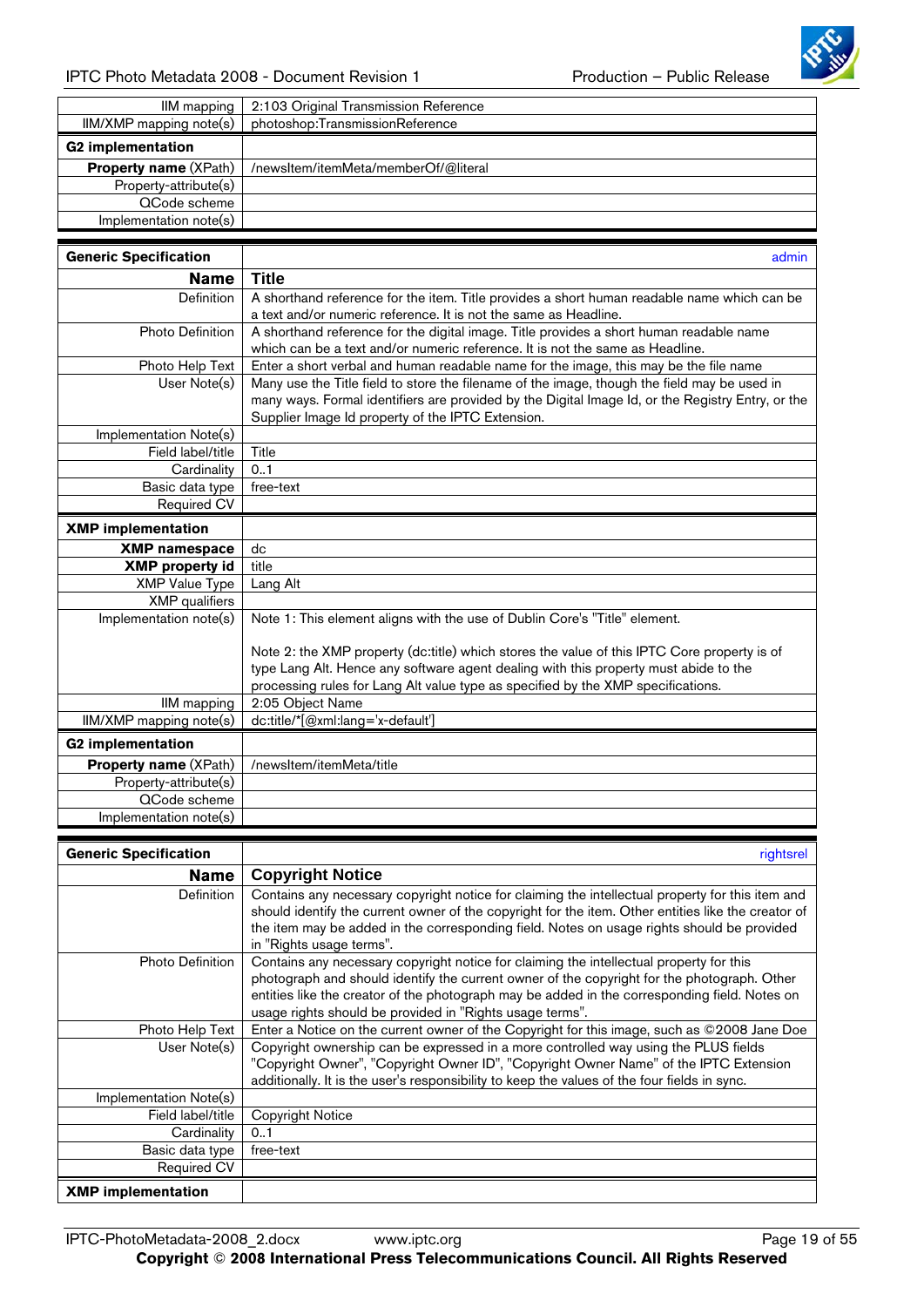

<span id="page-19-0"></span>

| <b>XMP namespace</b>         | dc                                                                                         |
|------------------------------|--------------------------------------------------------------------------------------------|
| <b>XMP</b> property id       | rights                                                                                     |
| <b>XMP Value Type</b>        | Lang Alt                                                                                   |
| <b>XMP</b> qualifiers        |                                                                                            |
| Implementation note(s)       | Note: the XMP property (dc:rights) which stores the value of this IPTC Core property is of |
|                              | type Lang Alt. Hence any software agent dealing with this property must abide to the       |
|                              | processing rules for Lang Alt value type as specified by the XMP specifications.           |
| IIM mapping                  | 2:116 Copyright Notice                                                                     |
| $IIM/XMP$ mapping note(s)    | dc:rights/*[@xml:lang='x-default']                                                         |
| <b>G2</b> implementation     |                                                                                            |
| <b>Property name (XPath)</b> | /newsltem/rightslnfo/copyrightNotice                                                       |
| Property-attribute(s)        |                                                                                            |
| QCode scheme                 |                                                                                            |
| Implementation note(s)       |                                                                                            |

| <b>Generic Specification</b> | rightsrel                                                                                                                                                                                                                                                                                                        |
|------------------------------|------------------------------------------------------------------------------------------------------------------------------------------------------------------------------------------------------------------------------------------------------------------------------------------------------------------|
| <b>Name</b>                  | <b>Creator</b>                                                                                                                                                                                                                                                                                                   |
| Definition                   | Contains the name of the person who created the content of this item, a photographer for<br>photos, a graphic artist for graphics, or a writer for textual news, but in cases where the<br>photographer should not be identified the name of a company or organisation may be<br>appropriate.                    |
| Photo Definition             | Contains the name of the photographer, but in cases where the photographer should not be<br>identified the name of a company or organisation may be appropriate.                                                                                                                                                 |
| Photo Help Text              | Enter the name of the person that created this image                                                                                                                                                                                                                                                             |
| User Note(s)                 | The creator can be expressed in a more controlled way using the "Image Creator" of PLUS in<br>the IPTC Extension additionally. It is the user's responsibility to keep the values of the IPTC<br>Core and the PLUS fields in sync.                                                                               |
| Implementation Note(s)       | Synchronising this Creator property with PLUS' Image Creator Name should be supported by<br>software.                                                                                                                                                                                                            |
| Field label/title            | Creator                                                                                                                                                                                                                                                                                                          |
| Cardinality                  | 0unbounded                                                                                                                                                                                                                                                                                                       |
| Basic data type              | string                                                                                                                                                                                                                                                                                                           |
| <b>Required CV</b>           |                                                                                                                                                                                                                                                                                                                  |
| <b>XMP</b> implementation    |                                                                                                                                                                                                                                                                                                                  |
| <b>XMP namespace</b>         | dc                                                                                                                                                                                                                                                                                                               |
| <b>XMP</b> property id       | creator                                                                                                                                                                                                                                                                                                          |
| <b>XMP Value Type</b>        | Seq ProperName                                                                                                                                                                                                                                                                                                   |
| <b>XMP</b> qualifiers        |                                                                                                                                                                                                                                                                                                                  |
| Implementation note(s)       | Aligning with IIM notions IPTC Core intents to have only one creator for this news object<br>despite the underlying XMP property dc:creator allows for more than one item to be included.<br>If there are more than one item in this array the first one should be considered as the IPTC<br>Core Creator value. |
| IIM mapping                  | 2:80 By-line                                                                                                                                                                                                                                                                                                     |
| IIM/XMP mapping note(s)      | dc:creator/*[1]                                                                                                                                                                                                                                                                                                  |
| <b>G2</b> implementation     |                                                                                                                                                                                                                                                                                                                  |
| Property name (XPath)        | /newsltem/contentMeta/creator/name                                                                                                                                                                                                                                                                               |
| Property-attribute(s)        |                                                                                                                                                                                                                                                                                                                  |
| QCode scheme                 |                                                                                                                                                                                                                                                                                                                  |
| Implementation note(s)       |                                                                                                                                                                                                                                                                                                                  |

| <b>Generic Specification</b> | rightsrel                                                                                       |
|------------------------------|-------------------------------------------------------------------------------------------------|
| Name                         | <b>Creator's Contact Info</b>                                                                   |
| <b>Definition</b>            | The creator's contact information provides all necessary information to get in contact with the |
|                              | creator of this item and comprises a set of sub-properties for proper addressing.               |
| <b>Photo Definition</b>      | The creator's contact information provides all necessary information to get in contact with the |
|                              | creator of this image and comprises a set of sub-properties for proper addressing.              |
| Photo Help Text              |                                                                                                 |
| User Note(s)                 | The IPTC Extension Licensor fields should be used instead of these Creator's Contact Info       |
|                              | fields if you are using IPTC Extension fields. If the creator is also the licensor his or her   |
|                              | contact information should be provided in the Licensor fields.                                  |
| Implementation Note(s)       | The structure of Creator's Contact Info should not be visible to the user.                      |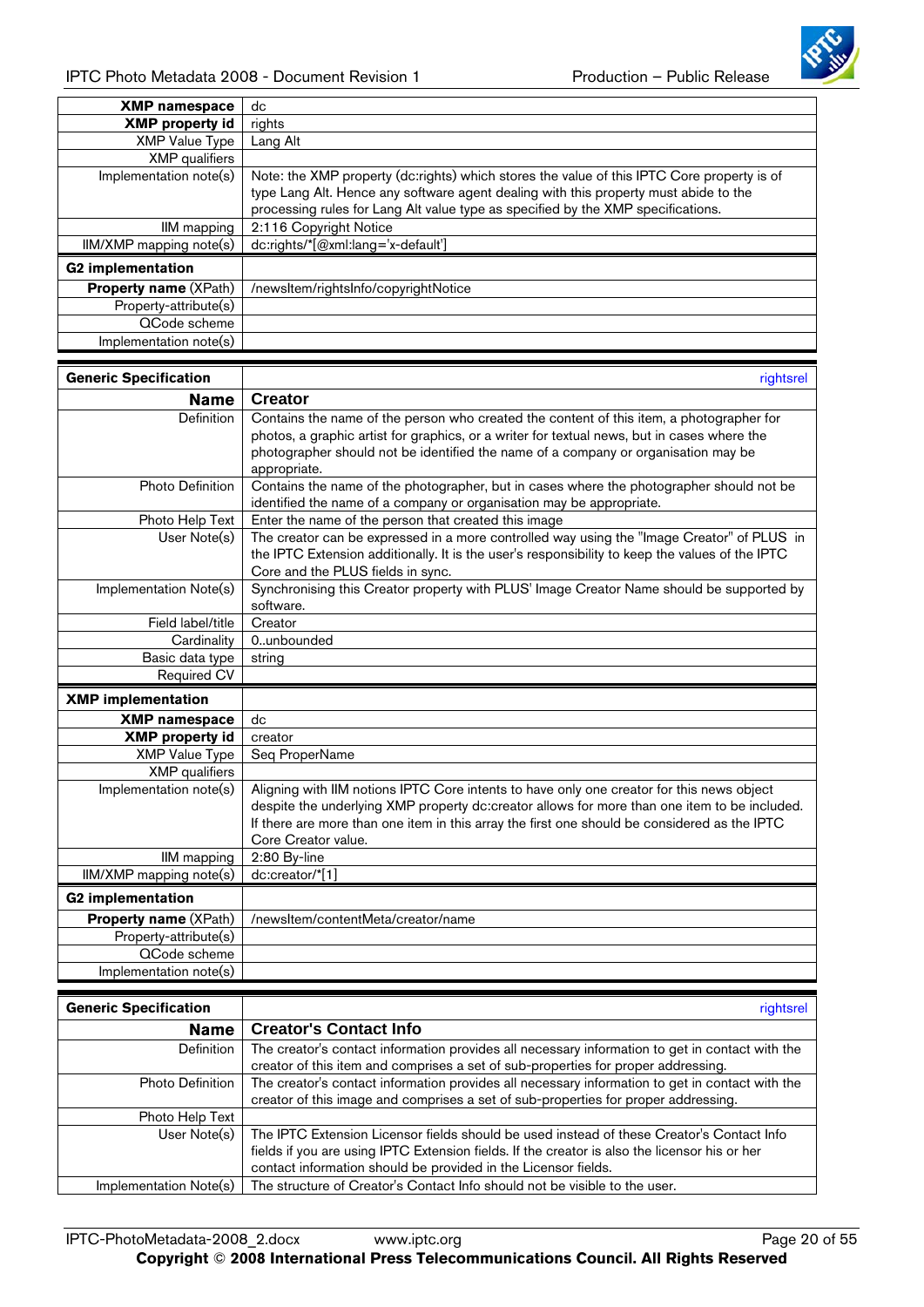

<span id="page-20-0"></span>

| Creator's Contact info                                                                                                                |
|---------------------------------------------------------------------------------------------------------------------------------------|
| 0.1                                                                                                                                   |
| struct                                                                                                                                |
|                                                                                                                                       |
|                                                                                                                                       |
| lptc4xmpCore                                                                                                                          |
| CreatorContactInfo                                                                                                                    |
| struct ContactInfo                                                                                                                    |
|                                                                                                                                       |
| Note 1 to user interface implementers: All sub-properties of "Creator's contact information"<br>should be shown as group on the form. |
| Note 2: the CreatorContactInfo sub-properties' naming aligns with the vCard specification<br>RFC 2426.                                |
|                                                                                                                                       |
| Iptc4xmpCore:CreatorContactInfo                                                                                                       |
|                                                                                                                                       |
| /newsltem/contentMeta/creator/personDetails                                                                                           |
|                                                                                                                                       |
|                                                                                                                                       |
|                                                                                                                                       |
|                                                                                                                                       |

| <b>Generic Specification</b> | rightsrel                                                                                                                                                                                                       |
|------------------------------|-----------------------------------------------------------------------------------------------------------------------------------------------------------------------------------------------------------------|
| Name                         | <b>Creator's jobtitle</b>                                                                                                                                                                                       |
| Definition                   | Contains the job title of the person who created the content of this item. As this is sort of a<br>qualifier the Creator element has to be filled in as mandatory prerequisite for using Creator's<br>Jobtitle. |
| Photo Definition             | Contains the job title of the photographer. As this is sort of a qualifier the Creator element has<br>to be filled in as mandatory prerequisite for using Creator's Jobtitle.                                   |
| Photo Help Text              | Enter the Job Title of the person listed in the Creator field                                                                                                                                                   |
| User Note(s)                 |                                                                                                                                                                                                                 |
| Implementation Note(s)       |                                                                                                                                                                                                                 |
| Field label/title            | Creator's Jobtitle                                                                                                                                                                                              |
| Cardinality                  | 0.1                                                                                                                                                                                                             |
| Basic data type              | string                                                                                                                                                                                                          |
| Required CV                  |                                                                                                                                                                                                                 |
|                              |                                                                                                                                                                                                                 |
| <b>XMP</b> implementation    |                                                                                                                                                                                                                 |
| <b>XMP namespace</b>         | photoshop                                                                                                                                                                                                       |
| <b>XMP</b> property id       | AuthorsPosition                                                                                                                                                                                                 |
| <b>XMP Value Type</b>        | Text                                                                                                                                                                                                            |
| <b>XMP</b> qualifiers        |                                                                                                                                                                                                                 |
| Implementation note(s)       |                                                                                                                                                                                                                 |
| IIM mapping                  | 2:85 By-line Title                                                                                                                                                                                              |
| IIM/XMP mapping note(s)      | photoshop:AuthorsPosition                                                                                                                                                                                       |
| <b>G2 implementation</b>     |                                                                                                                                                                                                                 |
| <b>Property name (XPath)</b> | /newsltem/contentMeta/creator/facet                                                                                                                                                                             |
| Property-attribute(s)        |                                                                                                                                                                                                                 |
| QCode scheme                 |                                                                                                                                                                                                                 |

| <b>Generic Specification</b> | rightsrel                                                                                      |
|------------------------------|------------------------------------------------------------------------------------------------|
| <b>Name</b>                  | <b>Credit Line</b>                                                                             |
| <b>Definition</b>            | The credit to person(s) and/or organisation(s) required by the supplier of the item to be used |
|                              | when published. This is a free-text field.                                                     |
| <b>Photo Definition</b>      | The credit to person(s) and/or organisation(s) required by the supplier of the image to be     |
|                              | used when published. This is a free-text field.                                                |
| Photo Help Text              | Enter who should be Credited when this image is published                                      |
| User Note(s)                 | Note 1: For more formal identifications of the creator or the owner of the copyrights of this  |
|                              | image other rights properties may be used.                                                     |
|                              | Note 2: This property was named "Credit" by the IIM metadata, then it was renamed to           |
|                              | "Provider" in IPTC Core 1.0 and has been renamed to "Credit Line" in IPTC Core 1.1. as this    |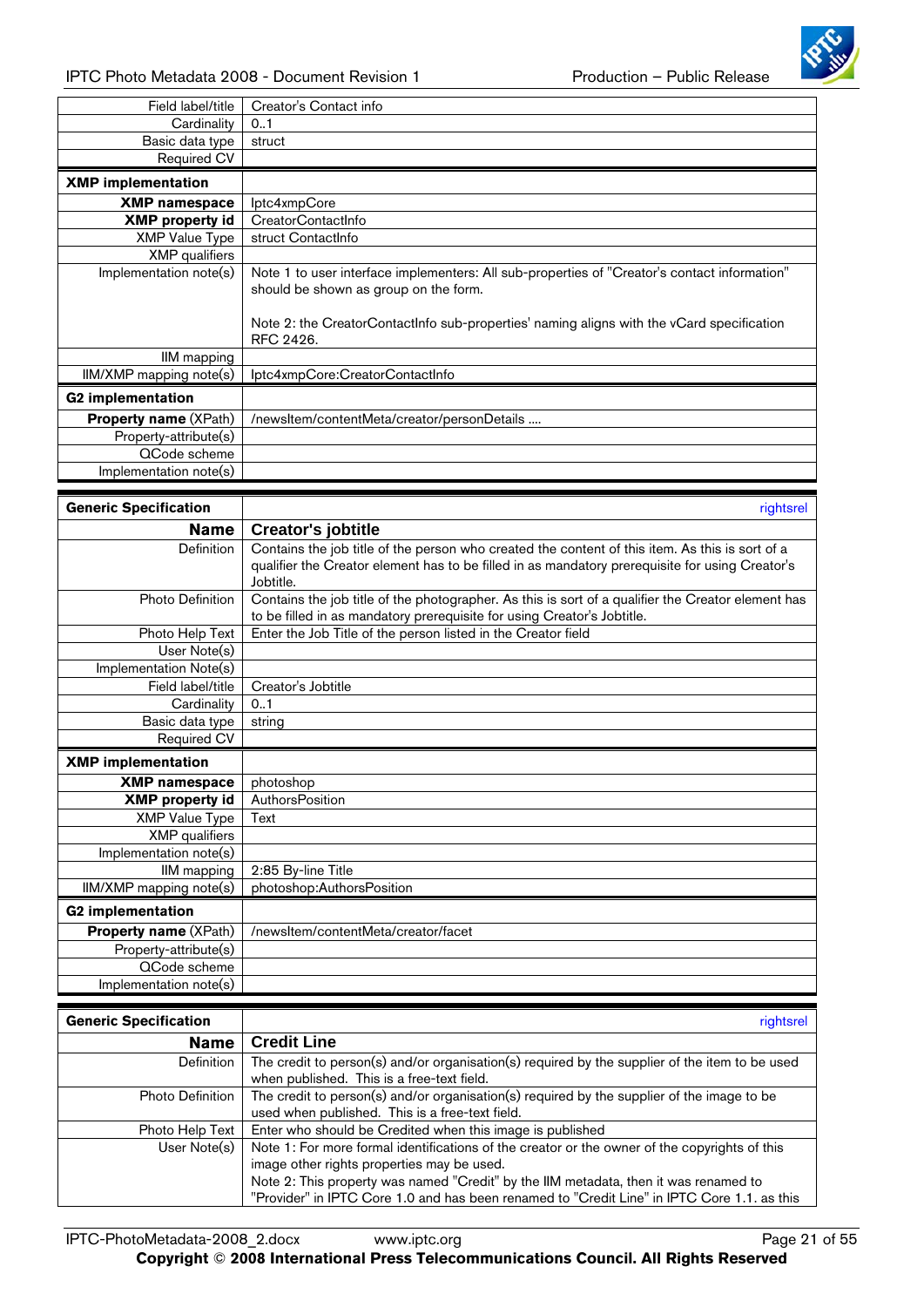

<span id="page-21-0"></span>

|                              | was actually the way the field has been used.                                               |
|------------------------------|---------------------------------------------------------------------------------------------|
| Implementation Note(s)       |                                                                                             |
| Field label/title            | Credit Line                                                                                 |
| Cardinality                  | 0.1                                                                                         |
| Basic data type              | free-text                                                                                   |
| Required CV                  |                                                                                             |
| <b>XMP</b> implementation    |                                                                                             |
| <b>XMP</b> namespace         | photoshop                                                                                   |
| <b>XMP</b> property id       | Credit                                                                                      |
| <b>XMP Value Type</b>        | Text                                                                                        |
| <b>XMP</b> qualifiers        |                                                                                             |
| Implementation note(s)       |                                                                                             |
| IIM mapping                  | 2:110 Credit                                                                                |
| IIM/XMP mapping note(s)      | photoshop:Credit                                                                            |
| <b>G2</b> implementation     |                                                                                             |
| Property name (XPath)        | /newsltem/contentMeta/creditline                                                            |
| Property-attribute(s)        |                                                                                             |
| QCode scheme                 |                                                                                             |
| Implementation note(s)       |                                                                                             |
|                              |                                                                                             |
| <b>Generic Specification</b> | rightsrel                                                                                   |
| <b>Name</b>                  | <b>Rights Usage Terms</b>                                                                   |
| Definition                   | The licensing parameters of the item expressed in free-text.                                |
| <b>Photo Definition</b>      | The licensing parameters of the image expressed in free-text.                               |
| Photo Help Text              | Enter instructions on how this image can legally be used                                    |
| User Note(s)                 | The PLUS fields of the IPTC Extension can be used in parallel to express the licensed usage |
|                              | in more controlled terms.                                                                   |
| Implementation Note(s)       |                                                                                             |
| Field label/title            | <b>Rights Usage Terms</b>                                                                   |
| Cardinality                  | 0.1                                                                                         |
| Basic data type              | free-text                                                                                   |
| <b>Required CV</b>           |                                                                                             |
| <b>XMP</b> implementation    |                                                                                             |
| <b>XMP</b> namespace         | xmpRights                                                                                   |
| <b>XMP</b> property id       | <b>UsageTerms</b>                                                                           |

| <b>XMP</b> property id       | UsageTerms                      |
|------------------------------|---------------------------------|
| <b>XMP Value Type</b>        | Lang Alt                        |
| <b>XMP</b> qualifiers        |                                 |
| Implementation note(s)       |                                 |
| IIM mapping                  |                                 |
| IIM/XMP mapping note(s)      | xmpRights:UsageTerms            |
|                              |                                 |
| <b>G2</b> implementation     |                                 |
| <b>Property name (XPath)</b> | /newsltem/rightslnfo/usageTerms |
| Property-attribute(s)        |                                 |
| QCode scheme                 |                                 |

| <b>Generic Specification</b> | rightsrel                                                                                           |
|------------------------------|-----------------------------------------------------------------------------------------------------|
| <b>Name</b>                  | <b>Source</b>                                                                                       |
| <b>Definition</b>            | Identifies the original owner of the copyright for the intellectual content of the item. This could |
|                              | be an agency, a member of an agency or an individual. Source could be different from Creator        |
|                              | and from the entities in the CopyrightNotice.                                                       |
| <b>Photo Definition</b>      | Identifies the original owner of the copyright for the intellectual content of the image. This      |
|                              | could be an agency, a member of an agency or an individual. Source could be different from          |
|                              | Creator and from the entities in the CopyrightNotice.                                               |
| Photo Help Text              | Enter the original owner of the copyright of this image                                             |
| User Note(s)                 | This field may be used primarily in syndication workflows.                                          |
| Implementation Note(s)       |                                                                                                     |
| Field label/title            | Source                                                                                              |
| Cardinality                  | 0.1                                                                                                 |
| Basic data type              | free-text                                                                                           |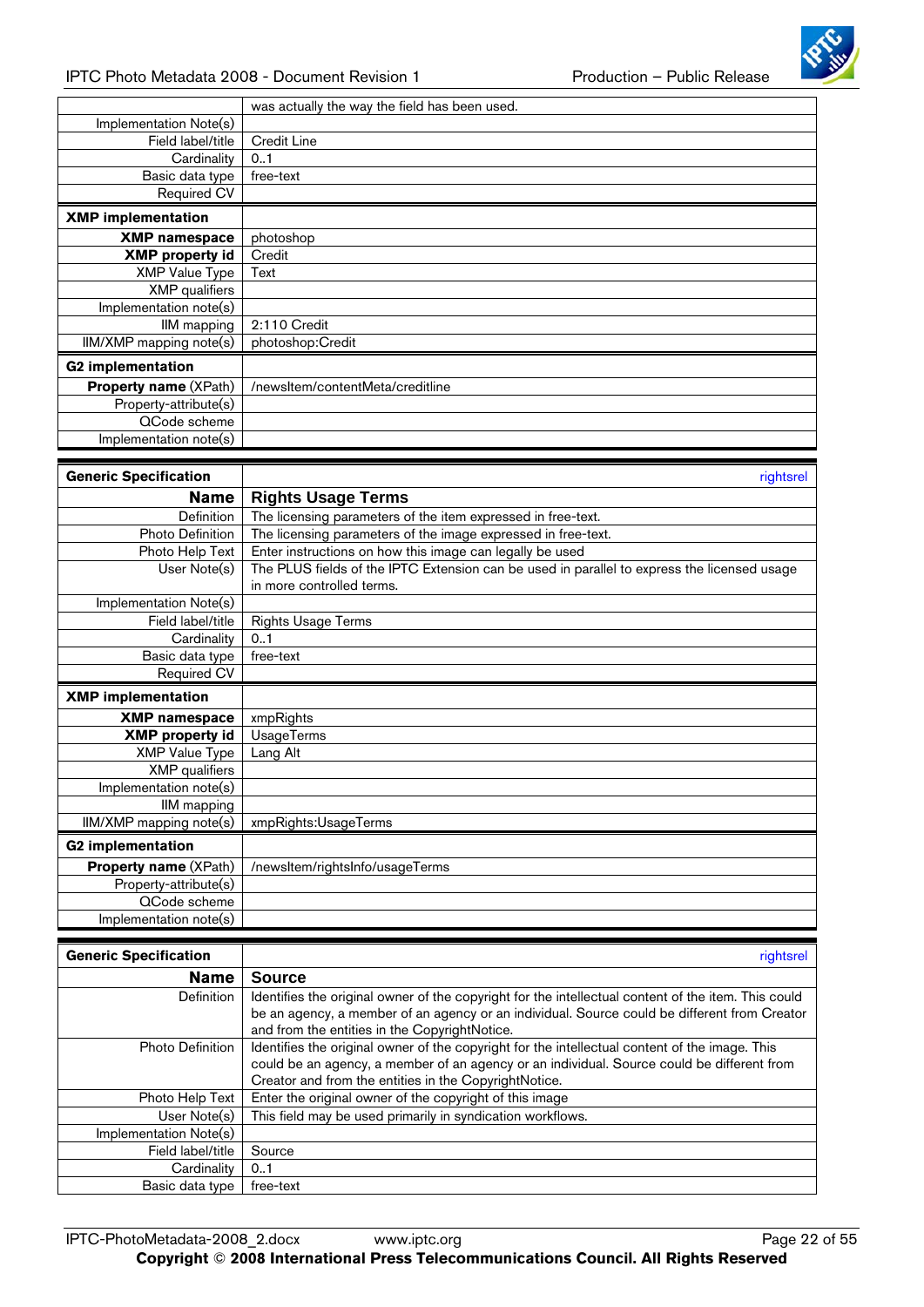

<span id="page-22-0"></span>

| Required CV                  |                                                                                                                                                                                        |
|------------------------------|----------------------------------------------------------------------------------------------------------------------------------------------------------------------------------------|
| <b>XMP</b> implementation    |                                                                                                                                                                                        |
| <b>XMP namespace</b>         | photoshop                                                                                                                                                                              |
| <b>XMP</b> property id       | Source                                                                                                                                                                                 |
| <b>XMP Value Type</b>        | Text                                                                                                                                                                                   |
| <b>XMP</b> qualifiers        |                                                                                                                                                                                        |
| Implementation note(s)       | As the original owner can not change the content of this property should never be changed or<br>deleted after the information is entered following the news object's initial creation. |
| IIM mapping                  | 2:115 Source                                                                                                                                                                           |
| IIM/XMP mapping note(s)      | photoshop:Source                                                                                                                                                                       |
| <b>G2 implementation</b>     |                                                                                                                                                                                        |
| Property name (XPath)        | /newsltem/rightsInfo/copyrightHolder                                                                                                                                                   |
| Property-attribute(s)        |                                                                                                                                                                                        |
| QCode scheme                 |                                                                                                                                                                                        |
| Implementation note(s)       |                                                                                                                                                                                        |
|                              |                                                                                                                                                                                        |
| <b>Generic Specification</b> | type-ContInfo                                                                                                                                                                          |
| <b>Name</b>                  | <b>Contact Information Details structure</b>                                                                                                                                           |
| Definition                   | A generic structure providing a basic set of information to get in contact with a person or<br>organisation.                                                                           |
| Photo Definition             | A generic structure providing a basic set of information to get in contact with a person or<br>organisation.                                                                           |
| Photo Help Text              |                                                                                                                                                                                        |
| User Note(s)                 |                                                                                                                                                                                        |
| Implementation Note(s)       |                                                                                                                                                                                        |
| Field label/title            | Contact Information                                                                                                                                                                    |
| $C$ ordinolity               |                                                                                                                                                                                        |

| Cardinality                  |                                                                                           |
|------------------------------|-------------------------------------------------------------------------------------------|
| Basic data type              | structure                                                                                 |
| <b>Required CV</b>           |                                                                                           |
| <b>XMP</b> implementation    |                                                                                           |
| <b>XMP namespace</b>         | lptc4xmpCore                                                                              |
| <b>XMP</b> property id       | ContactInfoDetails                                                                        |
| <b>XMP Value Type</b>        | structure                                                                                 |
| <b>XMP</b> qualifiers        |                                                                                           |
| Implementation note(s)       | Adoption of an appropriate person information scheme discussed - decision on 9 September. |
| IIM mapping                  | 2:118 Contact                                                                             |
| IIM/XMP mapping note(s)      | <b>NONE</b>                                                                               |
| <b>G2</b> implementation     |                                                                                           |
| <b>Property name (XPath)</b> |                                                                                           |
| Property-attribute(s)        |                                                                                           |
| QCode scheme                 |                                                                                           |
| Implementation note(s)       | Maps to the "contactinfo" common component                                                |

| <b>Generic Specification</b> | type-Continfo                                                                                                                 |
|------------------------------|-------------------------------------------------------------------------------------------------------------------------------|
| <b>Name</b>                  | Address {contact info detail}                                                                                                 |
| <b>Definition</b>            | The contact information address part. Comprises an optional company name and all required                                     |
|                              | information to locate the building or postbox to which mail should be sent. To that end, the<br>address is a multiline field. |
| <b>Photo Definition</b>      | The contact information address part. Comprises an optional company name and all required                                     |
|                              | information to locate the building or postbox to which mail should be sent. To that end, the                                  |
|                              | address is a multiline field.                                                                                                 |
| Photo Help Text              | Enter Address for the person that created this image                                                                          |
| User Note(s)                 |                                                                                                                               |
| Implementation Note(s)       |                                                                                                                               |
| Field label/title            | (Contact Info detail:) Address                                                                                                |
| Cardinality                  | 0unbounded                                                                                                                    |
| Basic data type              | string                                                                                                                        |
| <b>Required CV</b>           |                                                                                                                               |
| <b>XMP</b> implementation    |                                                                                                                               |
| <b>XMP namespace</b>         | lptc4xmpCore                                                                                                                  |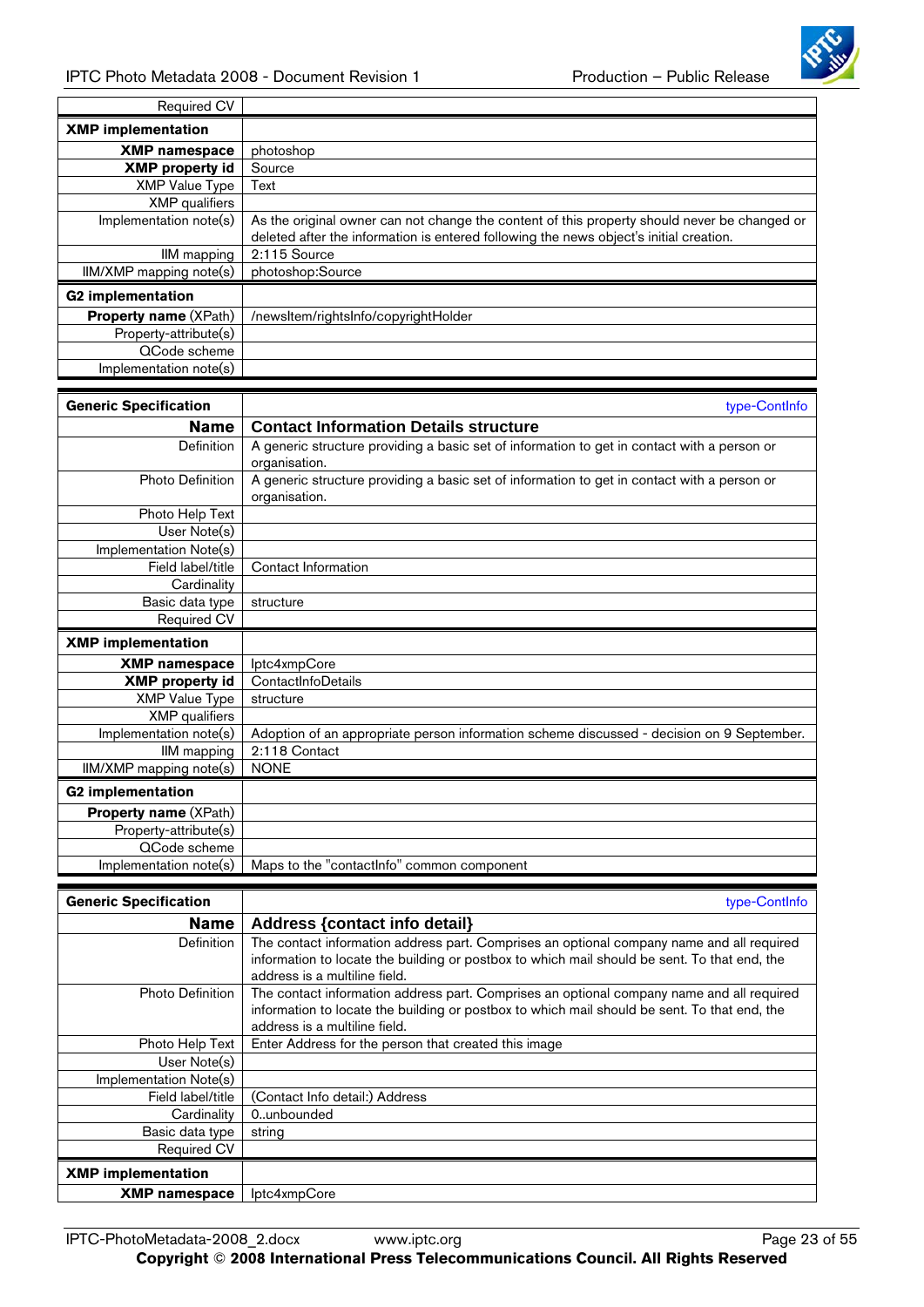

<span id="page-23-0"></span>

| <b>XMP</b> property id       | CiAdrExtadr                                                                                                        |
|------------------------------|--------------------------------------------------------------------------------------------------------------------|
| XMP Value Type               | Text                                                                                                               |
| <b>XMP</b> qualifiers        |                                                                                                                    |
| Implementation note(s)       | Note 1: to user interface implementers: This field should be part of a "Contact information"<br>group on the form. |
|                              | Note 2: the ContactInfo naming aligns with the vCard specification RFC 2426.                                       |
| IIM mapping                  |                                                                                                                    |
| $IIM/XMP$ mapping note(s)    | The referenced resource's lptc4xmpCore:CiAdrExtadr                                                                 |
| <b>G2</b> implementation     |                                                                                                                    |
| <b>Property name (XPath)</b> | /contactInfo/address/line                                                                                          |
| Property-attribute(s)        |                                                                                                                    |
| QCode scheme                 |                                                                                                                    |
| Implementation note(s)       |                                                                                                                    |

| <b>Generic Specification</b>       | type-ContInfo                                                                                                      |
|------------------------------------|--------------------------------------------------------------------------------------------------------------------|
| <b>Name</b>                        | City {contact info detail}                                                                                         |
| Definition                         | The contact information city part.                                                                                 |
| Photo Definition                   | The contact information city part.                                                                                 |
| Photo Help Text                    | Enter the City for the address of the person that created this image                                               |
| $\overline{\mathsf{User}}$ Note(s) |                                                                                                                    |
| Implementation Note(s)             |                                                                                                                    |
| Field label/title                  | (Contact Info detail:) City                                                                                        |
| Cardinality                        | 0.1                                                                                                                |
| Basic data type                    | string                                                                                                             |
| <b>Required CV</b>                 |                                                                                                                    |
| <b>XMP</b> implementation          |                                                                                                                    |
| <b>XMP namespace</b>               | lptc4xmpCore                                                                                                       |
| <b>XMP</b> property id             | CiAdrCity                                                                                                          |
| <b>XMP Value Type</b>              | Text                                                                                                               |
| <b>XMP</b> qualifiers              |                                                                                                                    |
| Implementation note(s)             | Note 1: to user interface implementers: This field should be part of a "Contact information"<br>group on the form. |
|                                    | Note 2: the ContactInfo naming aligns with the vCard specification RFC 2426.                                       |
| IIM mapping                        |                                                                                                                    |
| IIM/XMP mapping note(s)            | The referenced resource's lptc4xmpCore:CiAdrCity                                                                   |
| <b>G2 implementation</b>           |                                                                                                                    |
| Property name (XPath)              | /contactInfo/address/locality/name                                                                                 |
| Property-attribute(s)              |                                                                                                                    |
| QCode scheme                       |                                                                                                                    |
| Implementation note(s)             |                                                                                                                    |

| <b>Generic Specification</b> |                                                                                              | type-Continfo |
|------------------------------|----------------------------------------------------------------------------------------------|---------------|
| <b>Name</b>                  | Country {contact info detail}                                                                |               |
| <b>Definition</b>            | The contact information country part.                                                        |               |
| <b>Photo Definition</b>      | The contact information country part.                                                        |               |
| Photo Help Text              | Enter the Country name for the address of the person that created this image                 |               |
| User Note(s)                 |                                                                                              |               |
| Implementation Note(s)       |                                                                                              |               |
| Field label/title            | (Contact Info detail:) Country                                                               |               |
| Cardinality                  | 0 <sub>1</sub>                                                                               |               |
| Basic data type              | string                                                                                       |               |
| <b>Required CV</b>           |                                                                                              |               |
| <b>XMP</b> implementation    |                                                                                              |               |
| <b>XMP namespace</b>         | lptc4xmpCore                                                                                 |               |
| <b>XMP</b> property id       | CiAdrCtry                                                                                    |               |
| <b>XMP Value Type</b>        | Text                                                                                         |               |
| <b>XMP</b> qualifiers        |                                                                                              |               |
| Implementation note(s)       | Note 1: to user interface implementers: This field should be part of a "Contact information" |               |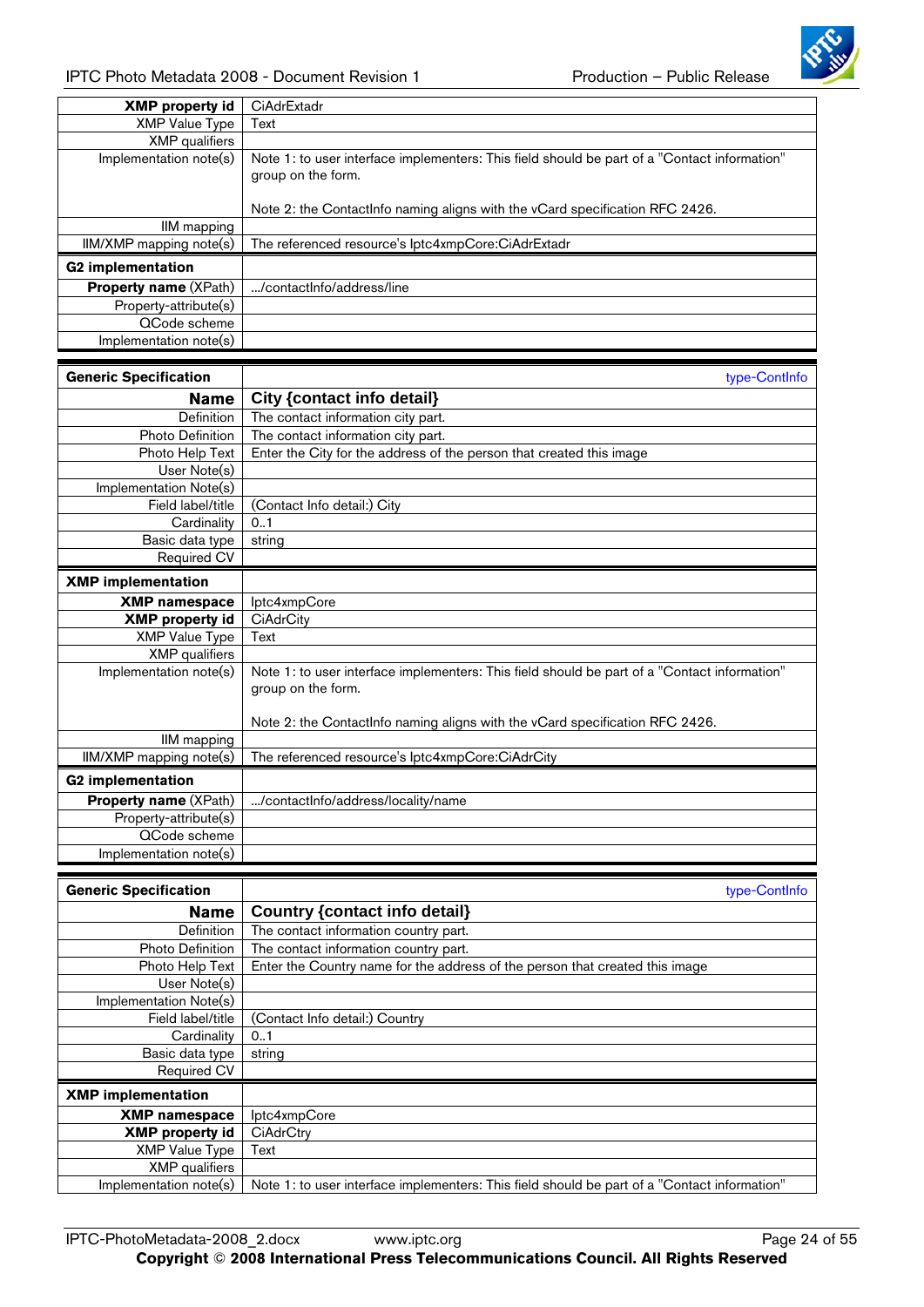

<span id="page-24-0"></span>

|                              | group on the form.                                                                          |  |
|------------------------------|---------------------------------------------------------------------------------------------|--|
|                              | Note 2: the ContactInfo naming aligns with the vCard specification RFC 2426.                |  |
| <b>IIM</b> mapping           |                                                                                             |  |
| IIM/XMP mapping note(s)      | The referenced resource's lptc4xmpCore:CiAdrCtry                                            |  |
| <b>G2 implementation</b>     |                                                                                             |  |
| Property name (XPath)        | /contactInfo/address/country/name                                                           |  |
| Property-attribute(s)        |                                                                                             |  |
| QCode scheme                 |                                                                                             |  |
| Implementation note(s)       |                                                                                             |  |
| <b>Generic Specification</b> | type-ContInfo                                                                               |  |
| <b>Name</b>                  | Email address(es) {contact info detail}                                                     |  |
| Definition                   | The contact information email address part.                                                 |  |
| Photo Definition             | The contact information email address part.                                                 |  |
| Photo Help Text              | Enter the work Email address(es) for the person that created this image, such as            |  |
|                              | name@domain.com                                                                             |  |
| User Note(s)                 | Multiple email addresses can be given. May have to be separated by a comma in the user      |  |
|                              | interface.                                                                                  |  |
| Implementation Note(s)       |                                                                                             |  |
| Field label/title            | (Contact Info detail:) Email(s)                                                             |  |
| Cardinality                  | 0unbounded                                                                                  |  |
| Basic data type              | string                                                                                      |  |
| Required CV                  |                                                                                             |  |
| <b>XMP</b> implementation    |                                                                                             |  |
| <b>XMP</b> namespace         | lptc4xmpCore                                                                                |  |
| <b>XMP</b> property id       | CiEmailWork                                                                                 |  |
| <b>XMP Value Type</b>        | Text                                                                                        |  |
| <b>XMP</b> qualifiers        |                                                                                             |  |
| Implementation note(s)       | Note 1 to user interface implementers: This field should be part of a "Contact information" |  |
|                              | group on the form.                                                                          |  |
|                              | Note 2 to user interface implementers: provide sufficient space to fill in multiple e-mail  |  |
|                              | addresses.                                                                                  |  |
|                              | Note 3: the ContactInfo naming aligns with the vCard specification RFC 2426.                |  |
| <b>IIM</b> mapping           |                                                                                             |  |
| IIM/XMP mapping note(s)      | The referenced resource's lptc4xmpCore:CiEmailWork                                          |  |
|                              |                                                                                             |  |
| <b>G2 implementation</b>     |                                                                                             |  |
| Property name (XPath)        | /contactInfo/email                                                                          |  |
| Property-attribute(s)        |                                                                                             |  |
| QCode scheme                 |                                                                                             |  |
| Implementation note(s)       |                                                                                             |  |

| <b>Generic Specification</b> | type-Continfo                                                                                  |
|------------------------------|------------------------------------------------------------------------------------------------|
| Name                         | Phone number(s) {contact info detail}                                                          |
| <b>Definition</b>            | The contact information phone number part.                                                     |
| <b>Photo Definition</b>      | The contact information phone number part.                                                     |
| Photo Help Text              | Enter the work Phone number(s) for the person that created this image, using the international |
|                              | format, such as +1 (123) 456789                                                                |
| User Note(s)                 | Multiple numbers can be given. May have to be separated by a comma in the user interface.      |
| Implementation Note(s)       |                                                                                                |
| Field label/title            | (Contact Info detail:) Phone(s)                                                                |
| Cardinality                  | 0.,unbounded                                                                                   |
| Basic data type              | string                                                                                         |
| <b>Required CV</b>           |                                                                                                |
| <b>XMP</b> implementation    |                                                                                                |
| <b>XMP namespace</b>         | lptc4xmpCore                                                                                   |
| <b>XMP</b> property id       | <b>CiTelWork</b>                                                                               |
| <b>XMP Value Type</b>        | Text                                                                                           |
| <b>XMP</b> qualifiers        |                                                                                                |
| Implementation note(s)       | Note 1 to user interface implementers: This field should be part of a "Contact information"    |

IPTC-PhotoMetadata-2008\_2.docx www.iptc.org Page 25 of 55 **Copyright** © **2008 International Press Telecommunications Council. All Rights Reserved**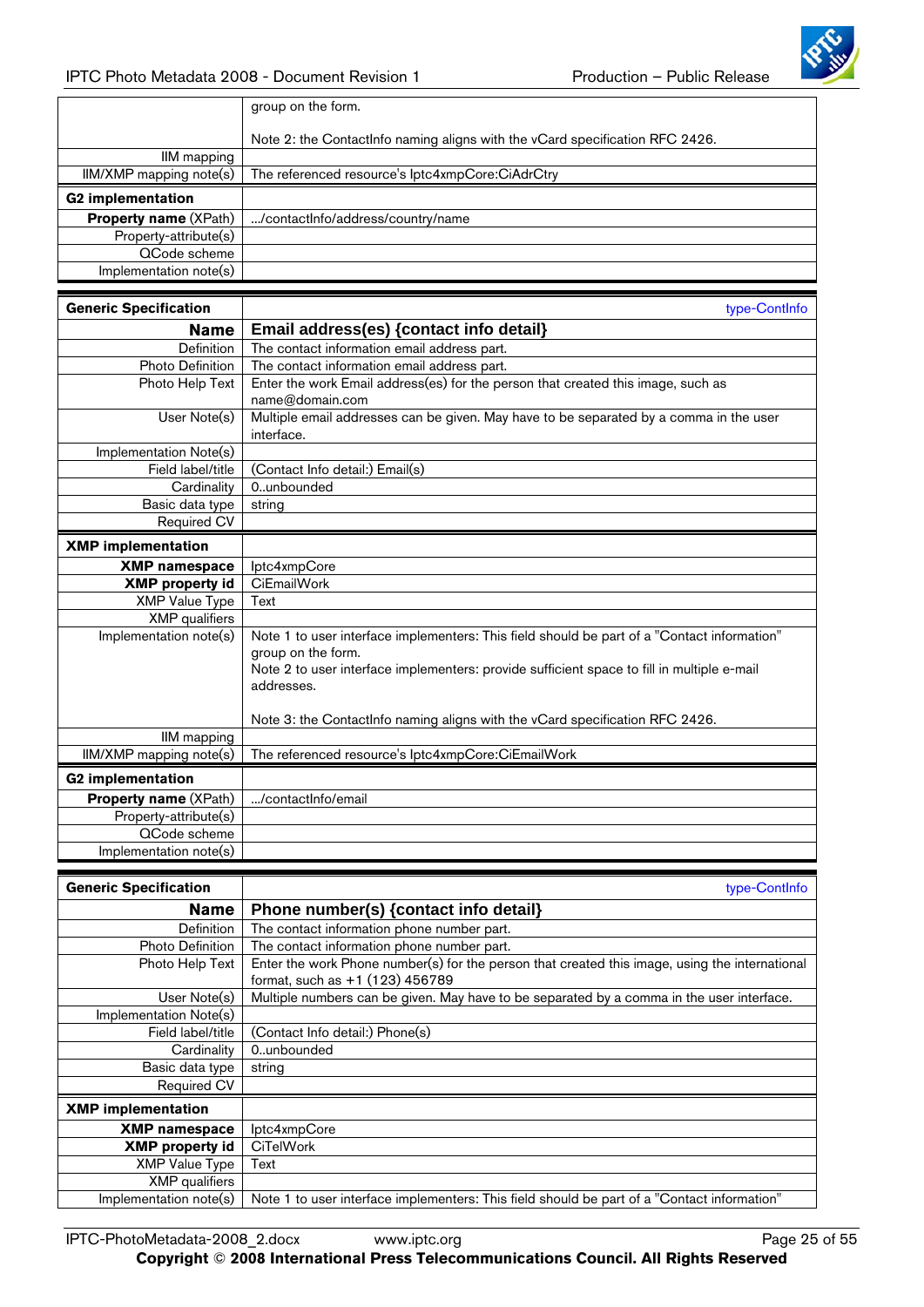

<span id="page-25-0"></span>

|                                                 | group on the form.<br>Note 2 to user interface implementers: provide sufficient space to fill in multiple international<br>numbers.                         |
|-------------------------------------------------|-------------------------------------------------------------------------------------------------------------------------------------------------------------|
|                                                 | Note 3: the ContactInfo naming aligns with the vCard specification RFC 2426.                                                                                |
| IIM mapping                                     |                                                                                                                                                             |
| IIM/XMP mapping note(s)                         | The referenced resource's lptc4xmpCore:CiTelWork                                                                                                            |
| <b>G2</b> implementation                        |                                                                                                                                                             |
| Property name (XPath)                           | /contactInfo/phone                                                                                                                                          |
| Property-attribute(s)                           |                                                                                                                                                             |
| QCode scheme                                    |                                                                                                                                                             |
| Implementation note(s)                          |                                                                                                                                                             |
| <b>Generic Specification</b>                    | type-ContInfo                                                                                                                                               |
| <b>Name</b>                                     | <b>Postal Code {contact info detail}</b>                                                                                                                    |
| Definition                                      | The contact information part denoting the local postal code.                                                                                                |
| Photo Definition                                | The contact information part denoting the local postal code.                                                                                                |
| Photo Help Text                                 | Enter the Postal Code for the address of the person that created this image                                                                                 |
| User Note(s)                                    |                                                                                                                                                             |
| Implementation Note(s)                          |                                                                                                                                                             |
| Field label/title                               | (Contact Info detail:) Postal Code                                                                                                                          |
| Cardinality                                     | 0.1                                                                                                                                                         |
| Basic data type                                 | string                                                                                                                                                      |
| Required CV                                     |                                                                                                                                                             |
| <b>XMP</b> implementation                       |                                                                                                                                                             |
| <b>XMP</b> namespace                            | lptc4xmpCore                                                                                                                                                |
| <b>XMP</b> property id                          | CiAdrPcode                                                                                                                                                  |
| <b>XMP Value Type</b>                           | Text                                                                                                                                                        |
| <b>XMP</b> qualifiers<br>Implementation note(s) | Note 1: to user interface implementers: This field should be part of a "Contact information"                                                                |
|                                                 | group on the form.                                                                                                                                          |
|                                                 |                                                                                                                                                             |
|                                                 | Note 2: the ContactInfo naming aligns with the vCard specification RFC 2426.                                                                                |
| IIM mapping                                     |                                                                                                                                                             |
| IIM/XMP mapping note(s)                         | The referenced resource's lptc4xmpCore:CiAdrPcode                                                                                                           |
| <b>G2</b> implementation                        |                                                                                                                                                             |
| <b>Property name (XPath)</b>                    | /contactInfo/address/postalCode                                                                                                                             |
| Property-attribute(s)                           |                                                                                                                                                             |
| QCode scheme                                    |                                                                                                                                                             |
| Implementation note(s)                          |                                                                                                                                                             |
|                                                 |                                                                                                                                                             |
| <b>Generic Specification</b>                    | type-ContInfo                                                                                                                                               |
| <b>Name</b>                                     | State/Provice {contact info detail}                                                                                                                         |
| Definition                                      | The contact information part denoting regional information like state or province.                                                                          |
| <b>Photo Definition</b><br>Photo Help Text      | The contact information part denoting regional information like state or province.<br>Enter the State for the address of the person that created this image |
| User Note(s)                                    |                                                                                                                                                             |
| Implementation Note(s)                          |                                                                                                                                                             |
| Field label/title                               | (Contact Info detail:) State/Province                                                                                                                       |
| Cardinality                                     | 0.1                                                                                                                                                         |
| Basic data type                                 | string                                                                                                                                                      |
| Required CV                                     |                                                                                                                                                             |
| <b>XMP</b> implementation                       |                                                                                                                                                             |
| <b>XMP namespace</b>                            | lptc4xmpCore                                                                                                                                                |
| <b>XMP</b> property id                          | CiAdrRegion                                                                                                                                                 |
| <b>XMP Value Type</b>                           | Text                                                                                                                                                        |
| <b>XMP</b> qualifiers                           |                                                                                                                                                             |
| Implementation note(s)                          | Note 1: to user interface implementers: This field should be part of a "Contact information"<br>group on the form.                                          |
|                                                 | Note 2: the ContactInfo naming aligns with the vCard specification RFC 2426.                                                                                |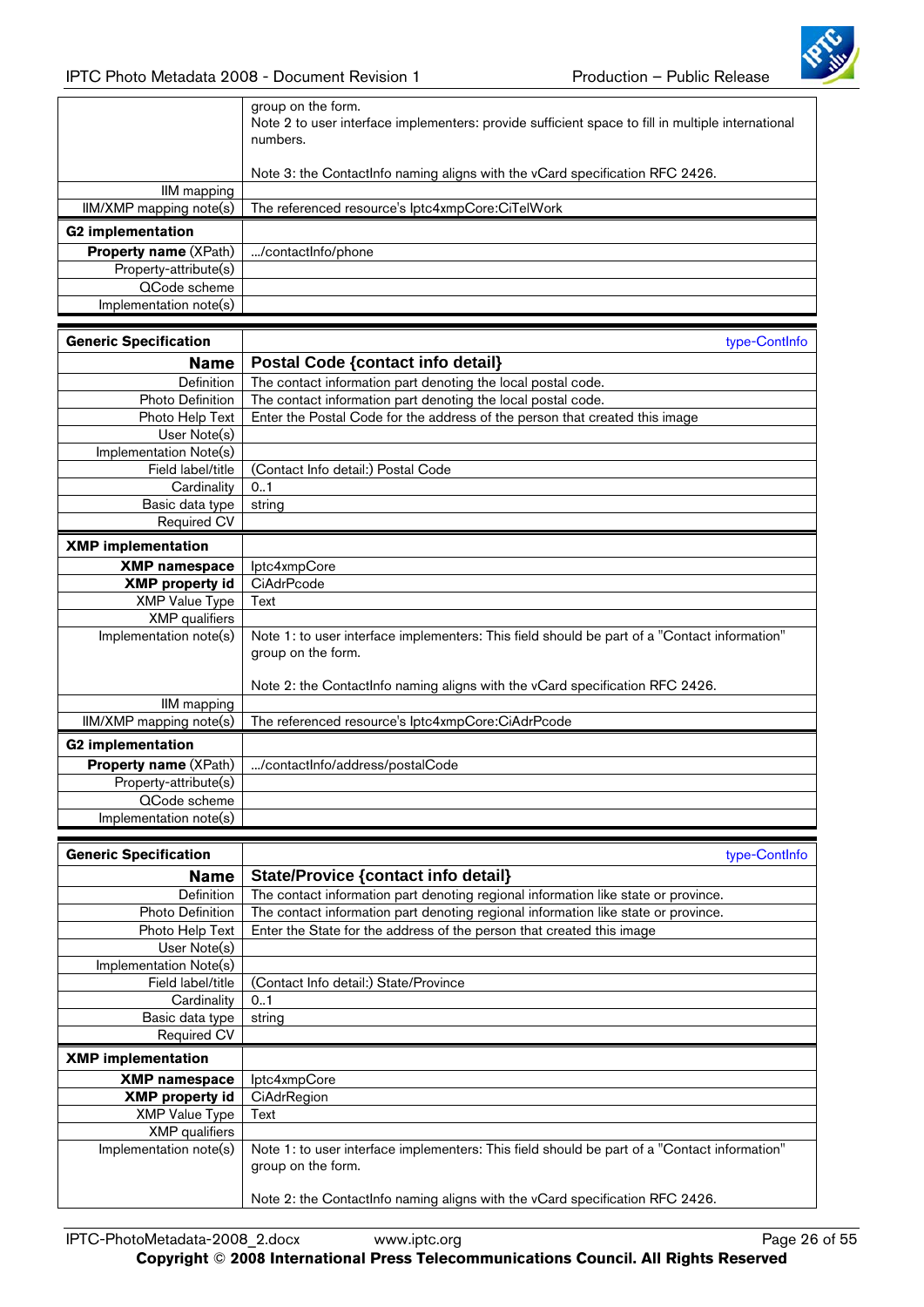

<span id="page-26-0"></span>

| IIM mapping                  |                                                                                                                                          |
|------------------------------|------------------------------------------------------------------------------------------------------------------------------------------|
| IIM/XMP mapping note(s)      | The referenced resource's lptc4xmpCore:CiAdrRegion                                                                                       |
| <b>G2</b> implementation     |                                                                                                                                          |
| Property name (XPath)        | /contactInfo/address/area                                                                                                                |
| Property-attribute(s)        |                                                                                                                                          |
| QCode scheme                 |                                                                                                                                          |
| Implementation note(s)       |                                                                                                                                          |
|                              |                                                                                                                                          |
| <b>Generic Specification</b> | type-ContInfo                                                                                                                            |
| <b>Name</b>                  | Web URL(s) {contact info detail}                                                                                                         |
| Definition                   | The contact information web address part. Multiple addresses can be given, separated by a                                                |
|                              | comma.                                                                                                                                   |
| Photo Definition             | The contact information web address part. Multiple addresses can be given. May have to be<br>separated by a comma in the user interface. |
| Photo Help Text              | Enter the work Web URL(s) for the person that created this image, such as                                                                |
|                              | http://www.domain.com/                                                                                                                   |
| User Note(s)                 |                                                                                                                                          |
| Implementation Note(s)       |                                                                                                                                          |
| Field label/title            | (Contact Info detail:) Web URL(s)                                                                                                        |
| Cardinality                  | 0unbounded                                                                                                                               |
| Basic data type              | URL                                                                                                                                      |
| <b>Required CV</b>           |                                                                                                                                          |
| <b>XMP</b> implementation    |                                                                                                                                          |
| <b>XMP</b> namespace         | lptc4xmpCore                                                                                                                             |
| <b>XMP</b> property id       | <b>CiUrlWork</b>                                                                                                                         |
| <b>XMP Value Type</b>        | Text                                                                                                                                     |
| <b>XMP</b> qualifiers        |                                                                                                                                          |
| Implementation note(s)       | Note 1 to user interface implementers: This field should be part of a "Contact information"                                              |
|                              | group on the form.                                                                                                                       |
|                              | Note 2 to user interface implementers: provide sufficient space to fill in multiple URLs.                                                |
|                              | Note 3: the ContactInfo naming aligns with the vCard specification RFC 2426.                                                             |
| IIM mapping                  |                                                                                                                                          |
| IIM/XMP mapping note(s)      | The referenced resource's lptc4xmpCore:CiUrlWork                                                                                         |
| <b>G2</b> implementation     |                                                                                                                                          |
| Property name (XPath)        | /contactInfo/web                                                                                                                         |
| Property-attribute(s)        |                                                                                                                                          |
| QCode scheme                 |                                                                                                                                          |
| Implementation note(s)       |                                                                                                                                          |

#### **"Deprecated" metadata elements**

Not all of the IIM datasets adopted by Adobe to be used for the Photoshop File Infos have been adopted for the IPTC Core schema – in terms of mapping and transferring metadata from the legacy IIM-based headers they have to be considered as deprecated:

- **Urgency**: As this metadata element pertains to distribution management it was not adopted. But it is still synchronised with the XMP property "photoshop:Urgency" and hence available for future use – but outside the IPTC Core.
- **Category**: As this metadata element was earmarked as deprecated already for IIM 4.1 it was not adopted. But it is still synchronised with the XMP property "photoshop:Category" and hence available for future use – but outside the IPTC Core.
- **Supplemental Categories**: As this metadata element was earmarked as deprecated already for IIM 4.1 it was not adopted. But it is still synchronised with the XMP property "photoshop:SupplementalCategory" and hence available for future use – but outside the IPTC Core.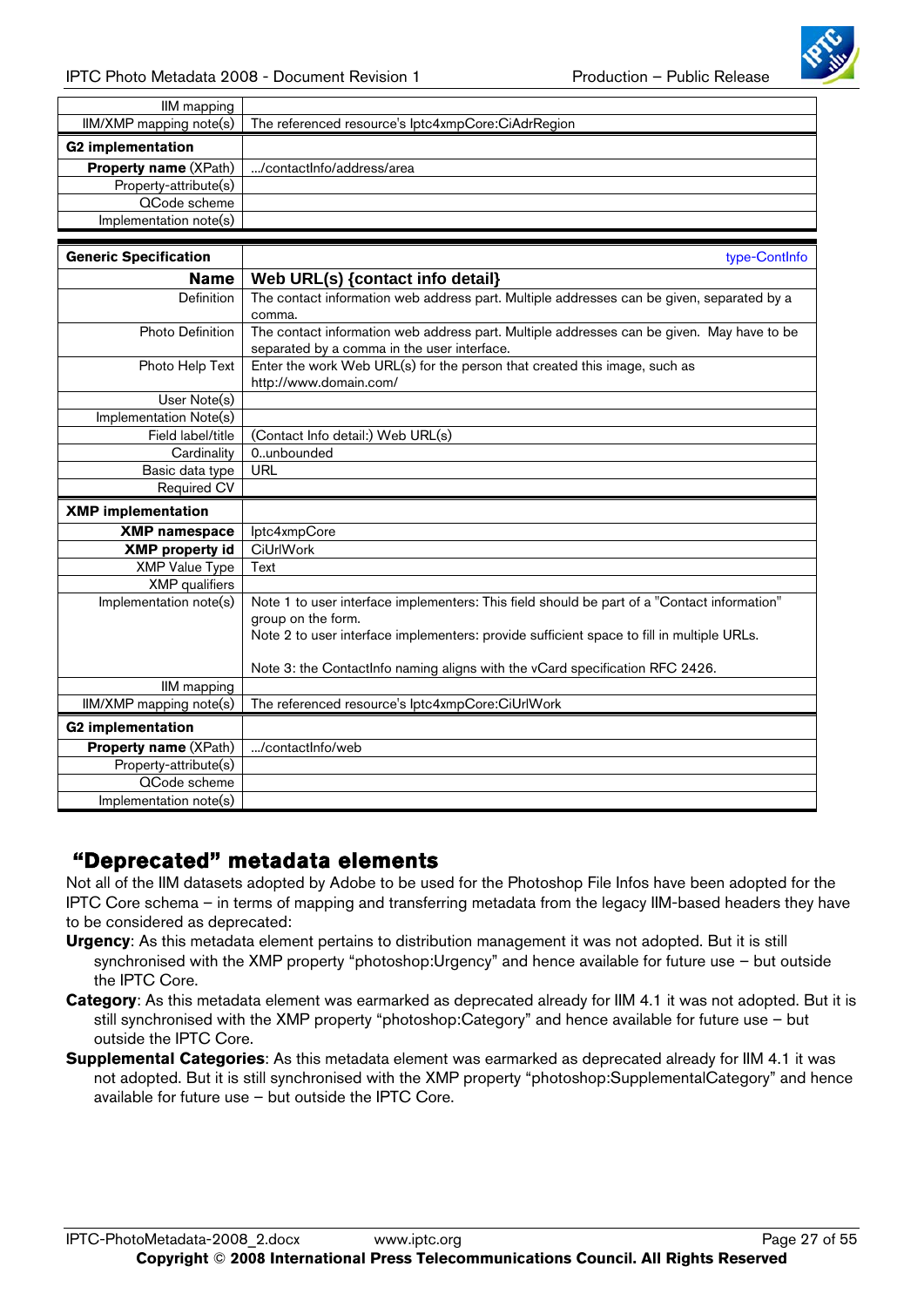### <span id="page-27-0"></span>**Synchronising IIM elements with existing XMP properties**

This table shows how legacy metadata elements from the "IPTC header" – which were taken from the IPTC Information Interchange Model IIM are synchronised by Adobe Photoshop CS with XMP properties.

| $\leftarrow$                   | legacy IPTC headers<br>--- >          | <b>XMP</b>                         |
|--------------------------------|---------------------------------------|------------------------------------|
| <b>Photoshop name</b>          | <b>IIM</b> name                       | <b>Mapping (XPath expression)</b>  |
| Title                          | 2:05 Object Name                      | dc:title/*[@xml:lang='x-default']  |
| Urgency                        | 2:10 Urgency                          | photoshop:Urgency                  |
| Category                       | 2:15 Category                         | photoshop:Category                 |
| <b>Supplemental Categories</b> | 2:20 Supplemental Category            | photoshop:SupplementalCategory     |
| Keywords                       | 2:25 Keywords                         | dc:subject                         |
| Instructions                   | 2:40 Special Instruction              | photoshop:Instructions             |
| Date Created                   | 2:55 Date Created                     | photoshop:DateCreated              |
| Author                         | 2:80 By-line                          | $dc: creator/*[1]$                 |
| AuthorsPosition                | 2:85 By-line Title                    | photoshop:AuthorsPosition          |
| City                           | 2:90 City                             | photoshop:City                     |
| State/Province                 | 2:95 Province/State                   | photoshop:State                    |
| Country                        | 2:101 Country/Primary Location Name   | photoshop:Country                  |
| <b>Transmission Reference</b>  | 2:103 Original Transmission Reference | photoshop:TransmissionReference    |
| Headline                       | 2:105 Headline                        | photoshop:Headline                 |
| Credit                         | 2:110 Credit                          | photoshop:Credit                   |
| Source                         | 2:115 Source                          | photoshop:Source                   |
| <b>Copyright Notice</b>        | 2:116 Copyright Notice                | dc:rights/*[@xml:lang='x-default'] |
|                                |                                       | dc:description/*[@xml:lang='x-     |
| Description                    | 2:120 Caption/Abstract                | default']                          |
| <b>Description Writer</b>      | 2:122 Writer/Editor                   | photoshop:CaptionWriter            |

As of September 2004.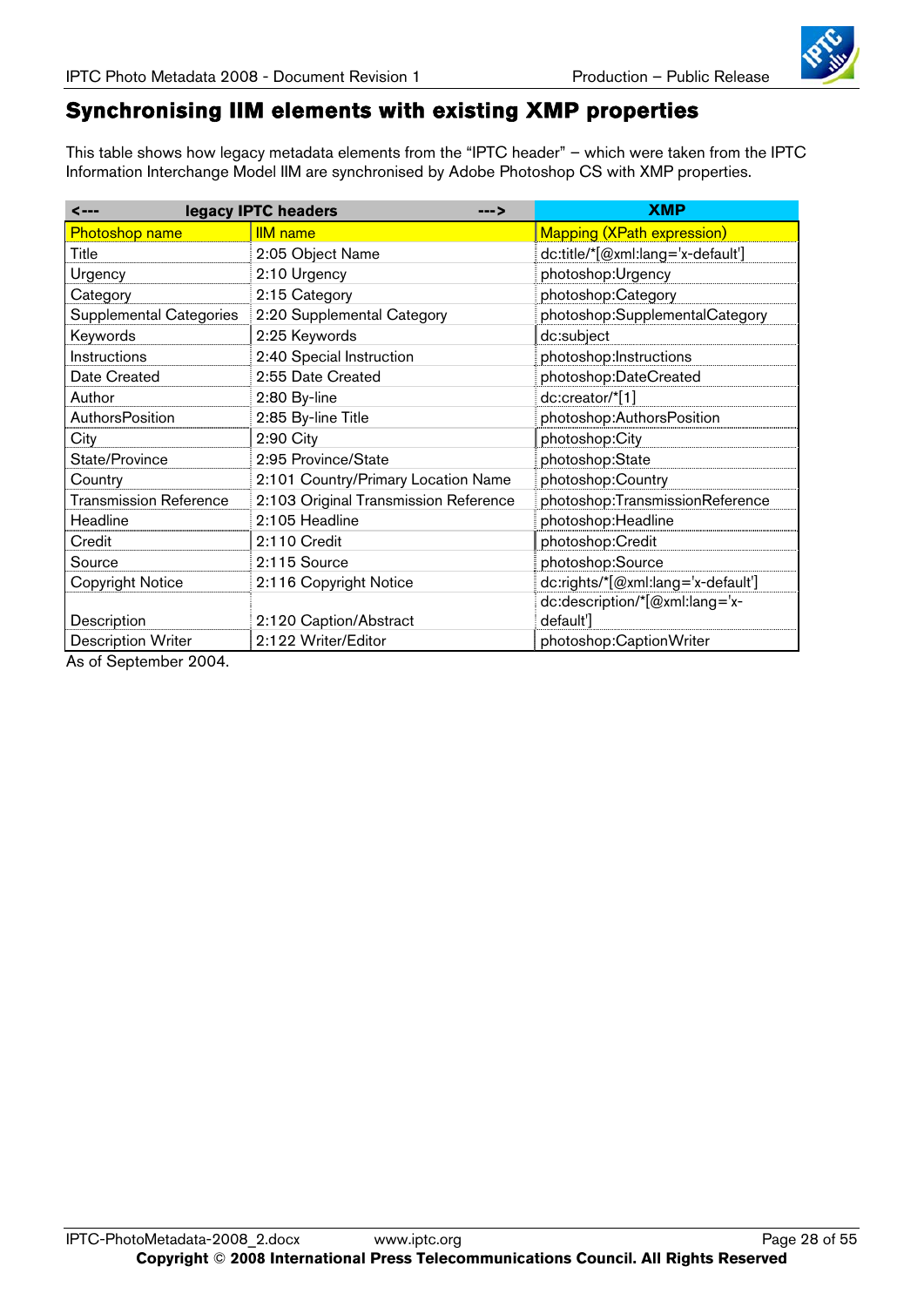

# <span id="page-28-0"></span>**IPTC Extension schema 1.0 specifications**

#### **Names and Identifiers**

The **XML namespace URI** for the "IPTC Extension" version 1.0 is: http://iptc.org/std/Iptc4xmpExt/2008-02-29/

The **preferred XML namespace-prefix** for "IPTC Extension"-related XMP properties is: **Iptc4xmpExt** The use of this namespace-prefix is not mandatory but highly recommended for interoperability support.

User interfaces (like the custom panels in Adobe CS products) showing "IPTC Extension" properties must refer to it as an "IPTC Extension" or "IPTC …" panel.

### **Metadata Properties**

| <b>Generic Specification</b> | descr                                                                                       |
|------------------------------|---------------------------------------------------------------------------------------------|
| Name                         | <b>Additional Model Information</b>                                                         |
| Definition                   | Information about the ethnicity and other facets of the model(s) in a model-released image. |
| <b>Photo Definition</b>      | Information about the ethnicity and other facets of the model(s) in a model-released image. |
| Photo Help Text              |                                                                                             |
| User Note(s)                 | Use the Model Age field for the age of model(s).                                            |
| Implementation Note(s)       |                                                                                             |
| Field label/title            | Additional model info                                                                       |
| Cardinality                  | 0.1                                                                                         |
| Basic data type              | free-text                                                                                   |
| Required CV                  |                                                                                             |
| <b>XMP</b> implementation    |                                                                                             |
| <b>XMP</b> namespace         | lptc4xmpExt                                                                                 |
| <b>XMP</b> property id       | AddlModelInfo                                                                               |
| <b>XMP Value Type</b>        | Text                                                                                        |
| <b>XMP</b> qualifiers        |                                                                                             |
| Implementation note(s)       |                                                                                             |
| IIM mapping                  |                                                                                             |
| IIM/XMP mapping note(s)      |                                                                                             |
| <b>G2</b> implementation     |                                                                                             |
| Property name (XPath)        | /newsltem/contentMeta/description                                                           |
| Property-attribute(s)        | @role="drol:modelInfo"                                                                      |
| QCode scheme                 |                                                                                             |
| Implementation note(s)       |                                                                                             |
|                              |                                                                                             |
| <b>Generic Specification</b> | descr                                                                                       |
| <b>Name</b>                  | Artwork or Object in the Image                                                              |
| Definition                   | A set of metadata about artwork or an object in the item                                    |
| Photo Definition             | A set of metadata about artwork or an object in the image                                   |
| Photo Help Text              |                                                                                             |
| User Note(s)                 |                                                                                             |
| Implementation Note(s)       |                                                                                             |
| Field label/title            | Artwork or object in the image                                                              |
| Cardinality                  | 0unbounded                                                                                  |
| Basic data type              | structure                                                                                   |
| <b>Required CV</b>           |                                                                                             |
| <b>XMP</b> implementation    |                                                                                             |
| <b>XMP namespace</b>         | lptc4xmpExt                                                                                 |
| <b>XMP</b> property id       | ArtworkOrObject                                                                             |
| <b>XMP Value Type</b>        | bag ArtworkOrObjectDetails                                                                  |
| <b>XMP</b> qualifiers        |                                                                                             |
| Implementation note(s)       |                                                                                             |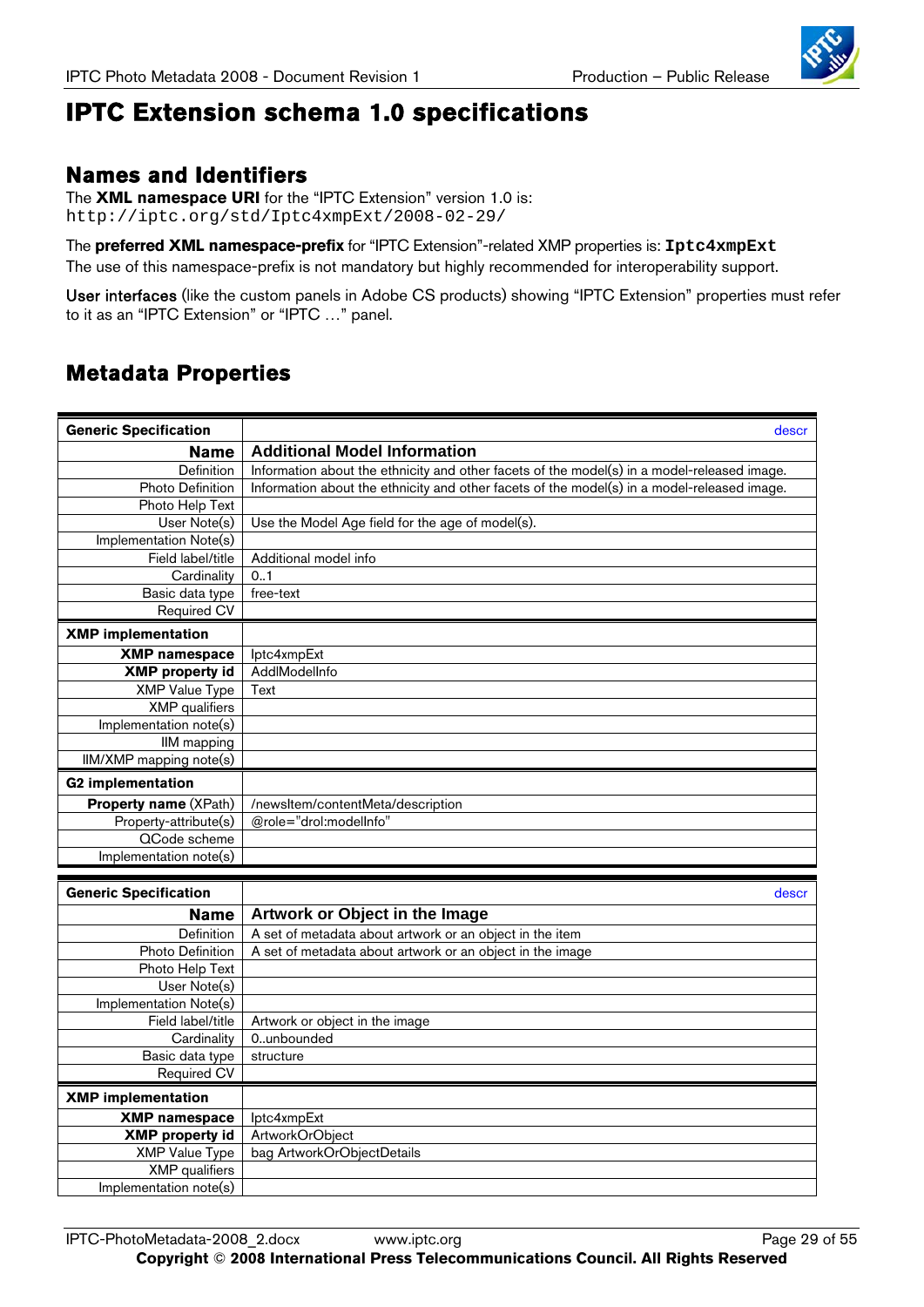

<span id="page-29-0"></span>

| IIM mapping                  |                                                                                             |
|------------------------------|---------------------------------------------------------------------------------------------|
| IIM/XMP mapping note(s)      |                                                                                             |
| <b>G2 implementation</b>     |                                                                                             |
| Property name (XPath)        |                                                                                             |
| Property-attribute(s)        |                                                                                             |
| QCode scheme                 |                                                                                             |
| Implementation note(s)       | Mapping rules are pending.                                                                  |
|                              |                                                                                             |
| <b>Generic Specification</b> | descr                                                                                       |
| <b>Name</b>                  | Code of Organisation Featured in the Image                                                  |
| Definition                   | Code from a controlled vocabulary for identifying the organisation or company which is      |
|                              | featured in the content.                                                                    |
| Photo Definition             | Code from a controlled vocabulary for identifying the organisation or company which is      |
|                              | featured in the image.                                                                      |
| Photo Help Text              |                                                                                             |
| User Note(s)                 | For example a stock ticker symbol may be used.                                              |
| Implementation Note(s)       |                                                                                             |
| Field label/title            | Code of featured Organisation                                                               |
| Cardinality                  | 0unbounded                                                                                  |
| Basic data type              | CV-code                                                                                     |
| <b>Required CV</b>           | Open to any CV                                                                              |
|                              |                                                                                             |
| <b>XMP</b> implementation    |                                                                                             |
| <b>XMP</b> namespace         | lptc4xmpExt                                                                                 |
| <b>XMP</b> property id       | OrganisationInImageCode                                                                     |
| <b>XMP Value Type</b>        | bag Text                                                                                    |
| <b>XMP</b> qualifiers        |                                                                                             |
| Implementation note(s)       |                                                                                             |
| IIM mapping                  |                                                                                             |
| IIM/XMP mapping note(s)      |                                                                                             |
| <b>G2</b> implementation     |                                                                                             |
| <b>Property name (XPath)</b> | /newsltem/contentMeta/subject/@qcode                                                        |
| Property-attribute(s)        | @type="cpnat:organisation"                                                                  |
| QCode scheme                 |                                                                                             |
| Implementation note(s)       |                                                                                             |
|                              |                                                                                             |
| <b>Generic Specification</b> | descr                                                                                       |
| <b>Name</b>                  | <b>Controlled Vocabulary Term</b>                                                           |
| Definition                   | A term to describe the content of the image by a value from a Controlled Vocabulary.        |
| Photo Definition             | A term to describe the content of the image by a value from a Controlled Vocabulary.        |
| Photo Help Text              |                                                                                             |
| User Note(s)                 |                                                                                             |
| Implementation Note(s)       | This property is part of the Photo Metadata 2008 specifications, but should not released to |
|                              | the public on the standard Adobe Custom Panels for IPTC metadata or other user interfaces   |
|                              | unless agreed by the IPTC.                                                                  |
| Field label/title            | <b>Controlled Vocabulary Term</b>                                                           |
| Cardinality                  | 0unbounded                                                                                  |
| Basic data type              | CV-code                                                                                     |
| Required CV                  | Any Controlled Vocabulary registered with the IPTC for this field.                          |
| <b>XMP</b> implementation    |                                                                                             |
| <b>XMP namespace</b>         | lptc4xmpExt                                                                                 |
| <b>XMP</b> property id       | <b>CVterm</b>                                                                               |
| <b>XMP Value Type</b>        | bag URI                                                                                     |
| <b>XMP</b> qualifiers        |                                                                                             |
| Implementation note(s)       |                                                                                             |
| IIM mapping                  |                                                                                             |
| IIM/XMP mapping note(s)      |                                                                                             |
| <b>G2 implementation</b>     |                                                                                             |
| Property name (XPath)        | /newsltem/contentMeta/subject/@qcode                                                        |
| Property-attribute(s)        |                                                                                             |
| QCode scheme                 |                                                                                             |
|                              |                                                                                             |

IPTC-PhotoMetadata-2008\_2.docx www.iptc.org Page 30 of 55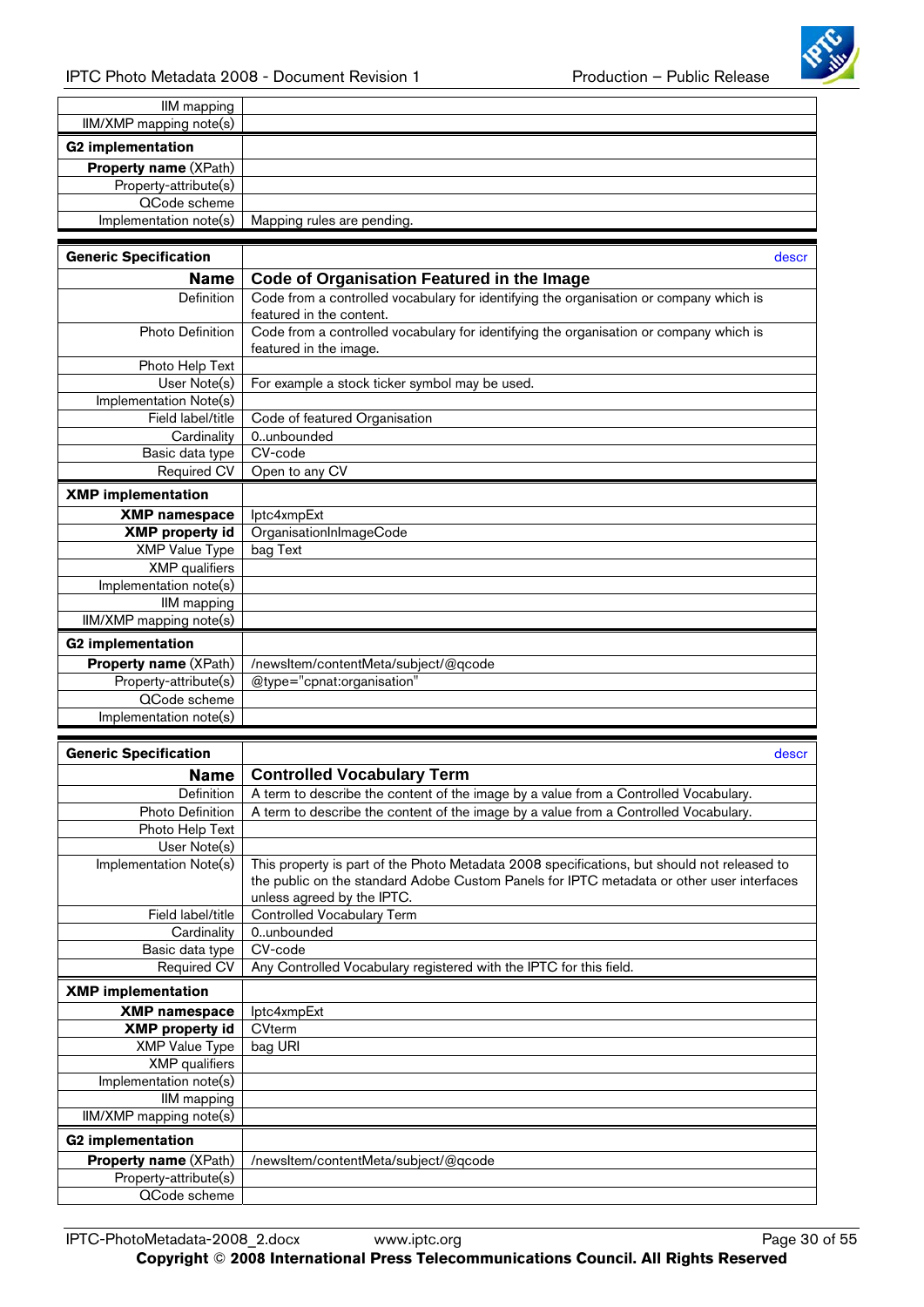

<span id="page-30-0"></span>Implementation note(s)

| <b>Generic Specification</b> | descr                                                                                          |
|------------------------------|------------------------------------------------------------------------------------------------|
| <b>Name</b>                  | <b>Location Shown in the Image</b>                                                             |
| Definition                   | A location the content of the item is about. For photos that is a location shown in the image. |
| Photo Definition             | A location shown in the image.                                                                 |
| Photo Help Text              |                                                                                                |
| User Note(s)                 | If the location the image was taken is different from this location the property Location      |
|                              | Created should be used too.                                                                    |
| Implementation Note(s)       |                                                                                                |
| Field label/title            | Location shown                                                                                 |
| Cardinality                  | 0.,unbounded                                                                                   |
| Basic data type              | structure                                                                                      |
| Required CV                  |                                                                                                |
| <b>XMP</b> implementation    |                                                                                                |
| <b>XMP</b> namespace         | lptc4xmpExt                                                                                    |
| <b>XMP</b> property id       | LocationShown                                                                                  |
| <b>XMP Value Type</b>        | bag LocationDetails                                                                            |
| <b>XMP</b> qualifiers        |                                                                                                |
| Implementation note(s)       |                                                                                                |
| IIM mapping                  |                                                                                                |
| IIM/XMP mapping note(s)      |                                                                                                |
| <b>G2 implementation</b>     |                                                                                                |
| Property name (XPath)        | /newsltem/contentMeta/subject/                                                                 |
| Property-attribute(s)        | @type="cpnat:geoArea"                                                                          |
| QCode scheme                 |                                                                                                |
| Implementation note(s)       |                                                                                                |

| <b>Generic Specification</b> | descr                                                                                       |
|------------------------------|---------------------------------------------------------------------------------------------|
| <b>Name</b>                  | <b>Model Age</b>                                                                            |
| Definition                   | Age of the human model(s) at the time this image was taken in a model released image.       |
| <b>Photo Definition</b>      | Age of the human model(s) at the time this image was taken in a model released image.       |
| Photo Help Text              |                                                                                             |
| User Note(s)                 | The user should be aware of any legal implications of providing ages for young models. Ages |
|                              | below 18 years should not be included.                                                      |
| Implementation Note(s)       |                                                                                             |
| Field label/title            | Model age                                                                                   |
| Cardinality                  | 0.,unbounded                                                                                |
| Basic data type              | numeric                                                                                     |
| Required CV                  |                                                                                             |
| <b>XMP</b> implementation    |                                                                                             |
| <b>XMP namespace</b>         | lptc4xmpExt                                                                                 |
| <b>XMP</b> property id       | ModelAge                                                                                    |
| <b>XMP Value Type</b>        | bag Integer                                                                                 |
| <b>XMP</b> qualifiers        |                                                                                             |
| Implementation note(s)       |                                                                                             |
| <b>IIM</b> mapping           |                                                                                             |
| IIM/XMP mapping note(s)      |                                                                                             |
| <b>G2 implementation</b>     |                                                                                             |
| <b>Property name (XPath)</b> | /newsltem/contentMeta/description                                                           |
| Property-attribute(s)        | @role="drol:modelAge"                                                                       |
| QCode scheme                 |                                                                                             |
| Implementation note(s)       |                                                                                             |

| <b>Generic Specification</b> | descr                                                                                      |
|------------------------------|--------------------------------------------------------------------------------------------|
| Name                         | Name of Organisation Featured in the Image                                                 |
| Definition                   | Name of the organisation or company which is featured in the content.                      |
| <b>Photo Definition</b>      | Name of the organisation or company which is featured in the image.                        |
| Photo Help Text              |                                                                                            |
| User $Note(s)$               | May be supplemented by values from a controlled vocabulary in the Organisation Code field. |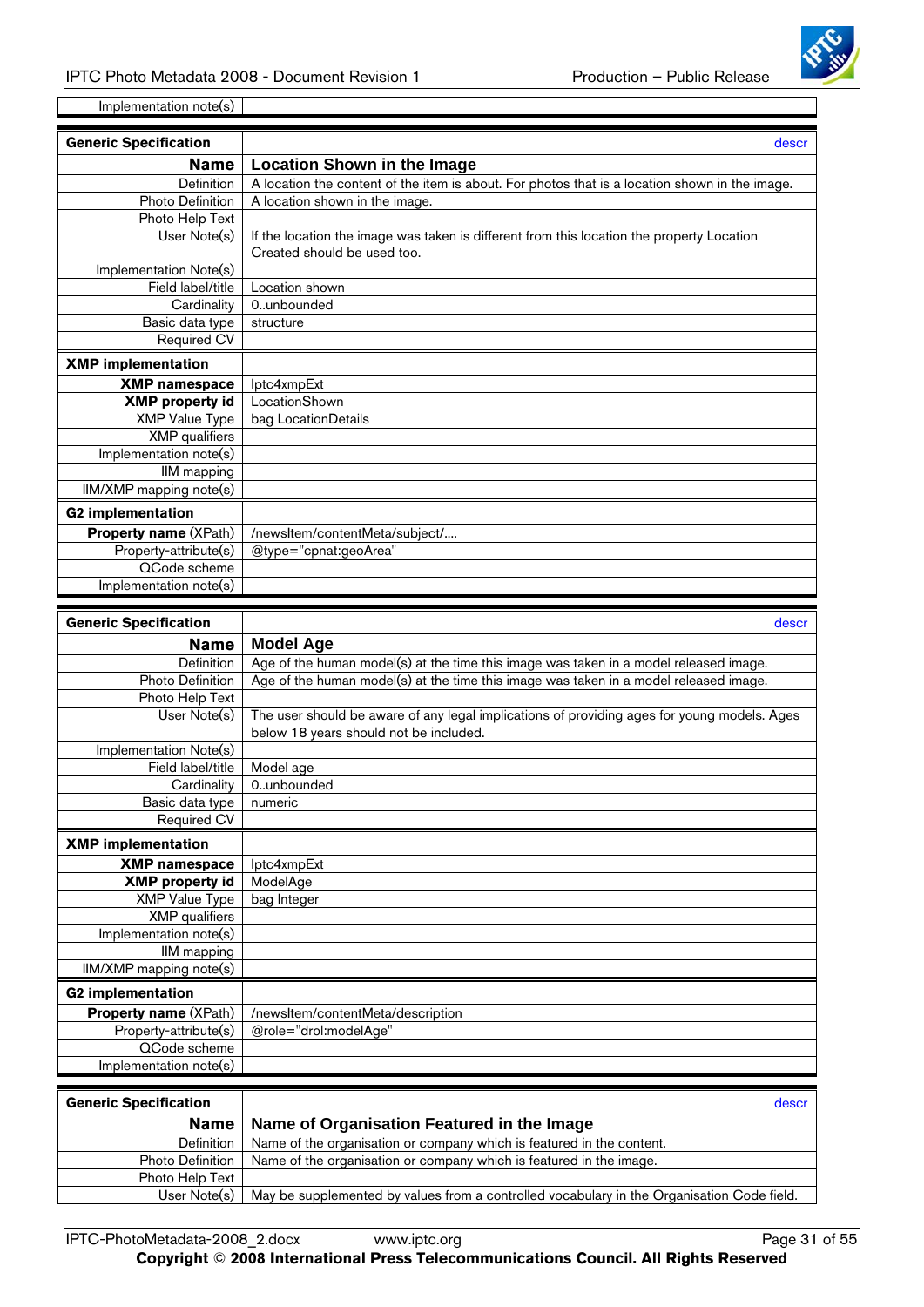

<span id="page-31-0"></span>

| Implementation Note(s)       |                                    |
|------------------------------|------------------------------------|
| Field label/title            | Name of featured Organisation      |
| Cardinality                  | 0unbounded                         |
| Basic data type              | free-text                          |
| Required CV                  |                                    |
| <b>XMP</b> implementation    |                                    |
| <b>XMP namespace</b>         | lptc4xmpExt                        |
| <b>XMP</b> property id       | OrganisationInImageName            |
| <b>XMP Value Type</b>        | bag Text                           |
| <b>XMP</b> qualifiers        |                                    |
| Implementation note(s)       |                                    |
| IIM mapping                  |                                    |
| IIM/XMP mapping note(s)      |                                    |
| <b>G2</b> implementation     |                                    |
| <b>Property name (XPath)</b> | /newsltem/contentMeta/subject/name |
| Property-attribute(s)        | @type="cpnat:organisation"         |
| QCode scheme                 |                                    |
| Implementation note(s)       |                                    |

| <b>Generic Specification</b> | descr                                                                                       |
|------------------------------|---------------------------------------------------------------------------------------------|
| Name                         | Person Shown in the Image                                                                   |
| <b>Definition</b>            | Name of a person the content of the item is about. For photos that is a person shown in the |
|                              | image.                                                                                      |
| Photo Definition             | Name of a person shown in the image.                                                        |
| Photo Help Text              |                                                                                             |
| User Note(s)                 |                                                                                             |
| Implementation Note(s)       |                                                                                             |
| Field label/title            | Person shown                                                                                |
| Cardinality                  | 0.unbounded                                                                                 |
| Basic data type              | free-text                                                                                   |
| Required CV                  |                                                                                             |
| <b>XMP</b> implementation    |                                                                                             |
| <b>XMP namespace</b>         | lptc4xmpExt                                                                                 |
| <b>XMP</b> property id       | PersonInImage                                                                               |
| <b>XMP Value Type</b>        | bag Text                                                                                    |
| <b>XMP</b> qualifiers        |                                                                                             |
| Implementation note(s)       |                                                                                             |
| IIM mapping                  |                                                                                             |
| IIM/XMP mapping note(s)      |                                                                                             |
| <b>G2 implementation</b>     |                                                                                             |
| <b>Property name (XPath)</b> | /newsltem/contentMeta/subject/name                                                          |
| Property-attribute(s)        | @type="cpnat:person"                                                                        |
| QCode scheme                 |                                                                                             |
| Implementation note(s)       |                                                                                             |

| <b>Generic Specification</b> | admin                                                                                              |
|------------------------------|----------------------------------------------------------------------------------------------------|
| <b>Name</b>                  | <b>Digital Image GUID</b>                                                                          |
| <b>Definition</b>            | Globally unique identifier for the item. It is created and applied by the creator of the item at   |
|                              | the time of its creation. This value shall not be changed after that time.                         |
| <b>Photo Definition</b>      | Globally unique identifier for this digital image. It is created and applied by the creator of the |
|                              | digital image at the time of its creation. This value shall not be changed after that time.        |
| Photo Help Text              |                                                                                                    |
| User Note(s)                 | The identifier will probably be generated by the technical means of an imaging device or           |
|                              | software and should be applied to the digital image file as early as possible in its life cycle.   |
|                              | This identifier does not identify any pictured content, particularly in case of a scan of non-     |
|                              | digital images, only this digital representation.                                                  |
| Implementation Note(s)       | Any algorithm to create this identifier has to comply with the technical requirements to create    |
|                              | a globally unique id. Any device creating digital images - e.g. still image cameras, video         |
|                              | cameras, scanners - should create such an identifer right at the time of the creation of the       |
|                              | digital data and add the id to the set of metadata without compromising performance. It is         |
|                              | recommended that this image identifier allows to identify the device by which the data were        |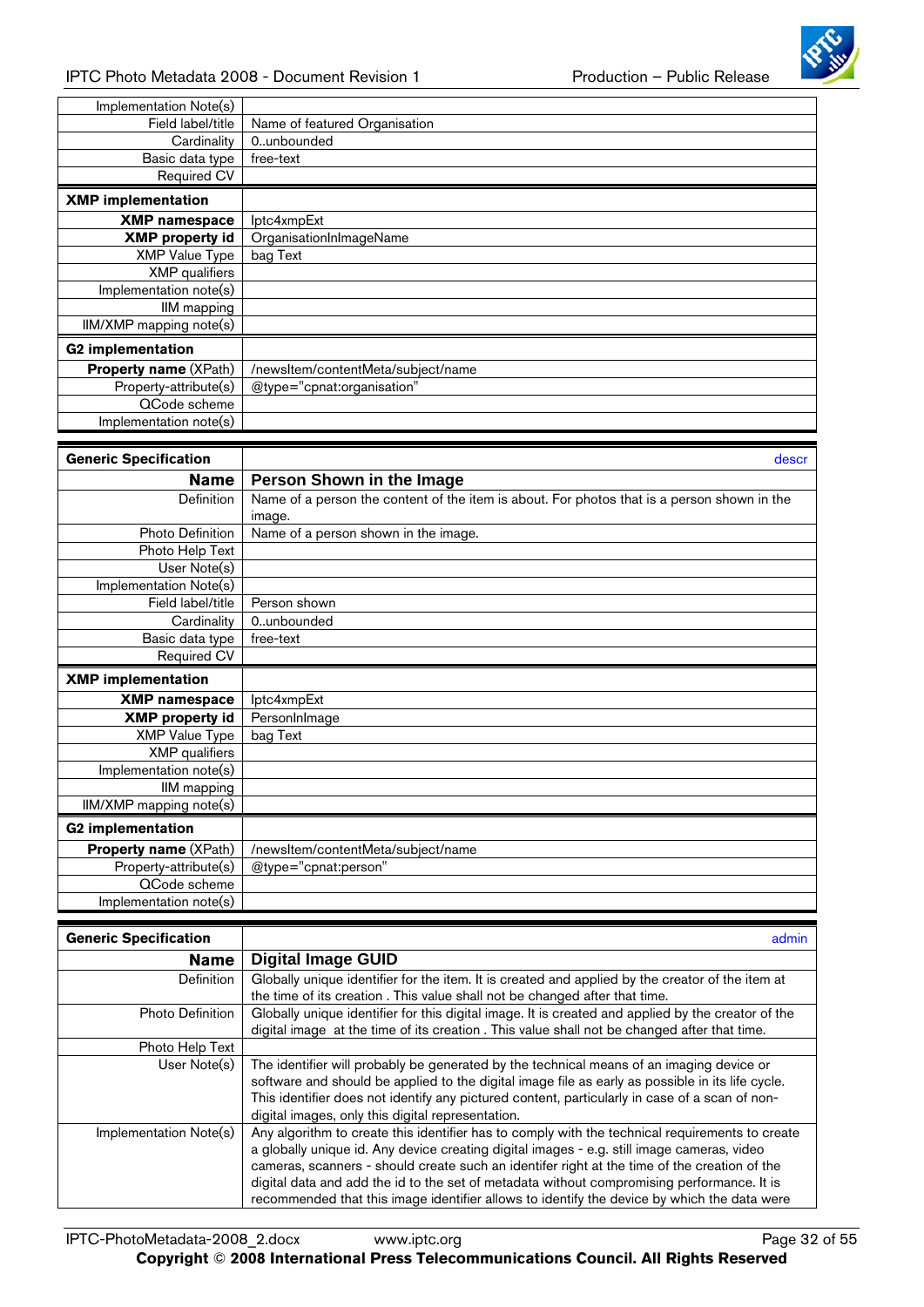

<span id="page-32-0"></span>

|                              | created.<br>IPTC's basic requirements for unique ids are: It must be globally unique. Algorithms for this<br>purpose exist. It should identify the camera body.<br>It should identify each individual photo from this camera body. It should identify the date and<br>time of the creation of the picture. It should be secured against tampering. |
|------------------------------|----------------------------------------------------------------------------------------------------------------------------------------------------------------------------------------------------------------------------------------------------------------------------------------------------------------------------------------------------|
|                              | This field should be implemented in a way to prove it has not been changed since its value<br>has been applied.                                                                                                                                                                                                                                    |
|                              | If the identifier has been created by the imaging device its type and brand can be found in the<br>Exif/technical metadata.                                                                                                                                                                                                                        |
| Field label/title            | Digital Image Identifier                                                                                                                                                                                                                                                                                                                           |
| Cardinality                  | 0.1                                                                                                                                                                                                                                                                                                                                                |
| Basic data type              | string                                                                                                                                                                                                                                                                                                                                             |
| <b>Required CV</b>           |                                                                                                                                                                                                                                                                                                                                                    |
| <b>XMP</b> implementation    |                                                                                                                                                                                                                                                                                                                                                    |
| <b>XMP namespace</b>         | lptc4xmpExt                                                                                                                                                                                                                                                                                                                                        |
| <b>XMP</b> property id       | DigImageGUID                                                                                                                                                                                                                                                                                                                                       |
| <b>XMP Value Type</b>        | text                                                                                                                                                                                                                                                                                                                                               |
| <b>XMP</b> qualifiers        |                                                                                                                                                                                                                                                                                                                                                    |
| Implementation note(s)       |                                                                                                                                                                                                                                                                                                                                                    |
| IIM mapping                  |                                                                                                                                                                                                                                                                                                                                                    |
| IIM/XMP mapping note(s)      |                                                                                                                                                                                                                                                                                                                                                    |
| <b>G2</b> implementation     |                                                                                                                                                                                                                                                                                                                                                    |
| Property name (XPath)        | /newsltem/contentMeta/altId                                                                                                                                                                                                                                                                                                                        |
| Property-attribute(s)        | @type="altidtype:imageGUID"                                                                                                                                                                                                                                                                                                                        |
| QCode scheme                 |                                                                                                                                                                                                                                                                                                                                                    |
| Implementation note(s)       |                                                                                                                                                                                                                                                                                                                                                    |
|                              |                                                                                                                                                                                                                                                                                                                                                    |
| <b>Generic Specification</b> | admin                                                                                                                                                                                                                                                                                                                                              |
| <b>Name</b>                  | <b>Digital Source File Type</b>                                                                                                                                                                                                                                                                                                                    |

| Generic Specification        |                                                                                      | dunni |
|------------------------------|--------------------------------------------------------------------------------------|-------|
| <b>Name</b>                  | <b>Digital Source File Type</b>                                                      |       |
| Definition                   | The type of the source digital file.                                                 |       |
| Photo Definition             | The type of the source digital file.                                                 |       |
| Photo Help Text              |                                                                                      |       |
| User Note(s)                 |                                                                                      |       |
| Implementation Note(s)       | re CV: CV-URI = http://cv.iptc.org/newscodes/digitalsourcefiletype/                  |       |
| Field label/title            | Physical type of original photo                                                      |       |
| Cardinality                  | 0.1                                                                                  |       |
| Basic data type              | CV-code                                                                              |       |
| Required CV                  | Values are: Scan from film {scanfilm}, scan from transparency (including slide)      |       |
|                              | {scantransparancy}, scan from print {scanprint}, camera raw {cameraraw}, camera tiff |       |
|                              | {cameratiff}, camera jpeg {camerajpeg}                                               |       |
| <b>XMP</b> implementation    |                                                                                      |       |
| <b>XMP</b> namespace         | lptc4xmpExt                                                                          |       |
| <b>XMP</b> property id       | DigitalSourcefileType                                                                |       |
| <b>XMP Value Type</b>        | <b>URI</b>                                                                           |       |
| <b>XMP</b> qualifiers        |                                                                                      |       |
| Implementation note(s)       |                                                                                      |       |
| IIM mapping                  |                                                                                      |       |
| IIM/XMP mapping note(s)      |                                                                                      |       |
| <b>G2 implementation</b>     |                                                                                      |       |
| <b>Property name (XPath)</b> | /newsltem/contentMeta/lptc4xmpExt:digSourceFileTyp/@qcode                            |       |
| Property-attribute(s)        |                                                                                      |       |
| QCode scheme                 |                                                                                      |       |
| Implementation note(s)       |                                                                                      |       |

| <b>Generic Specification</b> | admin                                                                                          |
|------------------------------|------------------------------------------------------------------------------------------------|
| <b>Name</b>                  | Event                                                                                          |
| Definition                   | Names or describes the specific event the content relates to.                                  |
|                              | Photo Definition   Names or describes the specific event at which the photo was taken.         |
| Photo Help Text              |                                                                                                |
| User Note(s)                 | Examples are: a press conference, dedication ceremony, etc. If this is a sub-event of a larger |

**Copyright** © **2008 International Press Telecommunications Council. All Rights Reserved**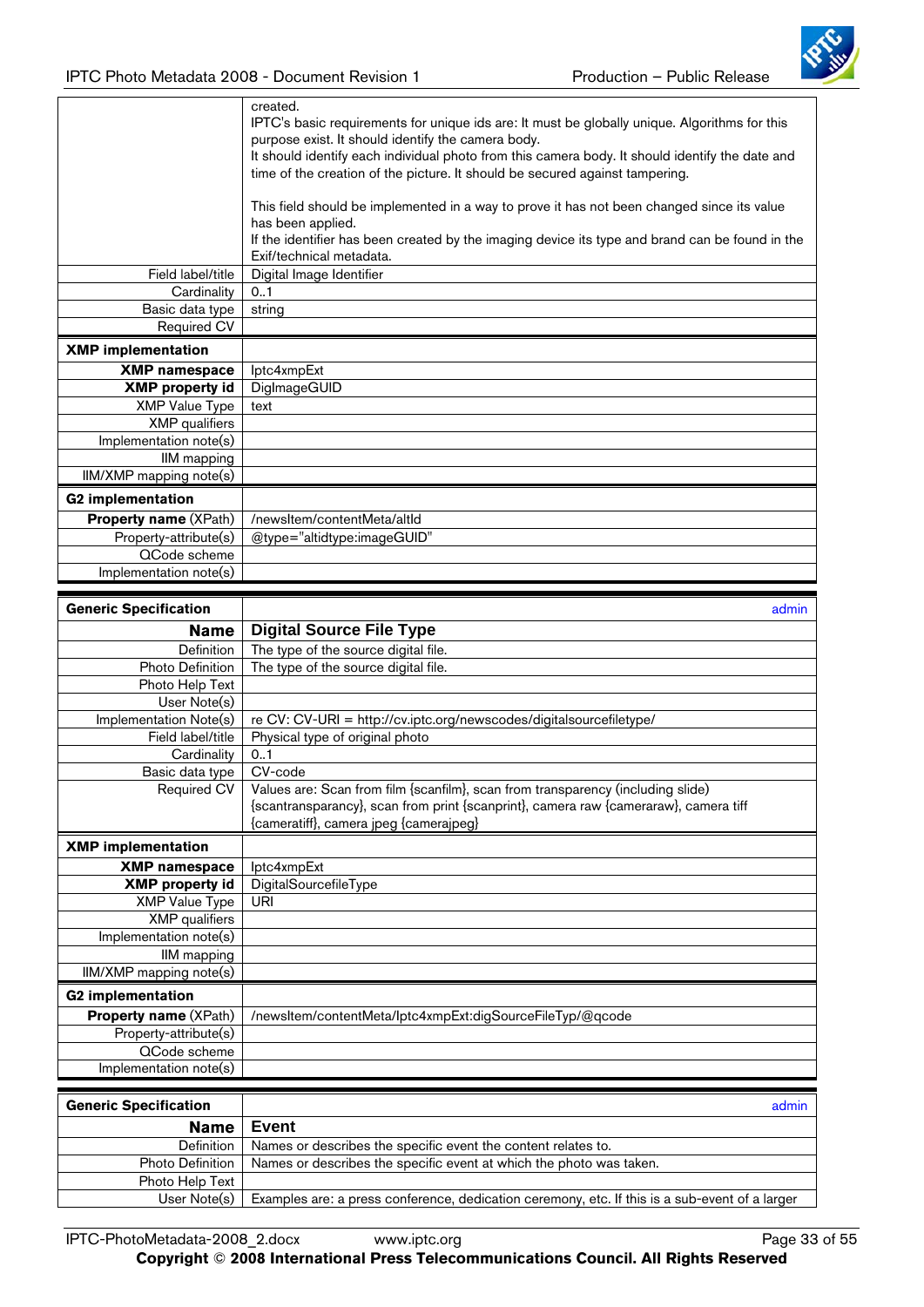

|                              | event both can be provided by the field: e.g. XXXIX Olympic Summer Games (Beijing):<br>opening ceremony. |
|------------------------------|----------------------------------------------------------------------------------------------------------|
| Implementation Note(s)       |                                                                                                          |
| Field label/title            | Event                                                                                                    |
| Cardinality                  | 0.1                                                                                                      |
| Basic data type              | free-text                                                                                                |
| <b>Required CV</b>           |                                                                                                          |
| <b>XMP</b> implementation    |                                                                                                          |
| <b>XMP namespace</b>         | lptc4xmpExt                                                                                              |
| <b>XMP</b> property id       | Event                                                                                                    |
| <b>XMP Value Type</b>        | Lang Alt                                                                                                 |
| <b>XMP</b> qualifiers        |                                                                                                          |
| Implementation note(s)       |                                                                                                          |
| IIM mapping                  |                                                                                                          |
| IIM/XMP mapping note(s)      |                                                                                                          |
| <b>G2</b> implementation     |                                                                                                          |
| <b>Property name (XPath)</b> | /newsltem/contentMeta/subject/                                                                           |
| Property-attribute(s)        | @type="cpnat:event"                                                                                      |
| QCode scheme                 |                                                                                                          |
| Implementation note(s)       |                                                                                                          |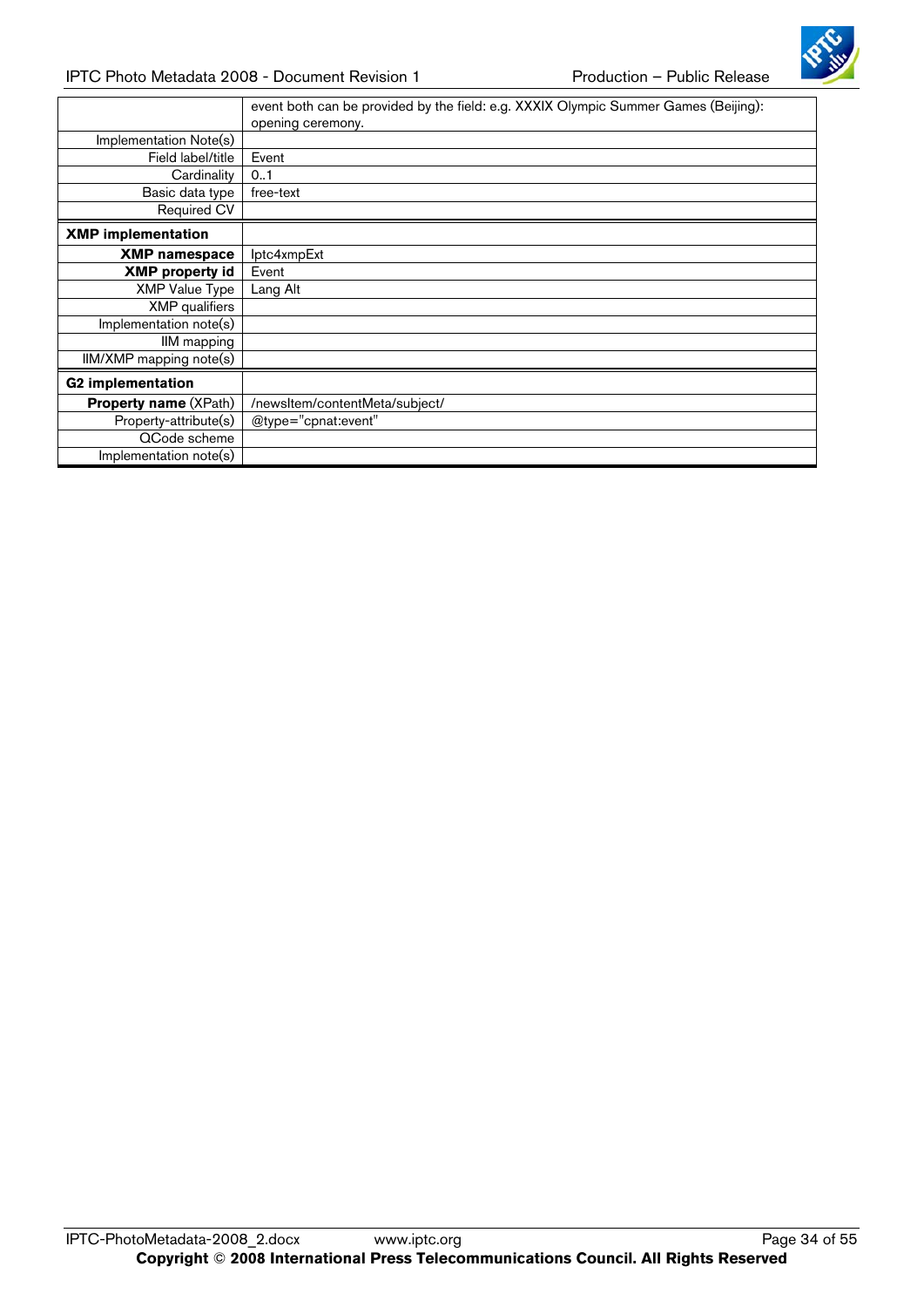

<span id="page-34-0"></span>

| <b>Generic Specification</b>           | admin                                                                                                                                                                                 |
|----------------------------------------|---------------------------------------------------------------------------------------------------------------------------------------------------------------------------------------|
| <b>Name</b>                            | <b>Image Registry Entry</b>                                                                                                                                                           |
| Definition                             | Both a Registry Item Id and a Registry Organisation Id to record any registration of this item<br>with a registry.                                                                    |
| Photo Definition                       | Both a Registry Item Id and a Registry Organisation Id to record any registration of this digital<br>image with a registry.                                                           |
| Photo Help Text                        |                                                                                                                                                                                       |
| User Note(s)                           | Typically an id from a registry is negotiated and applied after the creation of the digital image.                                                                                    |
| Implementation Note(s)                 | Any user interface implementation must show both sub-properties - Item Id and Organisation<br>Id - as corresponding values. Further an input to both fields should be made mandatory. |
| Field label/title                      | <b>Registry Entry</b>                                                                                                                                                                 |
| Cardinality                            | 0unbounded                                                                                                                                                                            |
| Basic data type                        | structure                                                                                                                                                                             |
| <b>Required CV</b>                     |                                                                                                                                                                                       |
| <b>XMP</b> implementation              |                                                                                                                                                                                       |
| <b>XMP namespace</b>                   | lptc4xmpExt                                                                                                                                                                           |
| <b>XMP</b> property id                 | RegistryId                                                                                                                                                                            |
| <b>XMP Value Type</b>                  | bag RegistryEntryDetails                                                                                                                                                              |
| <b>XMP</b> qualifiers                  |                                                                                                                                                                                       |
| Implementation note(s)                 |                                                                                                                                                                                       |
| IIM mapping                            |                                                                                                                                                                                       |
| IIM/XMP mapping note(s)                |                                                                                                                                                                                       |
| <b>G2 implementation</b>               |                                                                                                                                                                                       |
| Property name (XPath)                  | /newsltem/contentMeta/altId                                                                                                                                                           |
| Property-attribute(s)                  |                                                                                                                                                                                       |
| QCode scheme                           |                                                                                                                                                                                       |
| Implementation note(s)                 |                                                                                                                                                                                       |
|                                        |                                                                                                                                                                                       |
|                                        |                                                                                                                                                                                       |
| <b>Generic Specification</b>           | admin                                                                                                                                                                                 |
| <b>Name</b><br>Definition              | <b>Image Supplier</b>                                                                                                                                                                 |
| Photo Definition                       | Identifies the most recent supplier of the item, who is not necessarily its owner or creator.                                                                                         |
| Photo Help Text                        | Identifies the most recent supplier of the image, who is not necessarily its owner or creator.                                                                                        |
| User Note(s)                           | For identifying the supplier either a well known and/or registered company name or a URL of<br>the company's web site may be used.                                                    |
|                                        | This property succeeds the Provider property of IPTC Core 1.0 by its semantics as that                                                                                                |
| Implementation Note(s)                 | Provider was renamed to Credit Line.<br>This is a PLUS version 1.2 property included in the IPTC Extension schema.                                                                    |
| Field label/title                      | Image Supplier                                                                                                                                                                        |
| Cardinality                            | 0.1                                                                                                                                                                                   |
| Basic data type                        | structure                                                                                                                                                                             |
| <b>Required CV</b>                     |                                                                                                                                                                                       |
| <b>XMP</b> implementation              |                                                                                                                                                                                       |
| <b>XMP</b> namespace                   | plus                                                                                                                                                                                  |
| <b>XMP</b> property id                 | ImageSupplier                                                                                                                                                                         |
| <b>XMP Value Type</b>                  | Seq ImageSupplierDetail                                                                                                                                                               |
| <b>XMP</b> qualifiers                  |                                                                                                                                                                                       |
| Implementation note(s)                 |                                                                                                                                                                                       |
| IIM mapping                            |                                                                                                                                                                                       |
| IIM/XMP mapping note(s)                |                                                                                                                                                                                       |
| <b>G2</b> implementation               |                                                                                                                                                                                       |
| <b>Property name (XPath)</b>           | /newsltem/rightsInfo/ExtPoint                                                                                                                                                         |
| Property-attribute(s)                  |                                                                                                                                                                                       |
| QCode scheme<br>Implementation note(s) |                                                                                                                                                                                       |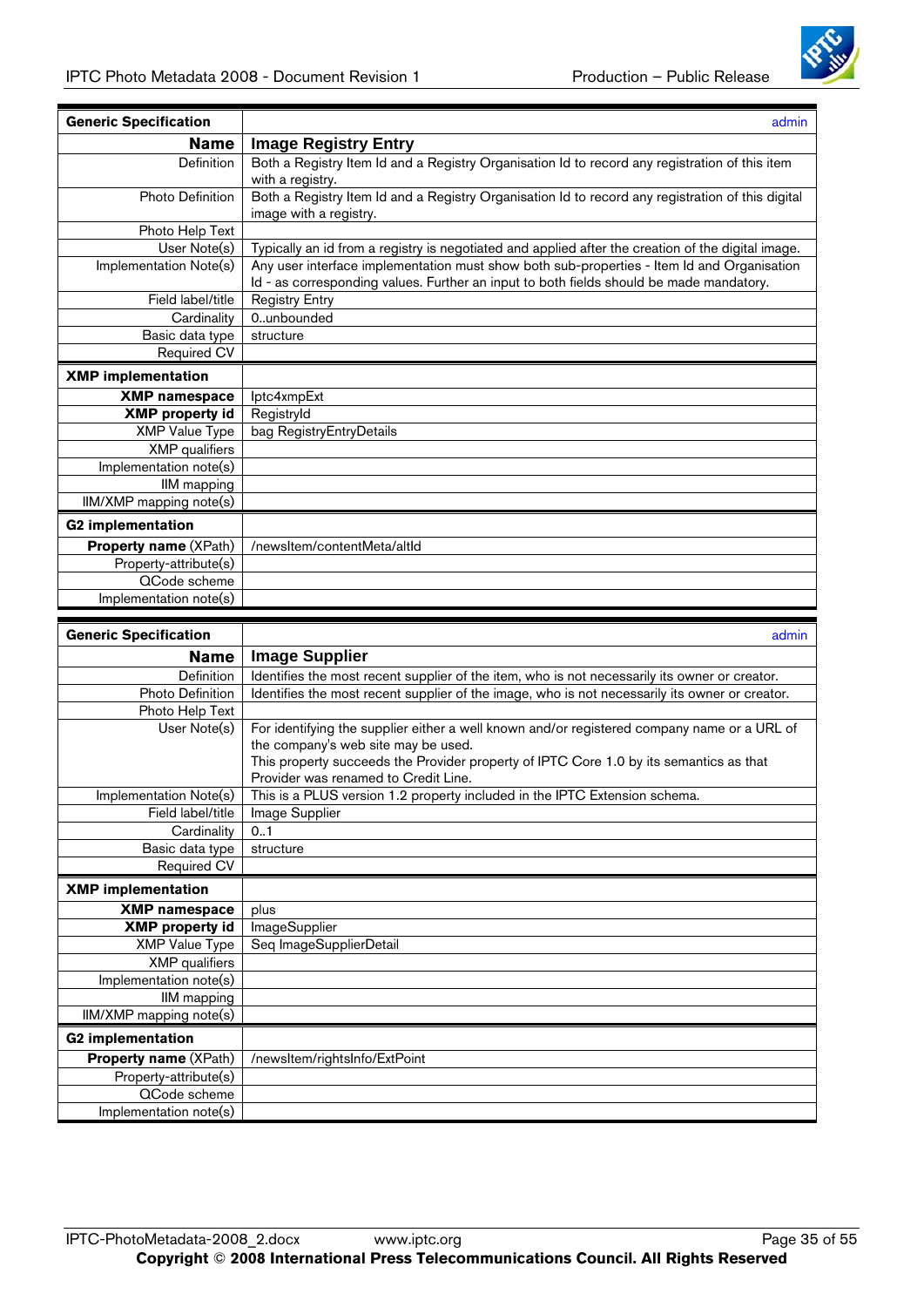

<span id="page-35-0"></span>

| <b>Generic Specification</b> | admin                                                                                           |
|------------------------------|-------------------------------------------------------------------------------------------------|
| <b>Name</b>                  | <b>IPTC Metadata Last Edited</b>                                                                |
| Definition                   | The date and optionally time when any of the IPTC photo metadata fields has been last edited    |
| Photo Definition             | The date and optionally time when any of the IPTC photo metadata fields has been last           |
|                              | edited.                                                                                         |
| Photo Help Text              |                                                                                                 |
| User Note(s)                 | This field should be used as a timestamp of the latest change applied to any of the fields. One |
|                              | may infer no metadata value has been applied after this date.                                   |
| Implementation Note(s)       | The value of this property can either be entered by the user or be set by a metadata editing    |
|                              | software.                                                                                       |
| Field label/title            | <b>IPTC Fields Last Edited</b>                                                                  |
| Cardinality                  | 0.1                                                                                             |
| Basic data type              | <b>DateTime</b>                                                                                 |
| <b>Required CV</b>           |                                                                                                 |
| <b>XMP</b> implementation    |                                                                                                 |
| <b>XMP</b> namespace         | lptc4xmpExt                                                                                     |
| <b>XMP</b> property id       | <b>IptcLastEdited</b>                                                                           |
| <b>XMP Value Type</b>        | Date                                                                                            |
| <b>XMP</b> qualifiers        |                                                                                                 |
| Implementation note(s)       | The value of this property can either be entered by the user or be set by a metadata editing    |
|                              | software                                                                                        |
| IIM mapping                  |                                                                                                 |
| IIM/XMP mapping note(s)      |                                                                                                 |
| <b>G2 implementation</b>     |                                                                                                 |
| Property name (XPath)        |                                                                                                 |
| Property-attribute(s)        |                                                                                                 |
| QCode scheme                 |                                                                                                 |
| Implementation note(s)       |                                                                                                 |
|                              |                                                                                                 |

| <b>Generic Specification</b> |                                                                                          | admin |
|------------------------------|------------------------------------------------------------------------------------------|-------|
| <b>Name</b>                  | <b>Location created</b>                                                                  |       |
| Definition                   | The location the content of the item was created.                                        |       |
| <b>Photo Definition</b>      | The location the photo was taken.                                                        |       |
| Photo Help Text              |                                                                                          |       |
| User Note(s)                 | If the location in the image is different from the location the photo was taken the IPTC |       |
|                              | Extension property Location Shown in the Image should be used.                           |       |
| Implementation Note(s)       |                                                                                          |       |
| Field label/title            | <b>Location Created</b>                                                                  |       |
| Cardinality                  | 0.1                                                                                      |       |
| Basic data type              | structure                                                                                |       |
| Required CV                  |                                                                                          |       |
| <b>XMP</b> implementation    |                                                                                          |       |
|                              |                                                                                          |       |
| <b>XMP namespace</b>         | lptc4xmpExt                                                                              |       |
| <b>XMP</b> property id       | LocationCreated                                                                          |       |
| <b>XMP Value Type</b>        | <b>Bag LocationDetails</b>                                                               |       |
| <b>XMP</b> qualifiers        |                                                                                          |       |
| Implementation note(s)       |                                                                                          |       |
| IIM mapping                  |                                                                                          |       |
| $IIM/XMP$ mapping note(s)    |                                                                                          |       |
| <b>G2 implementation</b>     |                                                                                          |       |
| Property name (XPath)        | /newsltem/contenteMeta/located/POIdetails/contactInfo/address/(locality,area,country)    |       |
| Property-attribute(s)        |                                                                                          |       |
| QCode scheme                 |                                                                                          |       |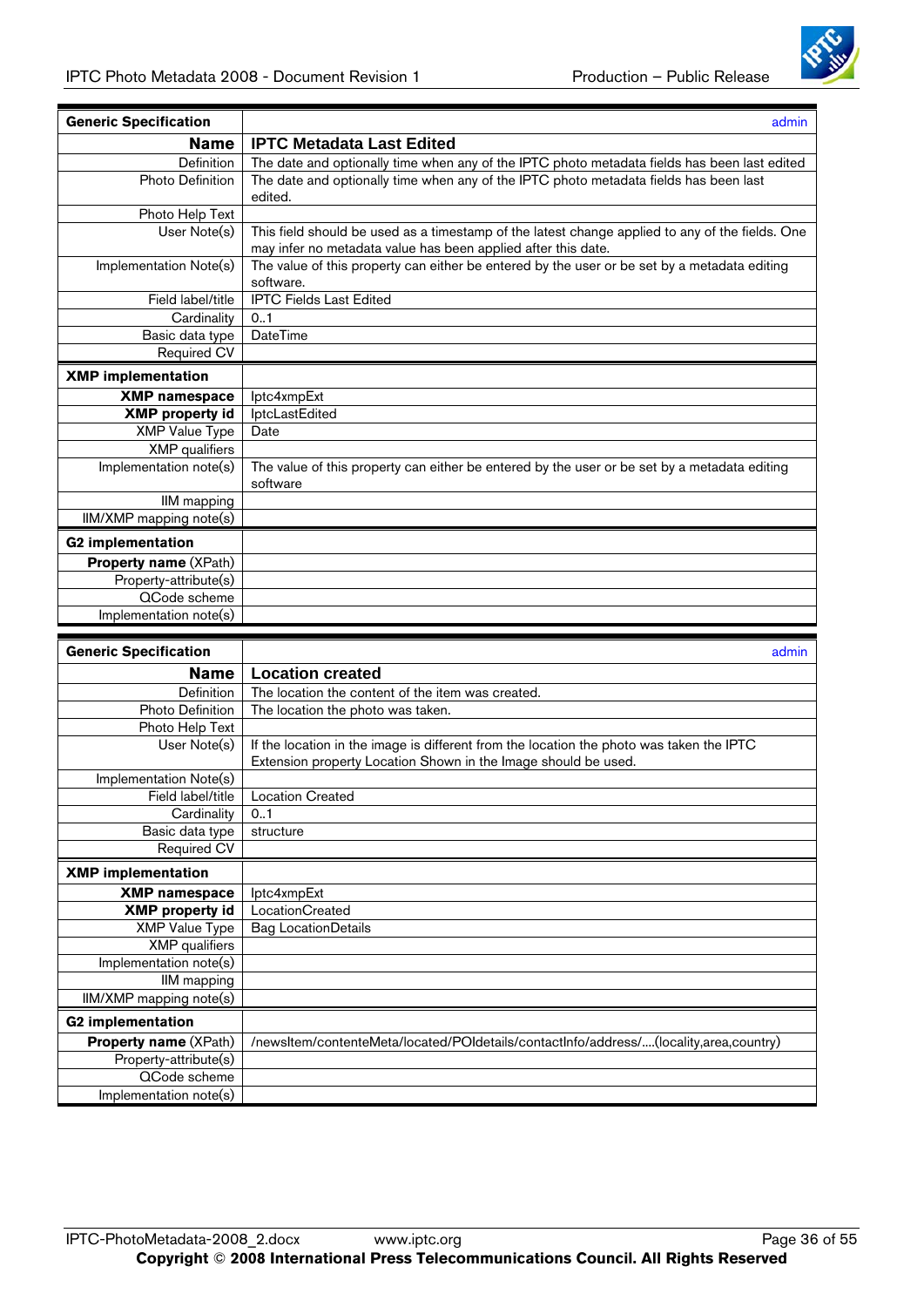

<span id="page-36-0"></span>

| <b>Generic Specification</b>           | admin                                                                                                                 |
|----------------------------------------|-----------------------------------------------------------------------------------------------------------------------|
| <b>Name</b>                            | <b>Max Avail Height</b>                                                                                               |
| Definition                             | The maximum available height in pixels of the original photo from which this photo has been<br>derived by downsizing. |
| <b>Photo Definition</b>                | The maximum available height in pixels of the original photo from which this photo has been<br>derived by downsizing. |
| Photo Help Text                        |                                                                                                                       |
| User Note(s)                           |                                                                                                                       |
| Implementation Note(s)                 |                                                                                                                       |
| Field label/title                      | Maximum available height                                                                                              |
| Cardinality                            | 0.1                                                                                                                   |
| Basic data type                        | integer                                                                                                               |
| <b>Required CV</b>                     |                                                                                                                       |
| <b>XMP</b> implementation              |                                                                                                                       |
| <b>XMP</b> namespace                   | lptc4xmpExt                                                                                                           |
| <b>XMP</b> property id                 | MaxAvailHeight                                                                                                        |
| <b>XMP Value Type</b>                  | Integer                                                                                                               |
| <b>XMP</b> qualifiers                  |                                                                                                                       |
| Implementation note(s)                 |                                                                                                                       |
| IIM mapping<br>IIM/XMP mapping note(s) |                                                                                                                       |
|                                        |                                                                                                                       |
| <b>G2</b> implementation               |                                                                                                                       |
| Property name (XPath)                  | /newsltem/contentSet[rendition='rnd:highRes']/height                                                                  |
| Property-attribute(s)                  |                                                                                                                       |
| QCode scheme                           |                                                                                                                       |
| Implementation note(s)                 | Only mapping out of G2!                                                                                               |
|                                        |                                                                                                                       |
|                                        |                                                                                                                       |
| <b>Generic Specification</b>           | admin                                                                                                                 |
| <b>Name</b><br>Definition              | <b>Max Avail Width</b><br>The maximum available width in pixels of the original photo from which this photo has been  |
|                                        | derived by downsizing.                                                                                                |
| Photo Definition                       | The maximum available width in pixels of the original photo from which this photo has been<br>derived by downsizing.  |
| Photo Help Text                        |                                                                                                                       |
| User Note(s)                           |                                                                                                                       |
| Implementation Note(s)                 |                                                                                                                       |
| Field label/title                      | Maximum available width                                                                                               |
| Cardinality                            | 01                                                                                                                    |
| Basic data type                        | integer                                                                                                               |
| Required CV                            |                                                                                                                       |
| <b>XMP</b> implementation              |                                                                                                                       |
| <b>XMP</b> namespace                   | lptc4xmpExt                                                                                                           |
| <b>XMP</b> property id                 | MaxAvailWidth                                                                                                         |
| <b>XMP Value Type</b>                  | Integer                                                                                                               |
| <b>XMP</b> qualifiers                  |                                                                                                                       |
| Implementation note(s)                 |                                                                                                                       |
| IIM mapping                            |                                                                                                                       |
| IIM/XMP mapping note(s)                |                                                                                                                       |
| <b>G2</b> implementation               |                                                                                                                       |
| <b>Property name (XPath)</b>           | /newsltem/contentSet[rendition='rnd:highRes']/width                                                                   |
| Property-attribute(s)<br>QCode scheme  |                                                                                                                       |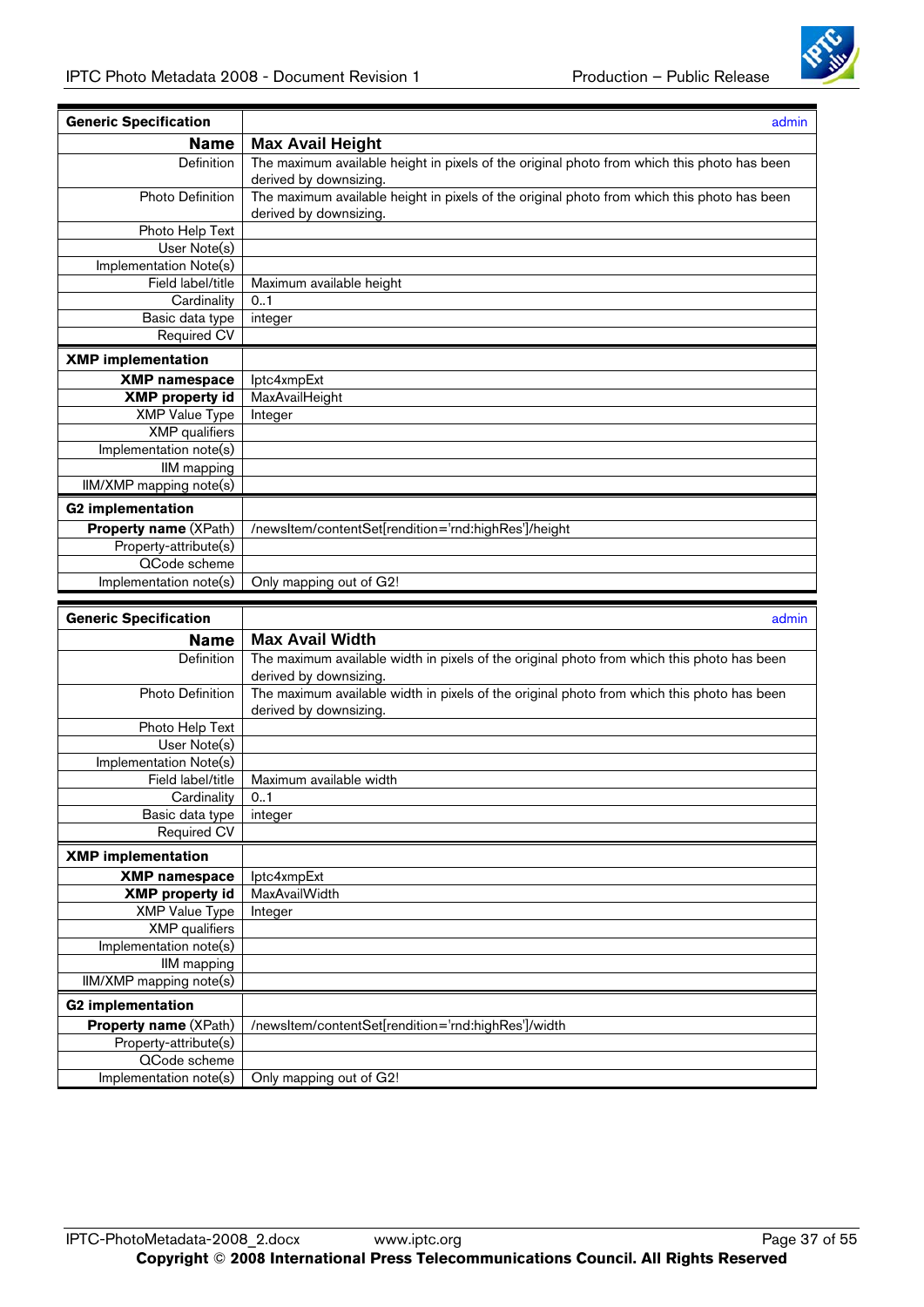QCode scheme Implementation note(s)



<span id="page-37-0"></span>

| <b>Generic Specification</b>                   | admin                                                                                                                                                                                    |
|------------------------------------------------|------------------------------------------------------------------------------------------------------------------------------------------------------------------------------------------|
| <b>Name</b>                                    | <b>PLUS Version</b>                                                                                                                                                                      |
| Definition                                     | The version number of the PLUS standards in place at the time of the transaction.                                                                                                        |
| Photo Definition                               | The version number of the PLUS standards in place at the time of the transaction.                                                                                                        |
| Photo Help Text                                |                                                                                                                                                                                          |
| User Note(s)                                   | In the event of a misunderstanding between the parties, PLUS Version provides a reference to                                                                                             |
|                                                | the version of the PLUS standards that was in place at the time of the transaction. PLUS                                                                                                 |
|                                                | standards are updated periodically.                                                                                                                                                      |
| Implementation Note(s)                         | This property was included into the IPTC Extension schema from PLUS version 1.2 as all<br>other PLUS properties. To reflect this the value of "PLUS Version" should be set to the string |
|                                                | "1.2.0"                                                                                                                                                                                  |
| Field label/title                              | <b>PLUS Version</b>                                                                                                                                                                      |
| Cardinality                                    | 0.1                                                                                                                                                                                      |
| Basic data type                                |                                                                                                                                                                                          |
| Required CV                                    |                                                                                                                                                                                          |
| <b>XMP</b> implementation                      |                                                                                                                                                                                          |
| <b>XMP namespace</b>                           | plus                                                                                                                                                                                     |
| <b>XMP</b> property id                         | Version                                                                                                                                                                                  |
| <b>XMP Value Type</b>                          | Text                                                                                                                                                                                     |
| <b>XMP</b> qualifiers                          |                                                                                                                                                                                          |
| Implementation note(s)                         |                                                                                                                                                                                          |
| <b>IIM</b> mapping                             |                                                                                                                                                                                          |
| IIM/XMP mapping note(s)                        |                                                                                                                                                                                          |
| <b>G2</b> implementation                       |                                                                                                                                                                                          |
| Property name (XPath)                          |                                                                                                                                                                                          |
| Property-attribute(s)                          |                                                                                                                                                                                          |
|                                                |                                                                                                                                                                                          |
|                                                |                                                                                                                                                                                          |
| QCode scheme                                   |                                                                                                                                                                                          |
| Implementation note(s)                         |                                                                                                                                                                                          |
| <b>Generic Specification</b>                   | rightsrel                                                                                                                                                                                |
| <b>Name</b>                                    | <b>Copyright Owner</b>                                                                                                                                                                   |
| Definition                                     | Owner or owners of the copyright in the licensed image.                                                                                                                                  |
| <b>Photo Definition</b>                        | Owner or owners of the copyright in the licensed image.                                                                                                                                  |
| Photo Help Text                                |                                                                                                                                                                                          |
| User Note(s)                                   | Serves to identify the rights holder/s for the image. The Copyright Owner, Image Creator,                                                                                                |
|                                                | Image Source and Licensor may be the same or different entities.                                                                                                                         |
| Implementation Note(s)                         | This is a PLUS version 1.2 property included in the IPTC Extension schema.                                                                                                               |
| Field label/title                              | Copyright owner                                                                                                                                                                          |
| Cardinality                                    | 0.3                                                                                                                                                                                      |
| Basic data type                                | structure                                                                                                                                                                                |
| Required CV                                    |                                                                                                                                                                                          |
| <b>XMP</b> implementation                      |                                                                                                                                                                                          |
| <b>XMP</b> namespace                           | plus                                                                                                                                                                                     |
| <b>XMP</b> property id                         | CopyrightOwner                                                                                                                                                                           |
| <b>XMP Value Type</b>                          | Seq CopyrightOwnerDetail                                                                                                                                                                 |
| <b>XMP</b> qualifiers                          |                                                                                                                                                                                          |
| Implementation note(s)                         |                                                                                                                                                                                          |
| IIM mapping                                    |                                                                                                                                                                                          |
| IIM/XMP mapping note(s)                        |                                                                                                                                                                                          |
| <b>G2 implementation</b>                       |                                                                                                                                                                                          |
| Property name (XPath)<br>Property-attribute(s) | /newsltem/rightslnfo/CopyrightHolder/@qcode + /name                                                                                                                                      |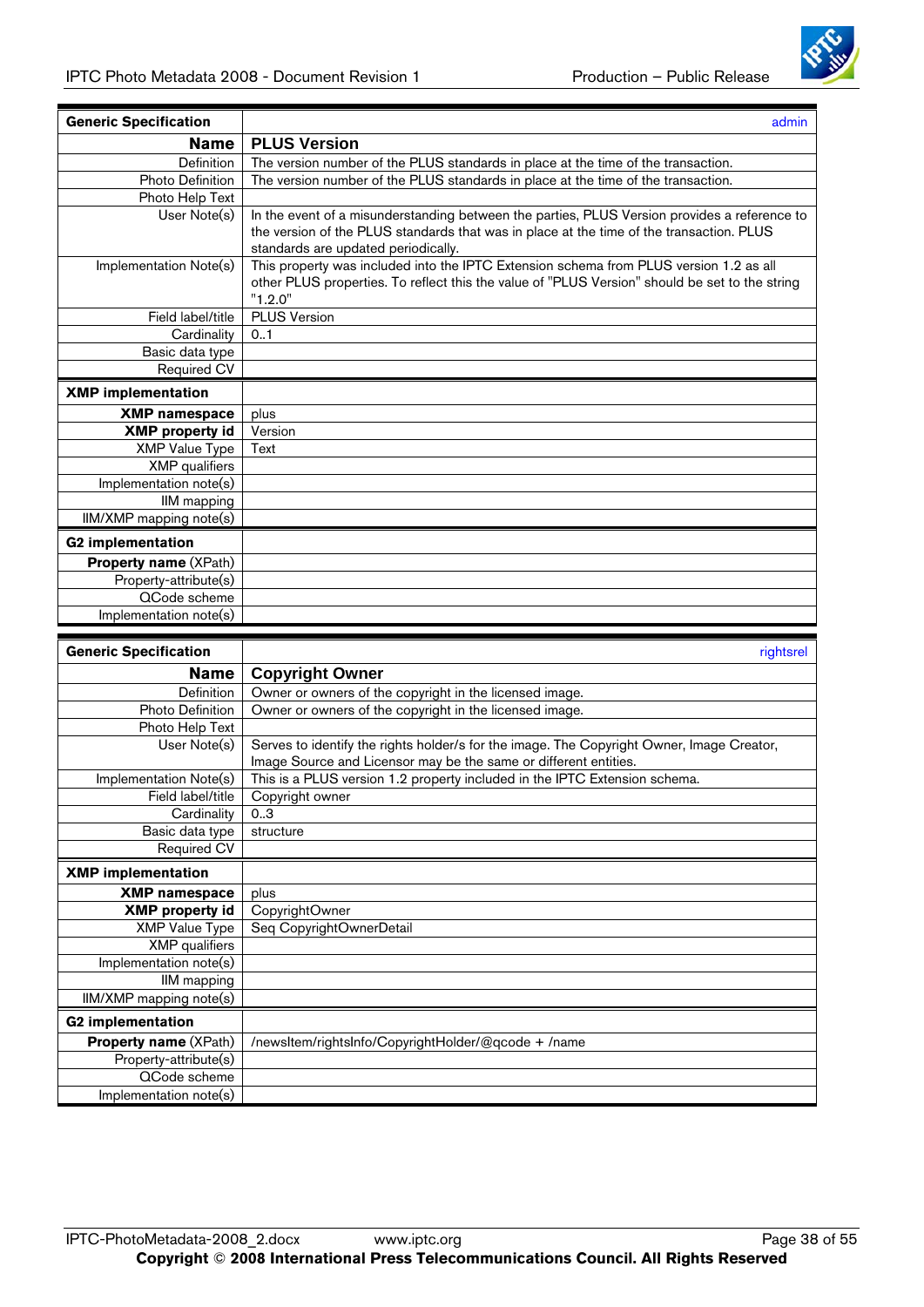

<span id="page-38-0"></span>

| <b>Generic Specification</b>                   | rightsrel                                                                                    |
|------------------------------------------------|----------------------------------------------------------------------------------------------|
| <b>Name</b>                                    | <b>Image Creator</b>                                                                         |
| Definition                                     | Creator or creators of the image.                                                            |
| Photo Definition                               | Creator or creators of the image                                                             |
| Photo Help Text                                |                                                                                              |
| User Note(s)                                   | The creator can be expressed in free-text using the IPTC Core Creator field additionally. In |
|                                                | many countries, the Image Creator must be attributed in association with any use of the      |
|                                                | image. The Image Creator, Copyright Owner, Image Supplier and Licensor may be the same       |
|                                                | or different entities.                                                                       |
| Implementation Note(s)                         | This is a PLUS version 1.2 property included in the IPTC Extension schema.                   |
| Field label/title                              | Image Creator                                                                                |
| Cardinality                                    | 0.3                                                                                          |
| Basic data type<br>Required CV                 | structure                                                                                    |
|                                                |                                                                                              |
| <b>XMP</b> implementation                      |                                                                                              |
| <b>XMP namespace</b>                           | plus                                                                                         |
| <b>XMP</b> property id                         | <b>ImageCreator</b>                                                                          |
| <b>XMP Value Type</b>                          | Seq ImageCreatorDetail                                                                       |
| <b>XMP</b> qualifiers                          |                                                                                              |
| Implementation note(s)<br><b>IIM</b> mapping   |                                                                                              |
| IIM/XMP mapping note(s)                        |                                                                                              |
|                                                |                                                                                              |
| <b>G2 implementation</b>                       |                                                                                              |
| Property name (XPath)                          | /newsltem/contentMeta/creator/@qcode + /name                                                 |
| Property-attribute(s)                          |                                                                                              |
| QCode scheme                                   |                                                                                              |
| Implementation note(s)                         |                                                                                              |
|                                                |                                                                                              |
| <b>Generic Specification</b>                   | rightsrel                                                                                    |
| <b>Name</b>                                    | <b>Licensor</b>                                                                              |
| Definition                                     | A person or company that should be contacted to obtain a licence for using the item or who   |
|                                                | has licensed the item.                                                                       |
| Photo Definition                               | A person or company that should be contacted to obtain a licence for using the item or who   |
|                                                | has licensed the item.                                                                       |
| Photo Help Text                                |                                                                                              |
| User Note(s)                                   |                                                                                              |
| Implementation Note(s)                         | This is a PLUS version 1.2 property included in the IPTC Extension schema.                   |
| Field label/title                              | Licensor                                                                                     |
| Cardinality                                    | 03<br>struct                                                                                 |
| Basic data type<br><b>Required CV</b>          |                                                                                              |
|                                                |                                                                                              |
| <b>XMP</b> implementation                      |                                                                                              |
| <b>XMP</b> namespace                           | plus                                                                                         |
| <b>XMP</b> property id                         | Licensor                                                                                     |
| <b>XMP Value Type</b><br><b>XMP</b> qualifiers | bag LicensorDetail                                                                           |
| Implementation note(s)                         |                                                                                              |
| <b>IIM</b> mapping                             |                                                                                              |
| IIM/XMP mapping note(s)                        |                                                                                              |
| <b>G2 implementation</b>                       |                                                                                              |
| Property name (XPath)                          | /newsltem/rightsInfo/ExtPoint                                                                |
| Property-attribute(s)                          |                                                                                              |
| QCode scheme                                   |                                                                                              |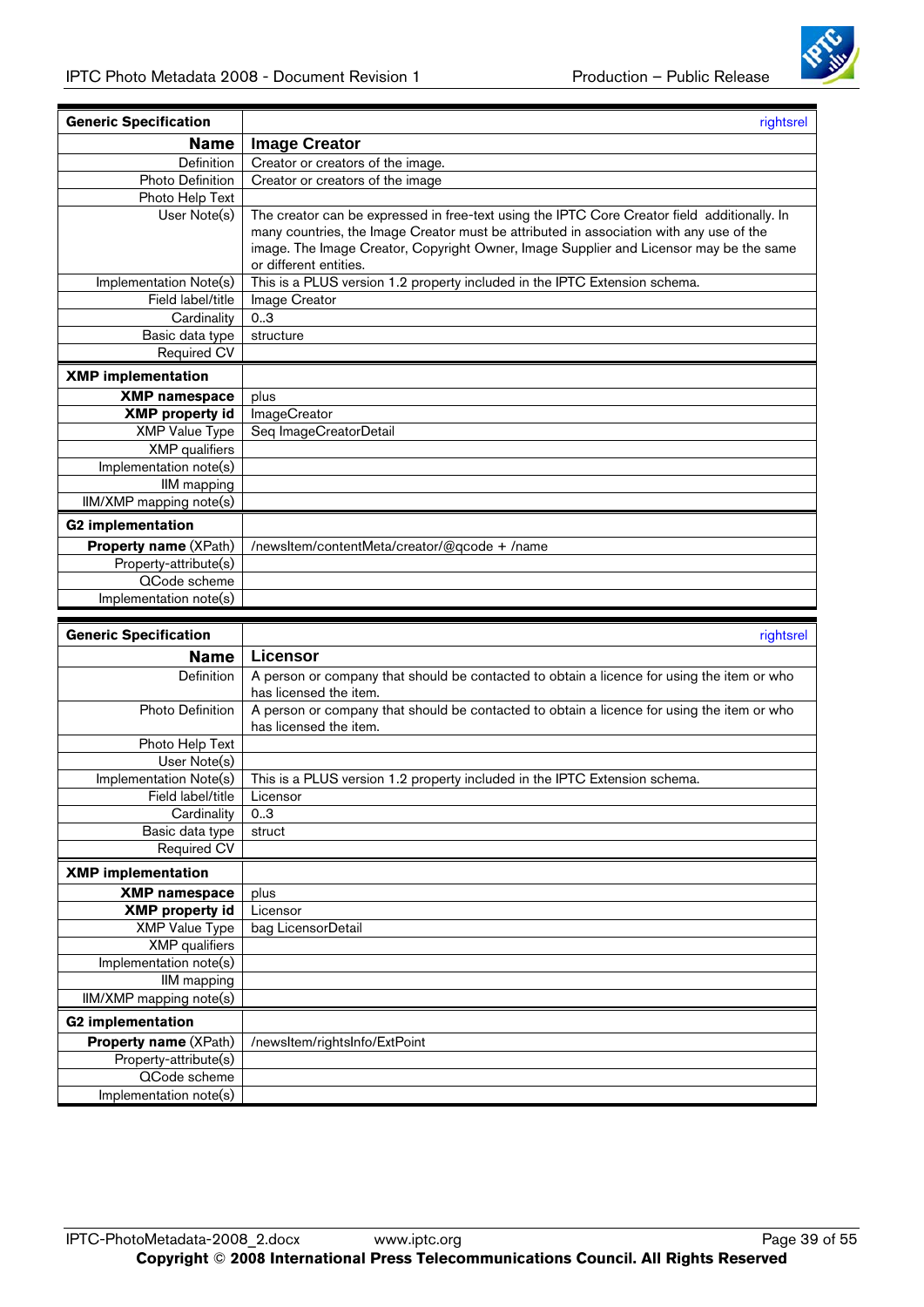

<span id="page-39-0"></span>

| <b>Generic Specification</b>                    | rightsrel                                                                                      |
|-------------------------------------------------|------------------------------------------------------------------------------------------------|
| <b>Name</b>                                     | <b>Minor Model Age Disclosure</b>                                                              |
| Definition                                      | Age of the youngest model pictured in the image, at the time that the image was made.          |
| Photo Definition                                | Age of the youngest model pictured in the image, at the time that the image was made.          |
| Photo Help Text                                 |                                                                                                |
| User Note(s)                                    | This age should not be displayed to the public on open web portals and the like. But it may be |
|                                                 | used by image repositories in a B2B enviroment.                                                |
| Implementation Note(s)                          | This is a PLUS version 1.2 property included in the IPTC Extension schema.                     |
| Field label/title                               | Minor Model Age Disclosure                                                                     |
| Cardinality                                     | 0.1                                                                                            |
| Basic data type                                 | CV-code                                                                                        |
| Required CV                                     | CV defined by PLUS                                                                             |
| <b>XMP</b> implementation                       |                                                                                                |
| <b>XMP</b> namespace                            | plus                                                                                           |
| <b>XMP</b> property id                          | MinorModelAgeDisclosure                                                                        |
| <b>XMP Value Type</b>                           | Text                                                                                           |
| <b>XMP</b> qualifiers                           |                                                                                                |
| Implementation note(s)                          |                                                                                                |
| <b>IIM</b> mapping                              |                                                                                                |
| IIM/XMP mapping note(s)                         |                                                                                                |
| <b>G2</b> implementation                        |                                                                                                |
| <b>Property name (XPath)</b>                    | /newsltem/rightsInfo/ExtPoint                                                                  |
| Property-attribute(s)                           |                                                                                                |
| QCode scheme                                    |                                                                                                |
| Implementation note(s)                          |                                                                                                |
|                                                 |                                                                                                |
|                                                 |                                                                                                |
| <b>Generic Specification</b>                    | rightsrel                                                                                      |
| <b>Name</b>                                     | <b>Model Release Id</b>                                                                        |
| Definition                                      | A PLUS-ID identifying each Model Release.                                                      |
| <b>Photo Definition</b>                         | A PLUS-ID identifying each Model Release.                                                      |
| Photo Help Text                                 |                                                                                                |
| User Note(s)                                    |                                                                                                |
| Implementation Note(s)                          | This is a PLUS version 1.2 property included in the IPTC Extension schema.                     |
| Field label/title                               | Model Release Id<br>0unbounded                                                                 |
| Cardinality                                     | Identifier                                                                                     |
| Basic data type<br>Required CV                  |                                                                                                |
| <b>XMP</b> implementation                       |                                                                                                |
|                                                 | plus                                                                                           |
| <b>XMP namespace</b>                            |                                                                                                |
| <b>XMP</b> property id<br><b>XMP Value Type</b> | ModelReleaseID<br><b>Bag Text</b>                                                              |
| <b>XMP</b> qualifiers                           |                                                                                                |
| Implementation note(s)                          |                                                                                                |
| IIM mapping                                     |                                                                                                |
| IIM/XMP mapping note(s)                         |                                                                                                |
| <b>G2</b> implementation                        |                                                                                                |
| Property name (XPath)                           | /newsltem/rightsInfo/ExtPoint                                                                  |
| $\overline{Property}$ -attribute(s)             |                                                                                                |
| QCode scheme<br>Implementation note(s)          |                                                                                                |

| <b>Generic Specification</b> | rightsrel                                                                                   |
|------------------------------|---------------------------------------------------------------------------------------------|
| <b>Name</b>                  | <b>Model Release Status</b>                                                                 |
| <b>Definition</b>            | Summarizes the availability and scope of model releases authorizing usage of the likenesses |
|                              | of persons appearing in the photograph.                                                     |
| <b>Photo Definition</b>      | Summarizes the availability and scope of model releases authorizing usage of the likenesses |
|                              | of persons appearing in the photograph.                                                     |
| Photo Help Text              |                                                                                             |
| User Note(s)                 | It is recommended to apply the PLUS controlled value Unlimited Model Releases (MR-UMR)      |

IPTC-PhotoMetadata-2008\_2.docx www.iptc.org Page 40 of 55

**Copyright** © **2008 International Press Telecommunications Council. All Rights Reserved**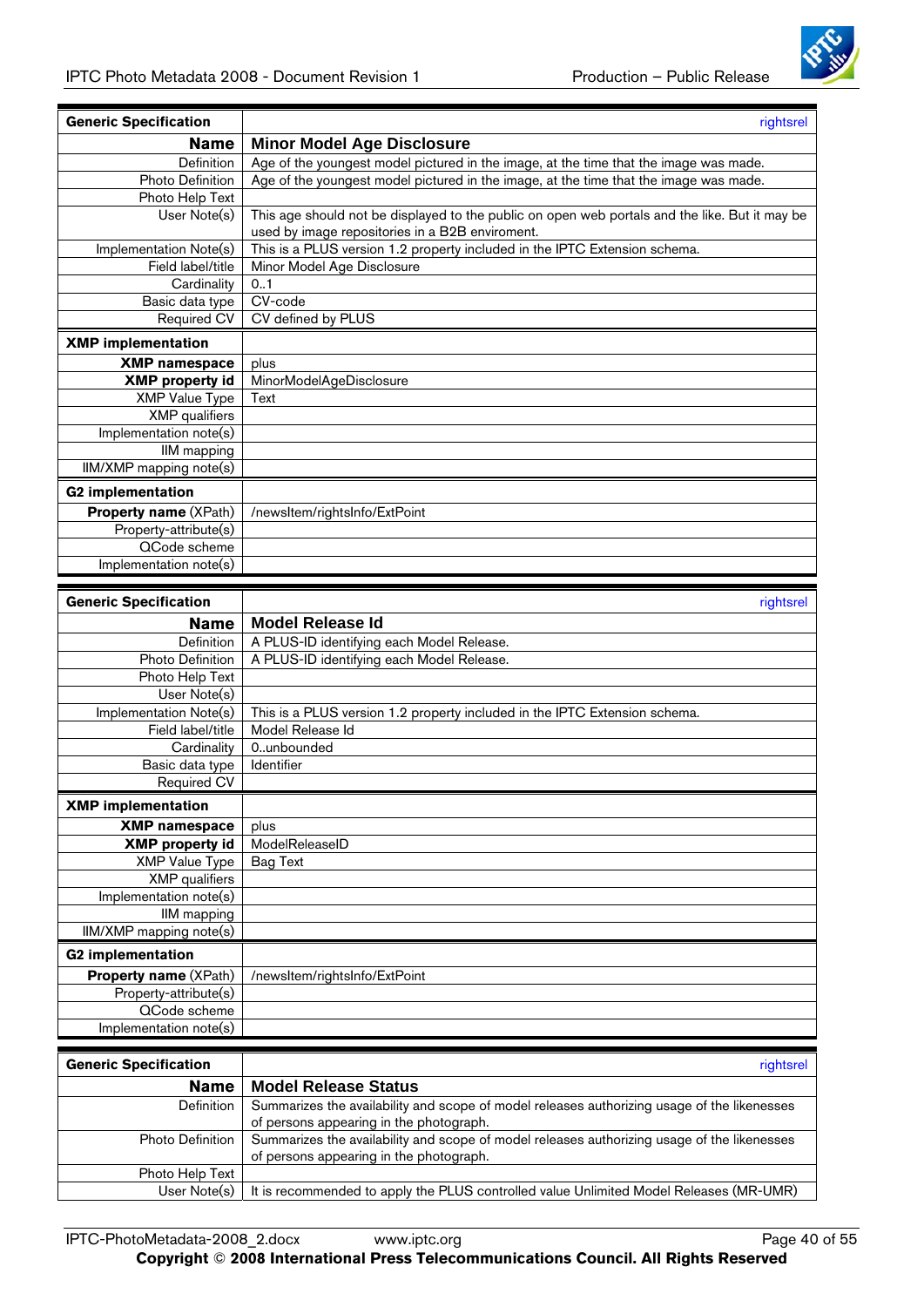

<span id="page-40-0"></span>

|                              | very carefully and to check the wording of the model release thoroughly before applying it. |
|------------------------------|---------------------------------------------------------------------------------------------|
| Implementation Note(s)       | This is a PLUS version 1.2 property included in the IPTC Extension schema.                  |
| Field label/title            | <b>Model Release Status</b>                                                                 |
| Cardinality                  | 0.1                                                                                         |
| Basic data type              | CV-code                                                                                     |
| <b>Required CV</b>           | CV defined by PLUS                                                                          |
| <b>XMP</b> implementation    |                                                                                             |
| <b>XMP namespace</b>         | plus                                                                                        |
| <b>XMP</b> property id       | <b>ModelReleaseStatus</b>                                                                   |
| <b>XMP Value Type</b>        | Text                                                                                        |
| <b>XMP</b> qualifiers        |                                                                                             |
| Implementation note(s)       |                                                                                             |
| IIM mapping                  |                                                                                             |
| IIM/XMP mapping note(s)      |                                                                                             |
| <b>G2 implementation</b>     |                                                                                             |
| <b>Property name (XPath)</b> | /newsltem/rightslnfo/ExtPoint                                                               |
| Property-attribute(s)        |                                                                                             |
| QCode scheme                 |                                                                                             |
| Implementation note(s)       |                                                                                             |
|                              |                                                                                             |
| <b>Generic Specification</b> | rightsrel                                                                                   |
| <b>Name</b>                  | <b>Property Release Id</b>                                                                  |
| Definition                   | A PLUS-ID identifying each Property Release.                                                |
| Photo Definition             | A PLUS-ID identifying each Property Release.                                                |
| Photo Help Text              |                                                                                             |
| User Note(s)                 |                                                                                             |
| Implementation Note(s)       | This is a PLUS version 1.2 property included in the IPTC Extension schema.                  |
|                              |                                                                                             |

| Field label/title            | Property Release Id           |
|------------------------------|-------------------------------|
| Cardinality                  | 0unbounded                    |
| Basic data type              | <b>Identifier</b>             |
| Required CV                  |                               |
| <b>XMP</b> implementation    |                               |
| <b>XMP namespace</b>         | plus                          |
| <b>XMP</b> property id       | PropertyReleaseID             |
| <b>XMP Value Type</b>        | <b>Bag Text</b>               |
| <b>XMP</b> qualifiers        |                               |
| Implementation note(s)       |                               |
| IIM mapping                  |                               |
| IIM/XMP mapping note(s)      |                               |
| <b>G2</b> implementation     |                               |
| <b>Property name (XPath)</b> | /newsltem/rightsInfo/ExtPoint |
| Property-attribute(s)        |                               |
| QCode scheme                 |                               |
| Implementation note(s)       |                               |

| <b>Generic Specification</b> | rightsrel                                                                                                                                     |
|------------------------------|-----------------------------------------------------------------------------------------------------------------------------------------------|
| <b>Name</b>                  | <b>Property Release Status</b>                                                                                                                |
| <b>Definition</b>            | Summarizes the availability and scope of property releases authorizing usage of the properties<br>appearing in the photograph.                |
| Photo Definition             | Summarizes the availability and scope of property releases authorizing usage of the properties<br>appearing in the photograph.                |
| Photo Help Text              |                                                                                                                                               |
| User Note(s)                 | It is recommended to apply the value PR-UPR very carefully and to check the wording of the<br>property release thoroughly before applying it. |
| Implementation Note(s)       | This is a PLUS version 1.2 property included in the IPTC Extension schema.                                                                    |
| Field label/title            | <b>Property Release Status</b>                                                                                                                |
| Cardinality                  | 0.1                                                                                                                                           |
| Basic data type              | CV-code                                                                                                                                       |
| Required CV                  | CV defined by PLUS                                                                                                                            |
| <b>XMP</b> implementation    |                                                                                                                                               |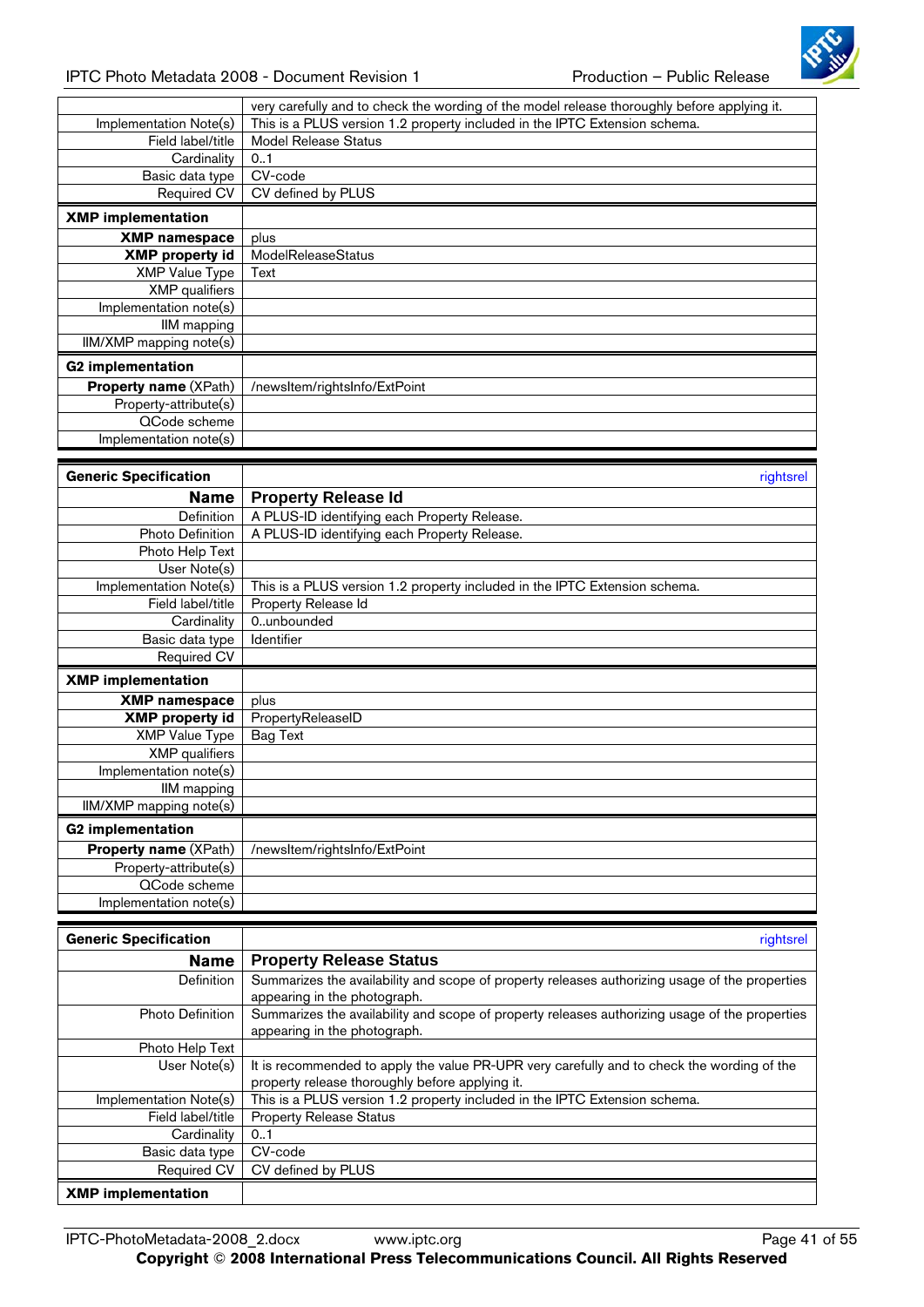

<span id="page-41-0"></span>

| IPTC Photo Metadata 2008 - Document Revision 1 | Production - Public Release                                                                      |
|------------------------------------------------|--------------------------------------------------------------------------------------------------|
| <b>XMP namespace</b>                           | plus                                                                                             |
| <b>XMP</b> property id                         | PropertyReleaseStatus                                                                            |
| <b>XMP Value Type</b>                          | Text                                                                                             |
| <b>XMP</b> qualifiers                          |                                                                                                  |
| Implementation note(s)                         |                                                                                                  |
| <b>IIM</b> mapping<br>IIM/XMP mapping note(s)  |                                                                                                  |
| <b>G2 implementation</b>                       |                                                                                                  |
|                                                |                                                                                                  |
| Property name (XPath)<br>Property-attribute(s) | /newsltem/rightsInfo/ExtPoint                                                                    |
| QCode scheme                                   |                                                                                                  |
| Implementation note(s)                         |                                                                                                  |
|                                                |                                                                                                  |
| <b>Generic Specification</b>                   | type-artobj                                                                                      |
| <b>Name</b>                                    | Artwork or Object in the Image Details {data type}                                               |
| Definition                                     | A structured datatype for details about artwork or an object in an image                         |
| Photo Definition                               | A structured datatype for details about artwork or an object in an image                         |
| Photo Help Text                                |                                                                                                  |
| User Note(s)<br>Implementation Note(s)         |                                                                                                  |
| Field label/title                              | N/A                                                                                              |
| Cardinality                                    |                                                                                                  |
| Basic data type                                | structure                                                                                        |
| <b>Required CV</b>                             |                                                                                                  |
| <b>XMP</b> implementation                      |                                                                                                  |
| <b>XMP namespace</b>                           | lptc4xmpExt                                                                                      |
| <b>XMP</b> property id                         | ArtworkOrObjectDetails                                                                           |
| <b>XMP Value Type</b>                          | structure                                                                                        |
| <b>XMP</b> qualifiers                          |                                                                                                  |
| Implementation note(s)<br>IIM mapping          |                                                                                                  |
| IIM/XMP mapping note(s)                        |                                                                                                  |
| <b>G2</b> implementation                       |                                                                                                  |
| Property name (XPath)                          |                                                                                                  |
| Property-attribute(s)                          |                                                                                                  |
| QCode scheme                                   |                                                                                                  |
| Implementation note(s)                         | Mapping rules are pending.                                                                       |
|                                                |                                                                                                  |
| <b>Generic Specification</b><br><b>Name</b>    | type-artobj<br><b>Copyright Notice {Artwork or Object detail}</b>                                |
| Definition                                     | Contains any necessary copyright notice for claiming the intellectual property for artwork or an |
|                                                | object in the image and should identify the current owner of the copyright of this work with     |
|                                                | associated intellectual property rights.                                                         |
| Photo Definition                               | Contains any necessary copyright notice for claiming the intellectual property for artwork or an |
|                                                | object in the image and should identify the current owner of the copyright of this work with     |
|                                                | associated intellectual property rights.                                                         |
| Photo Help Text                                |                                                                                                  |
| User Note(s)<br>Implementation Note(s)         |                                                                                                  |
| Field label/title                              | (Artwork or Object detail:) Copyright notice                                                     |
| Cardinality                                    | 0.1                                                                                              |
| Basic data type                                | free-text                                                                                        |
| <b>Required CV</b>                             |                                                                                                  |
| <b>XMP</b> implementation                      |                                                                                                  |
| <b>XMP namespace</b>                           | lptc4xmpExt                                                                                      |
| <b>XMP</b> property id                         | AOCopyrightNotice                                                                                |

XMP Value Type Text XMP qualifiers Implementation note(s)

IIM mapping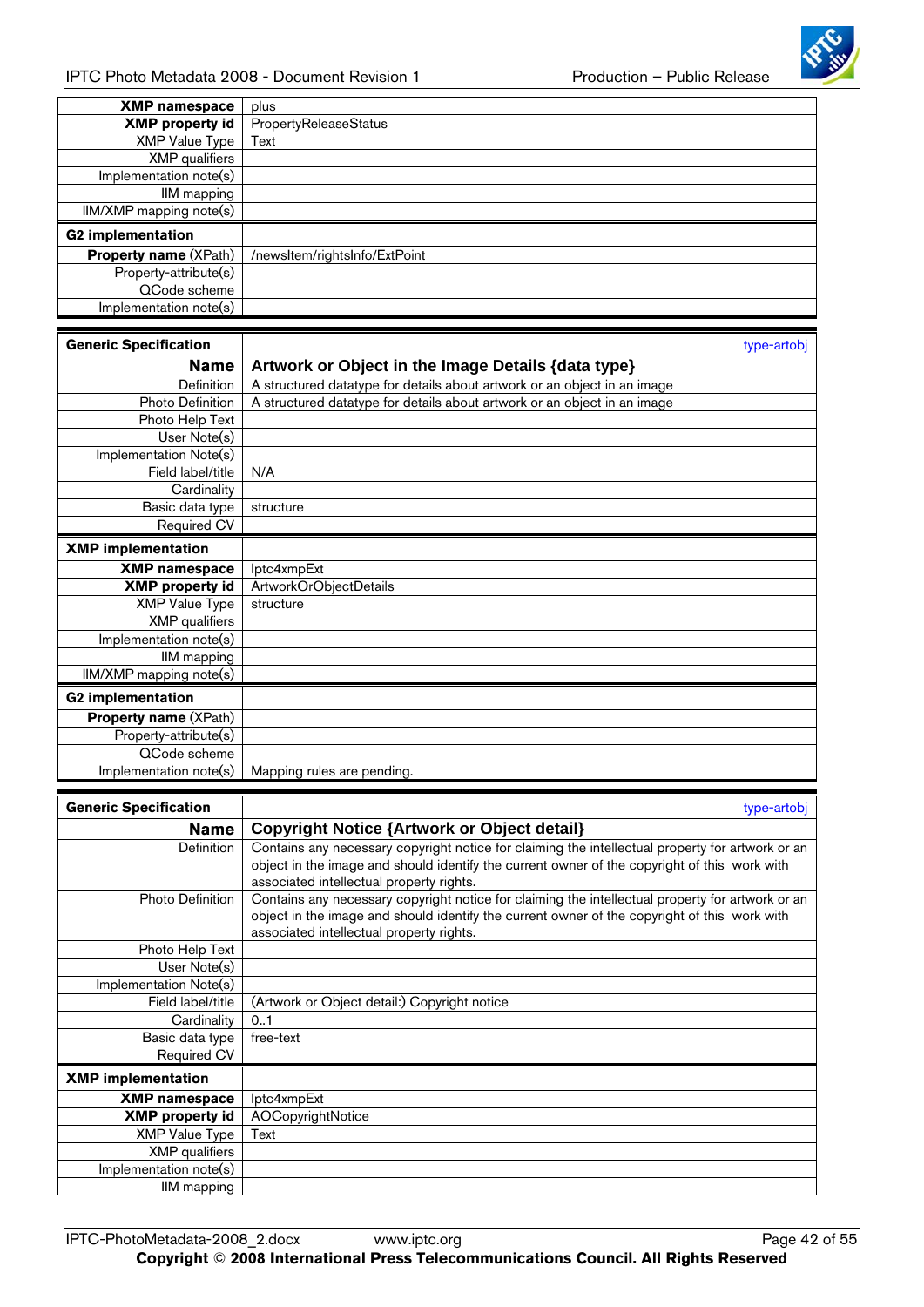

<span id="page-42-0"></span>

| IIM/XMP mapping note(s)      |                                                                                              |
|------------------------------|----------------------------------------------------------------------------------------------|
| <b>G2 implementation</b>     |                                                                                              |
| Property name (XPath)        |                                                                                              |
| Property-attribute(s)        |                                                                                              |
| QCode scheme                 |                                                                                              |
| Implementation note(s)       | Mapping rules are pending.                                                                   |
|                              |                                                                                              |
| <b>Generic Specification</b> | type-artobj                                                                                  |
|                              |                                                                                              |
| Name                         | <b>Creator {Artwork or Object detail}</b>                                                    |
| Definition                   | Contains the name of the artist who has created artwork or an object in the image.           |
| Photo Definition             | Contains the name of the artist who has created artwork or an object in the image. In cases  |
|                              | where the artist could or should not be identified the name of a company or organisation may |
| Photo Help Text              | be appropriate.                                                                              |
| User Note(s)                 |                                                                                              |
| Implementation Note(s)       |                                                                                              |
| Field label/title            | (Artwork or Object detail:) Creator                                                          |
| Cardinality                  | 0unbounded                                                                                   |
| Basic data type              | string                                                                                       |
| <b>Required CV</b>           |                                                                                              |
|                              |                                                                                              |
| <b>XMP</b> implementation    |                                                                                              |
| <b>XMP</b> namespace         | lptc4xmpExt                                                                                  |
| <b>XMP</b> property id       | <b>AOCreator</b>                                                                             |
| <b>XMP Value Type</b>        | Seq ProperName                                                                               |
| <b>XMP</b> qualifiers        |                                                                                              |
| Implementation note(s)       |                                                                                              |
| IIM mapping                  |                                                                                              |
| IIM/XMP mapping note(s)      |                                                                                              |
| <b>G2 implementation</b>     |                                                                                              |
| Property name (XPath)        |                                                                                              |
| Property-attribute(s)        |                                                                                              |
| QCode scheme                 |                                                                                              |
| Implementation note(s)       | Mapping rules are pending.                                                                   |
| <b>Generic Specification</b> |                                                                                              |
|                              | type-artobj                                                                                  |
| <b>Name</b>                  | Date Created {Artwork or Object detail}                                                      |
| Definition                   | Designates the date and optionally the time the artwork or object in the image was created.  |
|                              | This relates to artwork or objects with associated intellectual property rights.             |
| Photo Definition             | Designates the date and optionally the time the artwork or object in the image was created.  |
| Photo Help Text              | This relates to artwork or objects with associated intellectual property rights.             |
| User Note(s)                 |                                                                                              |
| Implementation Note(s)       |                                                                                              |
| Field label/title            | (Artwork or Object detail:) Date created                                                     |
| Cardinality                  | 0.1                                                                                          |
| Basic data type              | DateTime (preferred: truncated DateTime)                                                     |
| Required CV                  |                                                                                              |
| <b>XMP</b> implementation    |                                                                                              |
| <b>XMP namespace</b>         | lptc4xmpExt                                                                                  |
| <b>XMP</b> property id       | <b>AODateCreated</b>                                                                         |
| <b>XMP Value Type</b>        | Date                                                                                         |
| <b>XMP</b> qualifiers        |                                                                                              |
|                              |                                                                                              |

Implementation note(s) Mapping rules are pending.

Implementation note(s)

IIM/XMP mapping note(s)

**Property name** (XPath) Property-attribute(s) QCode scheme

**G2 implementation** 

IIM mapping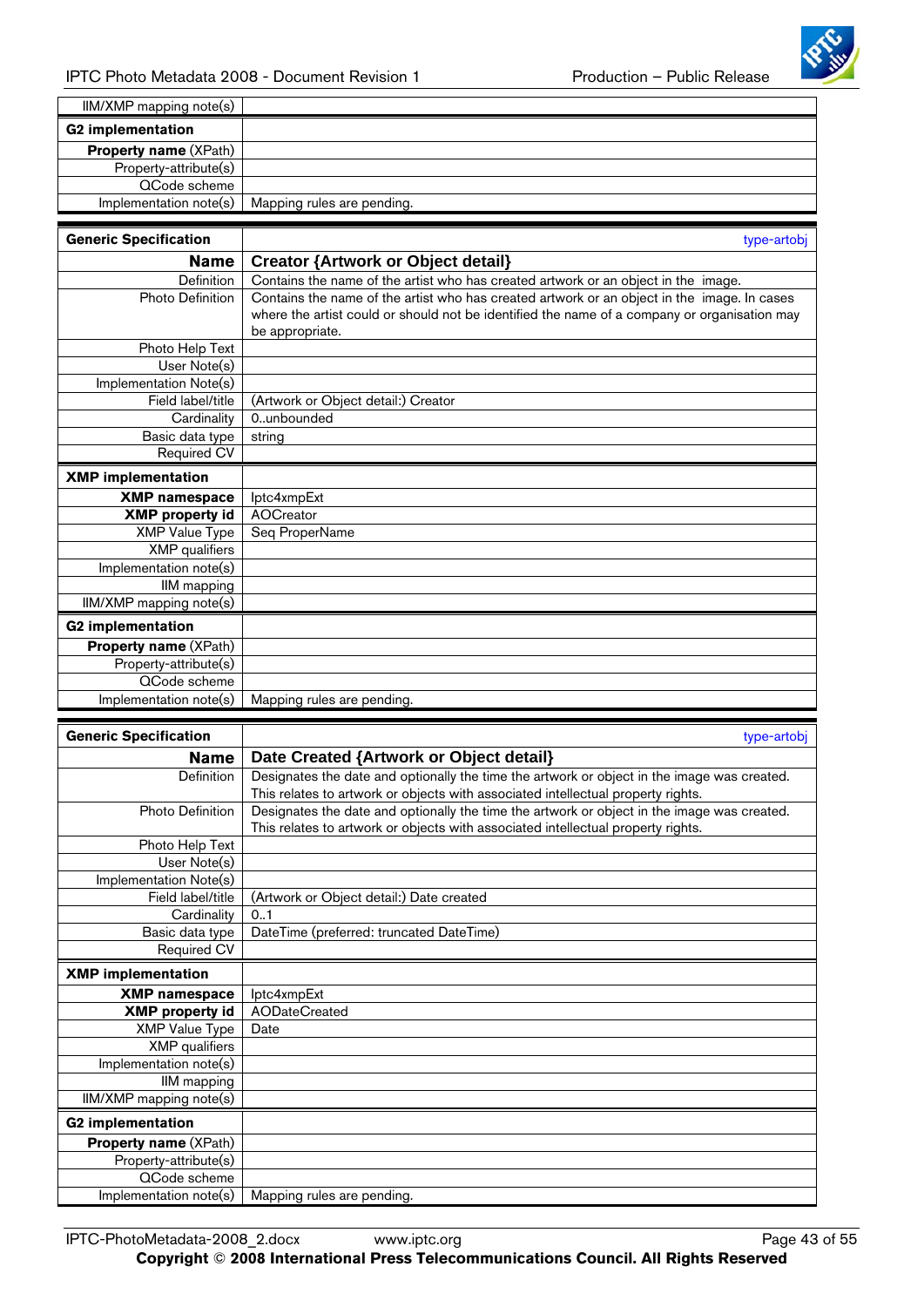

<span id="page-43-0"></span>

| <b>Generic Specification</b>                  | type-artobj                                                                                                            |
|-----------------------------------------------|------------------------------------------------------------------------------------------------------------------------|
| Name                                          | <b>Source {Artwork or Object detail}</b>                                                                               |
| Definition                                    | The organisation or body holding and registering the artwork or object in the image for<br>inventory purposes.         |
| <b>Photo Definition</b>                       | The organisation or body holding and registering the artwork or object in the image for<br>inventory purposes.         |
| Photo Help Text                               |                                                                                                                        |
| $\overline{Use}$ Note(s)                      |                                                                                                                        |
| Implementation Note(s)                        |                                                                                                                        |
| Field label/title                             | (Artwork or Object detail:) Source                                                                                     |
| Cardinality                                   | 0.1                                                                                                                    |
| Basic data type                               | free-text                                                                                                              |
| Required CV                                   |                                                                                                                        |
| <b>XMP</b> implementation                     |                                                                                                                        |
| <b>XMP</b> namespace                          | lptc4xmpExt                                                                                                            |
| <b>XMP</b> property id                        | AOSource                                                                                                               |
| <b>XMP Value Type</b>                         | Text                                                                                                                   |
| <b>XMP</b> qualifiers                         |                                                                                                                        |
| Implementation note(s)                        |                                                                                                                        |
| <b>IIM</b> mapping<br>IIM/XMP mapping note(s) |                                                                                                                        |
|                                               |                                                                                                                        |
| <b>G2 implementation</b>                      |                                                                                                                        |
| Property name (XPath)                         |                                                                                                                        |
| Property-attribute(s)                         |                                                                                                                        |
| QCode scheme                                  |                                                                                                                        |
| Implementation note(s)                        | Mapping rules are pending.                                                                                             |
| <b>Generic Specification</b>                  | type-artobj                                                                                                            |
| <b>Name</b>                                   | Source Inventory Number {Artwork or Object detail}                                                                     |
|                                               |                                                                                                                        |
|                                               |                                                                                                                        |
| Definition                                    | The inventory number issued by the organisation or body holding and registering the artwork<br>or object in the image. |
| <b>Photo Definition</b>                       | The inventory number issued by the organisation or body holding and registering the artwork<br>or object in the image. |
| Photo Help Text                               |                                                                                                                        |
| User Note(s)                                  |                                                                                                                        |
| Implementation Note(s)                        |                                                                                                                        |
| Field label/title                             | (Artwork or Object detail:) Source inventory number                                                                    |
| Cardinality                                   | 0.1                                                                                                                    |
| Basic data type                               | string                                                                                                                 |
| <b>Required CV</b>                            |                                                                                                                        |
| <b>XMP</b> implementation                     |                                                                                                                        |
| <b>XMP namespace</b>                          | lptc4xmpExt                                                                                                            |
| <b>XMP</b> property id                        | AOSourcelnvNo                                                                                                          |
| <b>XMP Value Type</b>                         | Text                                                                                                                   |
| <b>XMP</b> qualifiers                         |                                                                                                                        |
| Implementation note(s)                        |                                                                                                                        |
| <b>IIM</b> mapping<br>IIM/XMP mapping note(s) |                                                                                                                        |
|                                               |                                                                                                                        |
| <b>G2 implementation</b>                      |                                                                                                                        |
| Property name (XPath)                         |                                                                                                                        |
| Property-attribute(s)                         |                                                                                                                        |
| QCode scheme<br>Implementation note(s)        | Mapping rules are pending.                                                                                             |
|                                               |                                                                                                                        |
| <b>Generic Specification</b>                  | type-artobj                                                                                                            |
| <b>Name</b>                                   | <b>Title {Artwork or Object detail}</b>                                                                                |
| Definition                                    | A reference for the artwork or object in the image.                                                                    |
| <b>Photo Definition</b>                       | A reference for the artwork or object in the image.                                                                    |

IPTC-PhotoMetadata-2008\_2.docx www.iptc.org Page 44 of 55 **Copyright** © **2008 International Press Telecommunications Council. All Rights Reserved**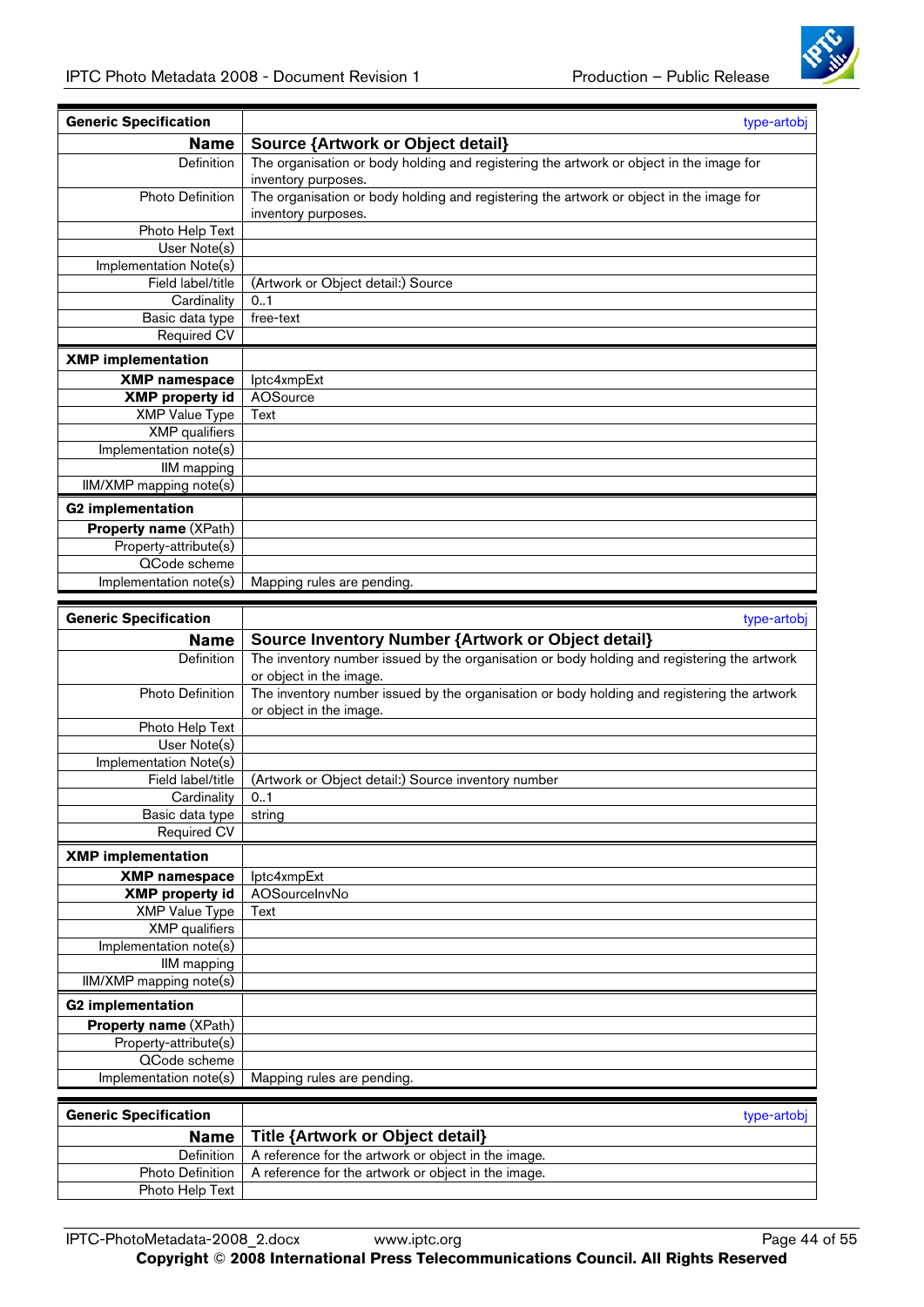

<span id="page-44-0"></span>

| User Note(s)                 |                                                                                                              |
|------------------------------|--------------------------------------------------------------------------------------------------------------|
| Implementation Note(s)       |                                                                                                              |
| Field label/title            | (Artwork or Object detail:) Title                                                                            |
| Cardinality                  | 0.1                                                                                                          |
| Basic data type              | free-text                                                                                                    |
| <b>Required CV</b>           |                                                                                                              |
| <b>XMP</b> implementation    |                                                                                                              |
| <b>XMP namespace</b>         | lptc4xmpExt                                                                                                  |
| <b>XMP</b> property id       | <b>AOTitle</b>                                                                                               |
| <b>XMP Value Type</b>        | Lang Alt                                                                                                     |
| <b>XMP</b> qualifiers        |                                                                                                              |
| Implementation note(s)       |                                                                                                              |
| IIM mapping                  |                                                                                                              |
| IIM/XMP mapping note(s)      |                                                                                                              |
| <b>G2</b> implementation     |                                                                                                              |
| Property name (XPath)        |                                                                                                              |
| Property-attribute(s)        |                                                                                                              |
| QCode scheme                 |                                                                                                              |
|                              |                                                                                                              |
| Implementation note(s)       | Mapping rules are pending.                                                                                   |
|                              |                                                                                                              |
| <b>Generic Specification</b> | type-location                                                                                                |
| <b>Name</b>                  | <b>City {location detail}</b>                                                                                |
| Definition                   | Name of the city of a location. This element is at the fourth level of a top-down geographical               |
|                              | hierarchy.                                                                                                   |
| Photo Definition             | Name of the city of a location. This element is at the fourth level of a top-down geographical<br>hierarchy. |
| Photo Help Text              |                                                                                                              |
| User Note(s)                 |                                                                                                              |
| Implementation Note(s)       |                                                                                                              |
| Field label/title            | (Location detail:) City                                                                                      |
| Cardinality                  |                                                                                                              |
| Basic data type              | string                                                                                                       |
| Required CV                  |                                                                                                              |
| <b>XMP</b> implementation    |                                                                                                              |
| <b>XMP</b> namespace         | lptc4xmpExt                                                                                                  |

| <b>XMP Value Type</b>        | Text                                       |
|------------------------------|--------------------------------------------|
| <b>XMP</b> qualifiers        |                                            |
| Implementation note(s)       |                                            |
| IIM mapping                  |                                            |
| IIM/XMP mapping note(s)      |                                            |
|                              |                                            |
| <b>G2</b> implementation     |                                            |
| <b>Property name (XPath)</b> | /newsltem/contentMeta/subject/             |
| Property-attribute(s)        | $@type="cpnat:geoArea" + @face='fct:city"$ |
| QCode scheme                 |                                            |

| <b>Generic Specification</b> | type-location                                                                                                         |
|------------------------------|-----------------------------------------------------------------------------------------------------------------------|
| <b>Name</b>                  | <b>Country ISO-Code {location detail}</b>                                                                             |
| <b>Definition</b>            | The ISO code of a country of a location. This element is at the second level of a top-down<br>geographical hierarchy. |
| <b>Photo Definition</b>      | The ISO code of a country of a location. This element is at the second level of a top-down<br>geographical hierarchy. |
| Photo Help Text              |                                                                                                                       |
| User Note(s)                 |                                                                                                                       |
| Implementation Note(s)       |                                                                                                                       |
| Field label/title            | (Location detail:) Country ISO-Code                                                                                   |
| Cardinality                  |                                                                                                                       |
| Basic data type              | CV-code                                                                                                               |
| <b>Required CV</b>           |                                                                                                                       |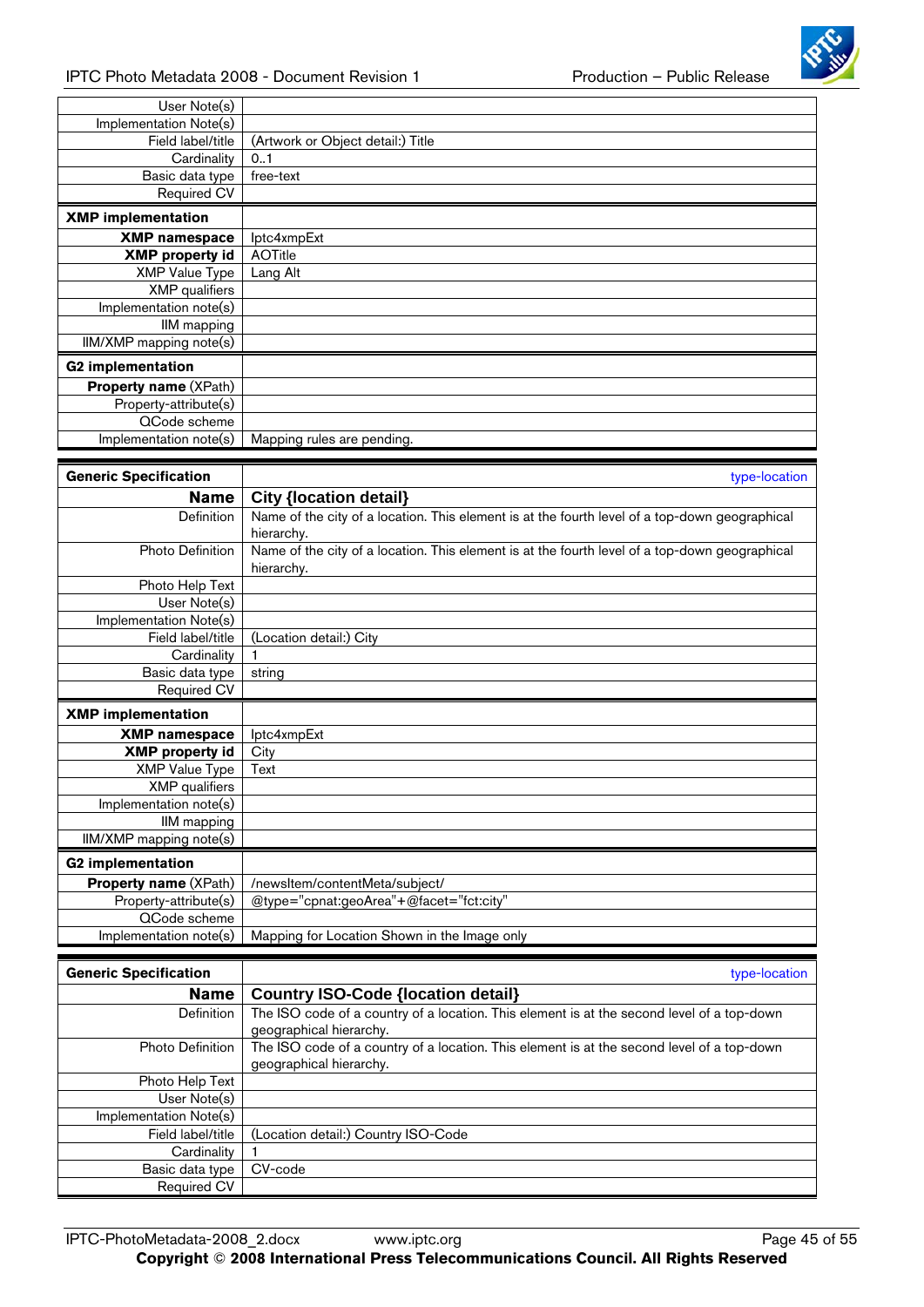

<span id="page-45-0"></span>

| <b>XMP</b> implementation<br><b>XMP</b> namespace<br>lptc4xmpExt<br><b>XMP</b> property id<br>CountryCode<br><b>XMP Value Type</b><br>Text<br><b>XMP</b> qualifiers<br>Implementation note(s)<br>IIM mapping<br>IIM/XMP mapping note(s)<br><b>G2</b> implementation<br>Property name (XPath)<br>/newsltem/contentMeta/subject/@qcode<br>@type="cpnat:geoArea"+@facet="fct:country"<br>Property-attribute(s)<br>QCode scheme<br>Implementation note(s)<br>Mapping for Location Shown in the Image only<br><b>Generic Specification</b><br>type-location<br><b>Country Name {location detail}</b><br><b>Name</b><br>The name of a country of a location. This element is at the second level of a top-down<br>Definition<br>geographical hierarchy.<br>The name of a country of a location. This element is at the second level of a top-down<br><b>Photo Definition</b><br>geographical hierarchy.<br>Photo Help Text<br>User Note(s)<br>Implementation Note(s)<br>(Location detail:) Country Name<br>Field label/title<br>Cardinality<br>1<br>Basic data type<br>string<br><b>Required CV</b><br><b>XMP</b> implementation<br><b>XMP</b> namespace<br>lptc4xmpExt<br><b>XMP</b> property id<br>CountryName<br><b>XMP Value Type</b><br>Text<br><b>XMP</b> qualifiers<br>Implementation note(s)<br>IIM mapping<br>IIM/XMP mapping note(s)<br><b>G2</b> implementation<br><b>Property name (XPath)</b><br>/newsltem/contentMeta/subject/name<br>@type="cpnat:geoArea"+@facet="fct:country"<br>Property-attribute(s)<br>QCode scheme<br>Implementation note(s)<br>Mapping for Location Shown in the Image only<br><b>Generic Specification</b><br>type-location<br><b>Name</b><br><b>Location Details {data type}</b><br>Definition<br>A structured datatype for details of a location<br>Photo Definition<br>A structured datatype for details of a location<br>Photo Help Text<br>User Note(s)<br>Implementation Note(s)<br>Field label/title<br>N/A<br>Cardinality<br>Basic data type<br>structure<br><b>Required CV</b><br><b>XMP</b> implementation<br><b>XMP namespace</b><br>lptc4xmpExt<br><b>XMP</b> property id<br>LocationDetails<br><b>XMP Value Type</b><br>Text<br><b>XMP</b> qualifiers<br>Implementation note(s)<br>IIM mapping<br>IIM/XMP mapping note(s) |  |
|-------------------------------------------------------------------------------------------------------------------------------------------------------------------------------------------------------------------------------------------------------------------------------------------------------------------------------------------------------------------------------------------------------------------------------------------------------------------------------------------------------------------------------------------------------------------------------------------------------------------------------------------------------------------------------------------------------------------------------------------------------------------------------------------------------------------------------------------------------------------------------------------------------------------------------------------------------------------------------------------------------------------------------------------------------------------------------------------------------------------------------------------------------------------------------------------------------------------------------------------------------------------------------------------------------------------------------------------------------------------------------------------------------------------------------------------------------------------------------------------------------------------------------------------------------------------------------------------------------------------------------------------------------------------------------------------------------------------------------------------------------------------------------------------------------------------------------------------------------------------------------------------------------------------------------------------------------------------------------------------------------------------------------------------------------------------------------------------------------------------------------------------------------------------------------------------------------------------------------------------------------------------------|--|
|                                                                                                                                                                                                                                                                                                                                                                                                                                                                                                                                                                                                                                                                                                                                                                                                                                                                                                                                                                                                                                                                                                                                                                                                                                                                                                                                                                                                                                                                                                                                                                                                                                                                                                                                                                                                                                                                                                                                                                                                                                                                                                                                                                                                                                                                         |  |
|                                                                                                                                                                                                                                                                                                                                                                                                                                                                                                                                                                                                                                                                                                                                                                                                                                                                                                                                                                                                                                                                                                                                                                                                                                                                                                                                                                                                                                                                                                                                                                                                                                                                                                                                                                                                                                                                                                                                                                                                                                                                                                                                                                                                                                                                         |  |
|                                                                                                                                                                                                                                                                                                                                                                                                                                                                                                                                                                                                                                                                                                                                                                                                                                                                                                                                                                                                                                                                                                                                                                                                                                                                                                                                                                                                                                                                                                                                                                                                                                                                                                                                                                                                                                                                                                                                                                                                                                                                                                                                                                                                                                                                         |  |
|                                                                                                                                                                                                                                                                                                                                                                                                                                                                                                                                                                                                                                                                                                                                                                                                                                                                                                                                                                                                                                                                                                                                                                                                                                                                                                                                                                                                                                                                                                                                                                                                                                                                                                                                                                                                                                                                                                                                                                                                                                                                                                                                                                                                                                                                         |  |
|                                                                                                                                                                                                                                                                                                                                                                                                                                                                                                                                                                                                                                                                                                                                                                                                                                                                                                                                                                                                                                                                                                                                                                                                                                                                                                                                                                                                                                                                                                                                                                                                                                                                                                                                                                                                                                                                                                                                                                                                                                                                                                                                                                                                                                                                         |  |
|                                                                                                                                                                                                                                                                                                                                                                                                                                                                                                                                                                                                                                                                                                                                                                                                                                                                                                                                                                                                                                                                                                                                                                                                                                                                                                                                                                                                                                                                                                                                                                                                                                                                                                                                                                                                                                                                                                                                                                                                                                                                                                                                                                                                                                                                         |  |
|                                                                                                                                                                                                                                                                                                                                                                                                                                                                                                                                                                                                                                                                                                                                                                                                                                                                                                                                                                                                                                                                                                                                                                                                                                                                                                                                                                                                                                                                                                                                                                                                                                                                                                                                                                                                                                                                                                                                                                                                                                                                                                                                                                                                                                                                         |  |
|                                                                                                                                                                                                                                                                                                                                                                                                                                                                                                                                                                                                                                                                                                                                                                                                                                                                                                                                                                                                                                                                                                                                                                                                                                                                                                                                                                                                                                                                                                                                                                                                                                                                                                                                                                                                                                                                                                                                                                                                                                                                                                                                                                                                                                                                         |  |
|                                                                                                                                                                                                                                                                                                                                                                                                                                                                                                                                                                                                                                                                                                                                                                                                                                                                                                                                                                                                                                                                                                                                                                                                                                                                                                                                                                                                                                                                                                                                                                                                                                                                                                                                                                                                                                                                                                                                                                                                                                                                                                                                                                                                                                                                         |  |
|                                                                                                                                                                                                                                                                                                                                                                                                                                                                                                                                                                                                                                                                                                                                                                                                                                                                                                                                                                                                                                                                                                                                                                                                                                                                                                                                                                                                                                                                                                                                                                                                                                                                                                                                                                                                                                                                                                                                                                                                                                                                                                                                                                                                                                                                         |  |
|                                                                                                                                                                                                                                                                                                                                                                                                                                                                                                                                                                                                                                                                                                                                                                                                                                                                                                                                                                                                                                                                                                                                                                                                                                                                                                                                                                                                                                                                                                                                                                                                                                                                                                                                                                                                                                                                                                                                                                                                                                                                                                                                                                                                                                                                         |  |
|                                                                                                                                                                                                                                                                                                                                                                                                                                                                                                                                                                                                                                                                                                                                                                                                                                                                                                                                                                                                                                                                                                                                                                                                                                                                                                                                                                                                                                                                                                                                                                                                                                                                                                                                                                                                                                                                                                                                                                                                                                                                                                                                                                                                                                                                         |  |
|                                                                                                                                                                                                                                                                                                                                                                                                                                                                                                                                                                                                                                                                                                                                                                                                                                                                                                                                                                                                                                                                                                                                                                                                                                                                                                                                                                                                                                                                                                                                                                                                                                                                                                                                                                                                                                                                                                                                                                                                                                                                                                                                                                                                                                                                         |  |
|                                                                                                                                                                                                                                                                                                                                                                                                                                                                                                                                                                                                                                                                                                                                                                                                                                                                                                                                                                                                                                                                                                                                                                                                                                                                                                                                                                                                                                                                                                                                                                                                                                                                                                                                                                                                                                                                                                                                                                                                                                                                                                                                                                                                                                                                         |  |
|                                                                                                                                                                                                                                                                                                                                                                                                                                                                                                                                                                                                                                                                                                                                                                                                                                                                                                                                                                                                                                                                                                                                                                                                                                                                                                                                                                                                                                                                                                                                                                                                                                                                                                                                                                                                                                                                                                                                                                                                                                                                                                                                                                                                                                                                         |  |
|                                                                                                                                                                                                                                                                                                                                                                                                                                                                                                                                                                                                                                                                                                                                                                                                                                                                                                                                                                                                                                                                                                                                                                                                                                                                                                                                                                                                                                                                                                                                                                                                                                                                                                                                                                                                                                                                                                                                                                                                                                                                                                                                                                                                                                                                         |  |
|                                                                                                                                                                                                                                                                                                                                                                                                                                                                                                                                                                                                                                                                                                                                                                                                                                                                                                                                                                                                                                                                                                                                                                                                                                                                                                                                                                                                                                                                                                                                                                                                                                                                                                                                                                                                                                                                                                                                                                                                                                                                                                                                                                                                                                                                         |  |
|                                                                                                                                                                                                                                                                                                                                                                                                                                                                                                                                                                                                                                                                                                                                                                                                                                                                                                                                                                                                                                                                                                                                                                                                                                                                                                                                                                                                                                                                                                                                                                                                                                                                                                                                                                                                                                                                                                                                                                                                                                                                                                                                                                                                                                                                         |  |
|                                                                                                                                                                                                                                                                                                                                                                                                                                                                                                                                                                                                                                                                                                                                                                                                                                                                                                                                                                                                                                                                                                                                                                                                                                                                                                                                                                                                                                                                                                                                                                                                                                                                                                                                                                                                                                                                                                                                                                                                                                                                                                                                                                                                                                                                         |  |
|                                                                                                                                                                                                                                                                                                                                                                                                                                                                                                                                                                                                                                                                                                                                                                                                                                                                                                                                                                                                                                                                                                                                                                                                                                                                                                                                                                                                                                                                                                                                                                                                                                                                                                                                                                                                                                                                                                                                                                                                                                                                                                                                                                                                                                                                         |  |
|                                                                                                                                                                                                                                                                                                                                                                                                                                                                                                                                                                                                                                                                                                                                                                                                                                                                                                                                                                                                                                                                                                                                                                                                                                                                                                                                                                                                                                                                                                                                                                                                                                                                                                                                                                                                                                                                                                                                                                                                                                                                                                                                                                                                                                                                         |  |
|                                                                                                                                                                                                                                                                                                                                                                                                                                                                                                                                                                                                                                                                                                                                                                                                                                                                                                                                                                                                                                                                                                                                                                                                                                                                                                                                                                                                                                                                                                                                                                                                                                                                                                                                                                                                                                                                                                                                                                                                                                                                                                                                                                                                                                                                         |  |
|                                                                                                                                                                                                                                                                                                                                                                                                                                                                                                                                                                                                                                                                                                                                                                                                                                                                                                                                                                                                                                                                                                                                                                                                                                                                                                                                                                                                                                                                                                                                                                                                                                                                                                                                                                                                                                                                                                                                                                                                                                                                                                                                                                                                                                                                         |  |
|                                                                                                                                                                                                                                                                                                                                                                                                                                                                                                                                                                                                                                                                                                                                                                                                                                                                                                                                                                                                                                                                                                                                                                                                                                                                                                                                                                                                                                                                                                                                                                                                                                                                                                                                                                                                                                                                                                                                                                                                                                                                                                                                                                                                                                                                         |  |
|                                                                                                                                                                                                                                                                                                                                                                                                                                                                                                                                                                                                                                                                                                                                                                                                                                                                                                                                                                                                                                                                                                                                                                                                                                                                                                                                                                                                                                                                                                                                                                                                                                                                                                                                                                                                                                                                                                                                                                                                                                                                                                                                                                                                                                                                         |  |
|                                                                                                                                                                                                                                                                                                                                                                                                                                                                                                                                                                                                                                                                                                                                                                                                                                                                                                                                                                                                                                                                                                                                                                                                                                                                                                                                                                                                                                                                                                                                                                                                                                                                                                                                                                                                                                                                                                                                                                                                                                                                                                                                                                                                                                                                         |  |
|                                                                                                                                                                                                                                                                                                                                                                                                                                                                                                                                                                                                                                                                                                                                                                                                                                                                                                                                                                                                                                                                                                                                                                                                                                                                                                                                                                                                                                                                                                                                                                                                                                                                                                                                                                                                                                                                                                                                                                                                                                                                                                                                                                                                                                                                         |  |
|                                                                                                                                                                                                                                                                                                                                                                                                                                                                                                                                                                                                                                                                                                                                                                                                                                                                                                                                                                                                                                                                                                                                                                                                                                                                                                                                                                                                                                                                                                                                                                                                                                                                                                                                                                                                                                                                                                                                                                                                                                                                                                                                                                                                                                                                         |  |
|                                                                                                                                                                                                                                                                                                                                                                                                                                                                                                                                                                                                                                                                                                                                                                                                                                                                                                                                                                                                                                                                                                                                                                                                                                                                                                                                                                                                                                                                                                                                                                                                                                                                                                                                                                                                                                                                                                                                                                                                                                                                                                                                                                                                                                                                         |  |
|                                                                                                                                                                                                                                                                                                                                                                                                                                                                                                                                                                                                                                                                                                                                                                                                                                                                                                                                                                                                                                                                                                                                                                                                                                                                                                                                                                                                                                                                                                                                                                                                                                                                                                                                                                                                                                                                                                                                                                                                                                                                                                                                                                                                                                                                         |  |
|                                                                                                                                                                                                                                                                                                                                                                                                                                                                                                                                                                                                                                                                                                                                                                                                                                                                                                                                                                                                                                                                                                                                                                                                                                                                                                                                                                                                                                                                                                                                                                                                                                                                                                                                                                                                                                                                                                                                                                                                                                                                                                                                                                                                                                                                         |  |
|                                                                                                                                                                                                                                                                                                                                                                                                                                                                                                                                                                                                                                                                                                                                                                                                                                                                                                                                                                                                                                                                                                                                                                                                                                                                                                                                                                                                                                                                                                                                                                                                                                                                                                                                                                                                                                                                                                                                                                                                                                                                                                                                                                                                                                                                         |  |
|                                                                                                                                                                                                                                                                                                                                                                                                                                                                                                                                                                                                                                                                                                                                                                                                                                                                                                                                                                                                                                                                                                                                                                                                                                                                                                                                                                                                                                                                                                                                                                                                                                                                                                                                                                                                                                                                                                                                                                                                                                                                                                                                                                                                                                                                         |  |
|                                                                                                                                                                                                                                                                                                                                                                                                                                                                                                                                                                                                                                                                                                                                                                                                                                                                                                                                                                                                                                                                                                                                                                                                                                                                                                                                                                                                                                                                                                                                                                                                                                                                                                                                                                                                                                                                                                                                                                                                                                                                                                                                                                                                                                                                         |  |
|                                                                                                                                                                                                                                                                                                                                                                                                                                                                                                                                                                                                                                                                                                                                                                                                                                                                                                                                                                                                                                                                                                                                                                                                                                                                                                                                                                                                                                                                                                                                                                                                                                                                                                                                                                                                                                                                                                                                                                                                                                                                                                                                                                                                                                                                         |  |
|                                                                                                                                                                                                                                                                                                                                                                                                                                                                                                                                                                                                                                                                                                                                                                                                                                                                                                                                                                                                                                                                                                                                                                                                                                                                                                                                                                                                                                                                                                                                                                                                                                                                                                                                                                                                                                                                                                                                                                                                                                                                                                                                                                                                                                                                         |  |
|                                                                                                                                                                                                                                                                                                                                                                                                                                                                                                                                                                                                                                                                                                                                                                                                                                                                                                                                                                                                                                                                                                                                                                                                                                                                                                                                                                                                                                                                                                                                                                                                                                                                                                                                                                                                                                                                                                                                                                                                                                                                                                                                                                                                                                                                         |  |
|                                                                                                                                                                                                                                                                                                                                                                                                                                                                                                                                                                                                                                                                                                                                                                                                                                                                                                                                                                                                                                                                                                                                                                                                                                                                                                                                                                                                                                                                                                                                                                                                                                                                                                                                                                                                                                                                                                                                                                                                                                                                                                                                                                                                                                                                         |  |
|                                                                                                                                                                                                                                                                                                                                                                                                                                                                                                                                                                                                                                                                                                                                                                                                                                                                                                                                                                                                                                                                                                                                                                                                                                                                                                                                                                                                                                                                                                                                                                                                                                                                                                                                                                                                                                                                                                                                                                                                                                                                                                                                                                                                                                                                         |  |
|                                                                                                                                                                                                                                                                                                                                                                                                                                                                                                                                                                                                                                                                                                                                                                                                                                                                                                                                                                                                                                                                                                                                                                                                                                                                                                                                                                                                                                                                                                                                                                                                                                                                                                                                                                                                                                                                                                                                                                                                                                                                                                                                                                                                                                                                         |  |
|                                                                                                                                                                                                                                                                                                                                                                                                                                                                                                                                                                                                                                                                                                                                                                                                                                                                                                                                                                                                                                                                                                                                                                                                                                                                                                                                                                                                                                                                                                                                                                                                                                                                                                                                                                                                                                                                                                                                                                                                                                                                                                                                                                                                                                                                         |  |
|                                                                                                                                                                                                                                                                                                                                                                                                                                                                                                                                                                                                                                                                                                                                                                                                                                                                                                                                                                                                                                                                                                                                                                                                                                                                                                                                                                                                                                                                                                                                                                                                                                                                                                                                                                                                                                                                                                                                                                                                                                                                                                                                                                                                                                                                         |  |
|                                                                                                                                                                                                                                                                                                                                                                                                                                                                                                                                                                                                                                                                                                                                                                                                                                                                                                                                                                                                                                                                                                                                                                                                                                                                                                                                                                                                                                                                                                                                                                                                                                                                                                                                                                                                                                                                                                                                                                                                                                                                                                                                                                                                                                                                         |  |
|                                                                                                                                                                                                                                                                                                                                                                                                                                                                                                                                                                                                                                                                                                                                                                                                                                                                                                                                                                                                                                                                                                                                                                                                                                                                                                                                                                                                                                                                                                                                                                                                                                                                                                                                                                                                                                                                                                                                                                                                                                                                                                                                                                                                                                                                         |  |
|                                                                                                                                                                                                                                                                                                                                                                                                                                                                                                                                                                                                                                                                                                                                                                                                                                                                                                                                                                                                                                                                                                                                                                                                                                                                                                                                                                                                                                                                                                                                                                                                                                                                                                                                                                                                                                                                                                                                                                                                                                                                                                                                                                                                                                                                         |  |
|                                                                                                                                                                                                                                                                                                                                                                                                                                                                                                                                                                                                                                                                                                                                                                                                                                                                                                                                                                                                                                                                                                                                                                                                                                                                                                                                                                                                                                                                                                                                                                                                                                                                                                                                                                                                                                                                                                                                                                                                                                                                                                                                                                                                                                                                         |  |
|                                                                                                                                                                                                                                                                                                                                                                                                                                                                                                                                                                                                                                                                                                                                                                                                                                                                                                                                                                                                                                                                                                                                                                                                                                                                                                                                                                                                                                                                                                                                                                                                                                                                                                                                                                                                                                                                                                                                                                                                                                                                                                                                                                                                                                                                         |  |
|                                                                                                                                                                                                                                                                                                                                                                                                                                                                                                                                                                                                                                                                                                                                                                                                                                                                                                                                                                                                                                                                                                                                                                                                                                                                                                                                                                                                                                                                                                                                                                                                                                                                                                                                                                                                                                                                                                                                                                                                                                                                                                                                                                                                                                                                         |  |
|                                                                                                                                                                                                                                                                                                                                                                                                                                                                                                                                                                                                                                                                                                                                                                                                                                                                                                                                                                                                                                                                                                                                                                                                                                                                                                                                                                                                                                                                                                                                                                                                                                                                                                                                                                                                                                                                                                                                                                                                                                                                                                                                                                                                                                                                         |  |
|                                                                                                                                                                                                                                                                                                                                                                                                                                                                                                                                                                                                                                                                                                                                                                                                                                                                                                                                                                                                                                                                                                                                                                                                                                                                                                                                                                                                                                                                                                                                                                                                                                                                                                                                                                                                                                                                                                                                                                                                                                                                                                                                                                                                                                                                         |  |
|                                                                                                                                                                                                                                                                                                                                                                                                                                                                                                                                                                                                                                                                                                                                                                                                                                                                                                                                                                                                                                                                                                                                                                                                                                                                                                                                                                                                                                                                                                                                                                                                                                                                                                                                                                                                                                                                                                                                                                                                                                                                                                                                                                                                                                                                         |  |
|                                                                                                                                                                                                                                                                                                                                                                                                                                                                                                                                                                                                                                                                                                                                                                                                                                                                                                                                                                                                                                                                                                                                                                                                                                                                                                                                                                                                                                                                                                                                                                                                                                                                                                                                                                                                                                                                                                                                                                                                                                                                                                                                                                                                                                                                         |  |
|                                                                                                                                                                                                                                                                                                                                                                                                                                                                                                                                                                                                                                                                                                                                                                                                                                                                                                                                                                                                                                                                                                                                                                                                                                                                                                                                                                                                                                                                                                                                                                                                                                                                                                                                                                                                                                                                                                                                                                                                                                                                                                                                                                                                                                                                         |  |
|                                                                                                                                                                                                                                                                                                                                                                                                                                                                                                                                                                                                                                                                                                                                                                                                                                                                                                                                                                                                                                                                                                                                                                                                                                                                                                                                                                                                                                                                                                                                                                                                                                                                                                                                                                                                                                                                                                                                                                                                                                                                                                                                                                                                                                                                         |  |
|                                                                                                                                                                                                                                                                                                                                                                                                                                                                                                                                                                                                                                                                                                                                                                                                                                                                                                                                                                                                                                                                                                                                                                                                                                                                                                                                                                                                                                                                                                                                                                                                                                                                                                                                                                                                                                                                                                                                                                                                                                                                                                                                                                                                                                                                         |  |
|                                                                                                                                                                                                                                                                                                                                                                                                                                                                                                                                                                                                                                                                                                                                                                                                                                                                                                                                                                                                                                                                                                                                                                                                                                                                                                                                                                                                                                                                                                                                                                                                                                                                                                                                                                                                                                                                                                                                                                                                                                                                                                                                                                                                                                                                         |  |
|                                                                                                                                                                                                                                                                                                                                                                                                                                                                                                                                                                                                                                                                                                                                                                                                                                                                                                                                                                                                                                                                                                                                                                                                                                                                                                                                                                                                                                                                                                                                                                                                                                                                                                                                                                                                                                                                                                                                                                                                                                                                                                                                                                                                                                                                         |  |
|                                                                                                                                                                                                                                                                                                                                                                                                                                                                                                                                                                                                                                                                                                                                                                                                                                                                                                                                                                                                                                                                                                                                                                                                                                                                                                                                                                                                                                                                                                                                                                                                                                                                                                                                                                                                                                                                                                                                                                                                                                                                                                                                                                                                                                                                         |  |
|                                                                                                                                                                                                                                                                                                                                                                                                                                                                                                                                                                                                                                                                                                                                                                                                                                                                                                                                                                                                                                                                                                                                                                                                                                                                                                                                                                                                                                                                                                                                                                                                                                                                                                                                                                                                                                                                                                                                                                                                                                                                                                                                                                                                                                                                         |  |
|                                                                                                                                                                                                                                                                                                                                                                                                                                                                                                                                                                                                                                                                                                                                                                                                                                                                                                                                                                                                                                                                                                                                                                                                                                                                                                                                                                                                                                                                                                                                                                                                                                                                                                                                                                                                                                                                                                                                                                                                                                                                                                                                                                                                                                                                         |  |
|                                                                                                                                                                                                                                                                                                                                                                                                                                                                                                                                                                                                                                                                                                                                                                                                                                                                                                                                                                                                                                                                                                                                                                                                                                                                                                                                                                                                                                                                                                                                                                                                                                                                                                                                                                                                                                                                                                                                                                                                                                                                                                                                                                                                                                                                         |  |
|                                                                                                                                                                                                                                                                                                                                                                                                                                                                                                                                                                                                                                                                                                                                                                                                                                                                                                                                                                                                                                                                                                                                                                                                                                                                                                                                                                                                                                                                                                                                                                                                                                                                                                                                                                                                                                                                                                                                                                                                                                                                                                                                                                                                                                                                         |  |
|                                                                                                                                                                                                                                                                                                                                                                                                                                                                                                                                                                                                                                                                                                                                                                                                                                                                                                                                                                                                                                                                                                                                                                                                                                                                                                                                                                                                                                                                                                                                                                                                                                                                                                                                                                                                                                                                                                                                                                                                                                                                                                                                                                                                                                                                         |  |
|                                                                                                                                                                                                                                                                                                                                                                                                                                                                                                                                                                                                                                                                                                                                                                                                                                                                                                                                                                                                                                                                                                                                                                                                                                                                                                                                                                                                                                                                                                                                                                                                                                                                                                                                                                                                                                                                                                                                                                                                                                                                                                                                                                                                                                                                         |  |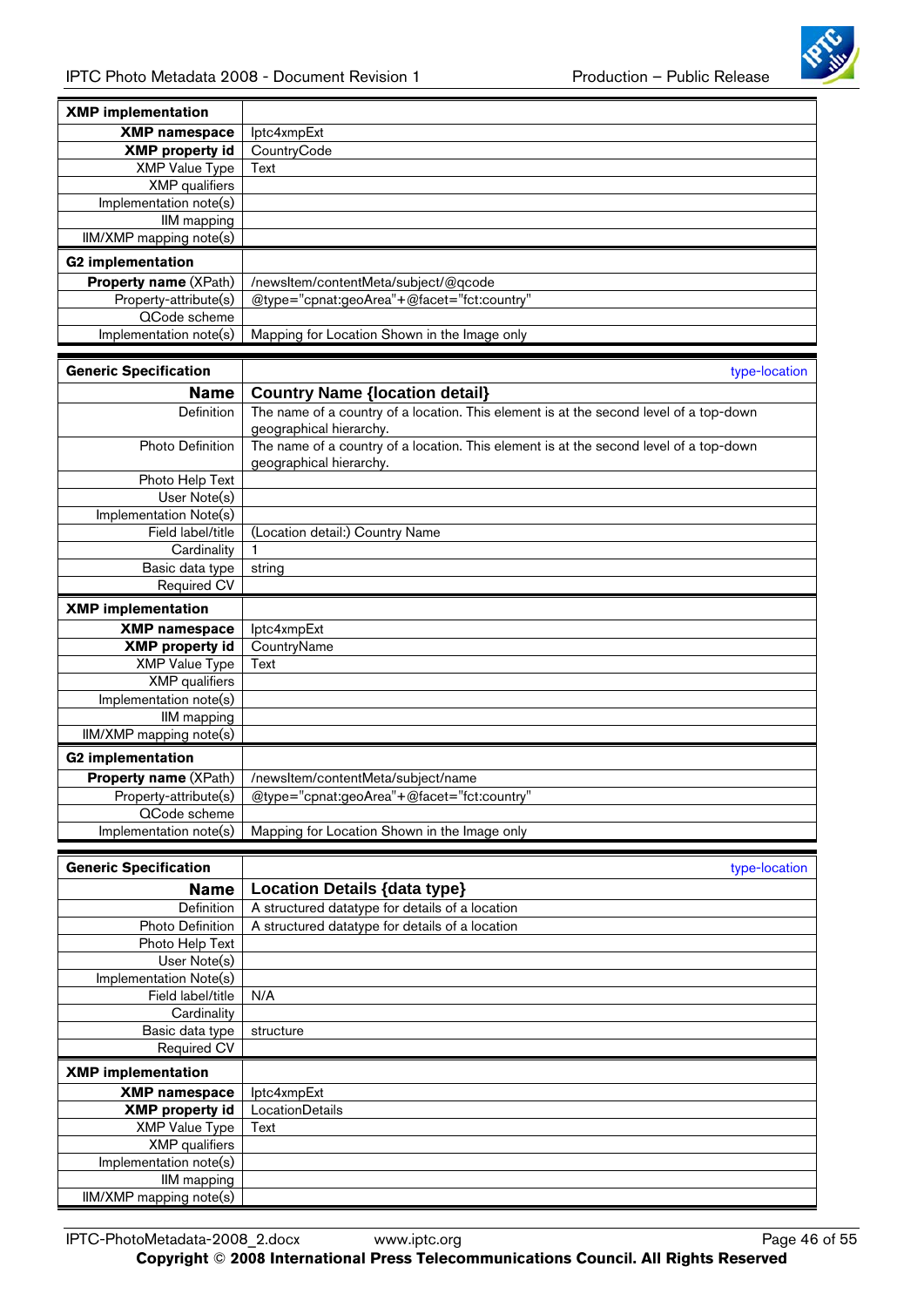

<span id="page-46-0"></span>

| <b>G2</b> implementation                    |                                                                                                  |
|---------------------------------------------|--------------------------------------------------------------------------------------------------|
|                                             |                                                                                                  |
| Property name (XPath)                       |                                                                                                  |
| Property-attribute(s)                       |                                                                                                  |
| QCode scheme                                |                                                                                                  |
| Implementation note(s)                      |                                                                                                  |
|                                             |                                                                                                  |
| <b>Generic Specification</b>                | type-location                                                                                    |
| <b>Name</b>                                 | <b>Province or State {location detail}</b>                                                       |
| Definition                                  | The name of a subregion of a country - a province or state - of a location. This element is at   |
|                                             | the third level of a top-down geographical hierarchy.                                            |
| <b>Photo Definition</b>                     | The name of a subregion of a country - a province or state - of a location. This element is at   |
|                                             | the third level of a top-down geographical hierarchy.                                            |
| Photo Help Text                             |                                                                                                  |
| User Note(s)                                |                                                                                                  |
| Implementation Note(s)                      |                                                                                                  |
| Field label/title                           | (Location detail:) Province/State                                                                |
| Cardinality                                 | $\mathbf{1}$                                                                                     |
| Basic data type                             | string                                                                                           |
| Required CV                                 |                                                                                                  |
| <b>XMP</b> implementation                   |                                                                                                  |
| <b>XMP namespace</b>                        | lptc4xmpExt                                                                                      |
| <b>XMP</b> property id                      | ProviceState                                                                                     |
| <b>XMP Value Type</b>                       | Text                                                                                             |
| <b>XMP</b> qualifiers                       |                                                                                                  |
| Implementation note(s)                      |                                                                                                  |
| IIM mapping                                 |                                                                                                  |
| IIM/XMP mapping note(s)                     |                                                                                                  |
| <b>G2</b> implementation                    |                                                                                                  |
| Property name (XPath)                       | /newsltem/contentMeta/subject/                                                                   |
| Property-attribute(s)                       | @type="cpnat:geoArea"+@facet="fct:provState"                                                     |
|                                             |                                                                                                  |
|                                             |                                                                                                  |
| QCode scheme                                |                                                                                                  |
| Implementation note(s)                      | Mapping for Location Shown in the Image only                                                     |
|                                             |                                                                                                  |
| <b>Generic Specification</b>                | type-location                                                                                    |
| <b>Name</b>                                 | <b>Sublocation {location detail}</b>                                                             |
| Definition                                  | Name of a sublocation. This sublocation name could either be the name of a sublocation to a      |
|                                             | city or the name of a well known location or (natural) monument outside a city. In the sense of  |
|                                             | a sublocation to a city this element is at the fifth level of a top-down geographical hierarchy. |
| Photo Definition                            | Name of a sublocation. This sublocation name could either be the name of a sublocation to a      |
|                                             | city or the name of a well known location or (natural) monument outside a city. In the sense of  |
|                                             | a sublocation to a city this element is at the fifth level of a top-down geographical hierarchy. |
| Photo Help Text<br>User Note(s)             |                                                                                                  |
|                                             |                                                                                                  |
| Implementation Note(s)<br>Field label/title | (Location detail:) Sublocation                                                                   |
| Cardinality                                 | 1                                                                                                |
| Basic data type                             | string                                                                                           |
| <b>Required CV</b>                          |                                                                                                  |
|                                             |                                                                                                  |
| <b>XMP</b> implementation                   |                                                                                                  |
| <b>XMP namespace</b>                        | lptc4xmpExt                                                                                      |
| <b>XMP</b> property id                      | Sublocation                                                                                      |
| <b>XMP Value Type</b>                       | Text                                                                                             |
| <b>XMP</b> qualifiers                       |                                                                                                  |
| Implementation note(s)                      |                                                                                                  |
| IIM mapping                                 |                                                                                                  |
| IIM/XMP mapping note(s)                     |                                                                                                  |
| <b>G2 implementation</b>                    |                                                                                                  |
| <b>Property name (XPath)</b>                | /newsltem/contentMeta/subject/                                                                   |
| Property-attribute(s)<br>QCode scheme       | @type="cpnat:geoArea"+@facet="fct:subLoc"                                                        |

IPTC-PhotoMetadata-2008\_2.docx www.iptc.org Page 47 of 55

**Copyright** © **2008 International Press Telecommunications Council. All Rights Reserved**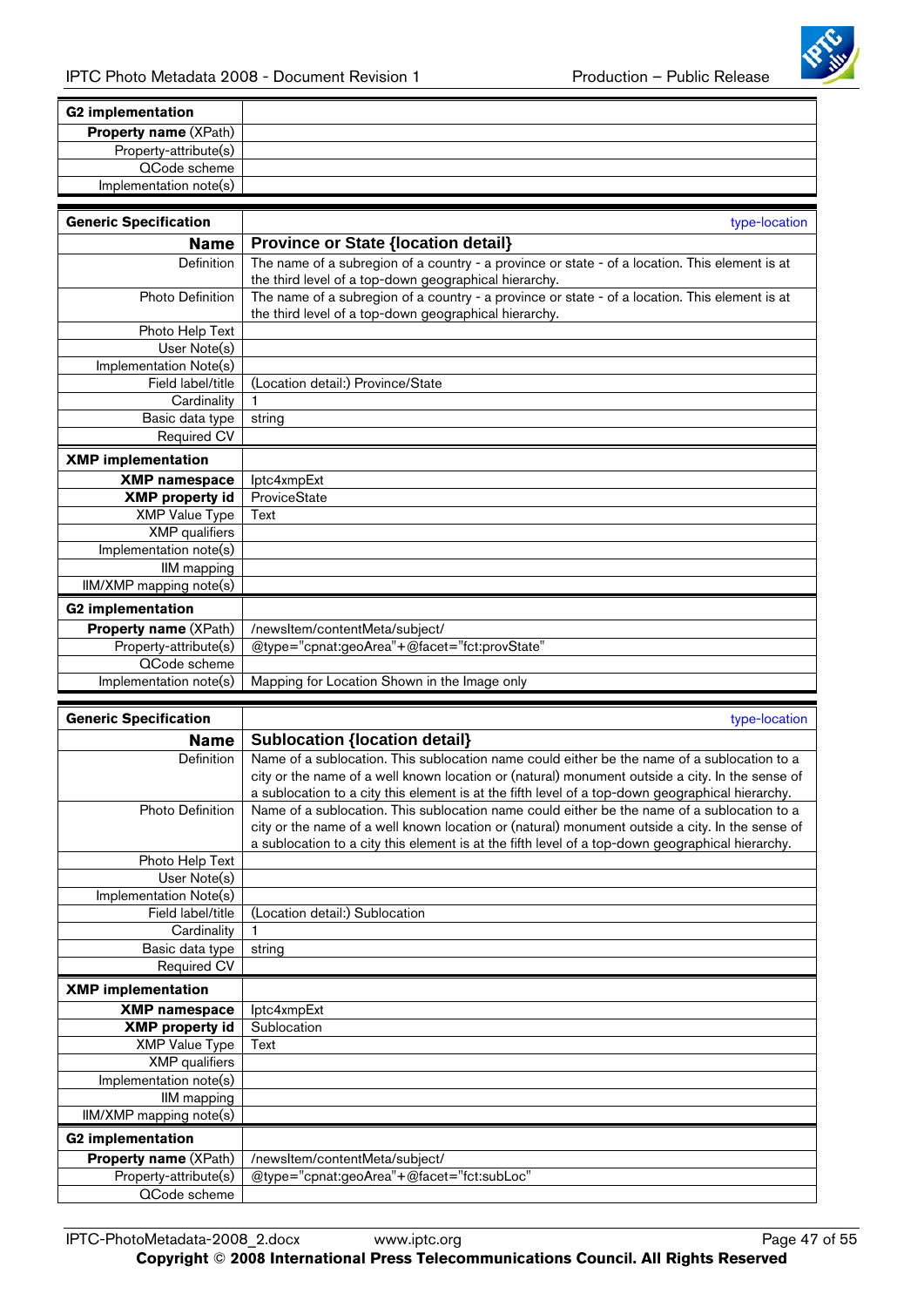

<span id="page-47-0"></span>Implementation note(s) | Mapping for Location Shown in the Image only

| <b>Generic Specification</b> | type-location                                                                                                                |
|------------------------------|------------------------------------------------------------------------------------------------------------------------------|
| <b>Name</b>                  | <b>World Region {location detail}</b>                                                                                        |
| Definition                   | The name of a world region of a location. This element is at the first (topl) level of a top-down<br>geographical hierarchy. |
| Photo Definition             | The name of a world region of a location. This element is at the first (topl) level of a top-down<br>geographical hierarchy. |
| Photo Help Text              |                                                                                                                              |
| User Note(s)                 |                                                                                                                              |
| Implementation Note(s)       |                                                                                                                              |
| Field label/title            | (Location detail:) World Region                                                                                              |
| Cardinality                  | 1                                                                                                                            |
| Basic data type              | string                                                                                                                       |
| Required CV                  |                                                                                                                              |
| <b>XMP</b> implementation    |                                                                                                                              |
| <b>XMP</b> namespace         | lptc4xmpExt                                                                                                                  |
| <b>XMP</b> property id       | WorldRegion                                                                                                                  |
| <b>XMP</b> Value Type        | Text                                                                                                                         |
| <b>XMP</b> qualifiers        |                                                                                                                              |
| Implementation note(s)       |                                                                                                                              |
| IIM mapping                  |                                                                                                                              |
| IIM/XMP mapping note(s)      |                                                                                                                              |
| <b>G2</b> implementation     |                                                                                                                              |
| <b>Property name (XPath)</b> | /newsltem/contentMeta/subject/                                                                                               |
| Property-attribute(s)        | @type="cpnat:geoArea"+@facet="fct:worldReg"                                                                                  |
| QCode scheme                 |                                                                                                                              |
| Implementation note(s)       |                                                                                                                              |
|                              |                                                                                                                              |
| <b>Generic Specification</b> | type-registryid                                                                                                              |
| <b>Name</b>                  | Item Id {registry entry detail}                                                                                              |
| Definition                   | A unique identifier created by a registry and applied by the creator of the item. This value shall                           |
|                              | not be changed after being applied. This identifier is linked to a corresponding Registry                                    |
|                              | Organisation Identifier.                                                                                                     |
| <b>Photo Definition</b>      | A unique identifier created by a registry and applied by the creator of the digital image. This                              |
|                              | value shall not be changed after being applied. This identifier is linked to a corresponding                                 |
|                              | Registry Organisation Identifier.                                                                                            |
| Photo Help Text              |                                                                                                                              |
| User Note(s)                 | This identifier may be globally unique by itself, but it must be unique for the issuing registry.                            |
| Implementation Note(s)       |                                                                                                                              |

| <b>Photo Definition</b>      | A unique identifier created by a registry and applied by the creator of the digital image. This   |
|------------------------------|---------------------------------------------------------------------------------------------------|
|                              | value shall not be changed after being applied. This identifier is linked to a corresponding      |
|                              | Registry Organisation Identifier.                                                                 |
| Photo Help Text              |                                                                                                   |
| User Note(s)                 | This identifier may be globally unique by itself, but it must be unique for the issuing registry. |
| Implementation Note(s)       |                                                                                                   |
| Field label/title            | (Registry Entry detail:) Item Identifier                                                          |
| Cardinality                  |                                                                                                   |
| Basic data type              | string                                                                                            |
| Required CV                  |                                                                                                   |
| <b>XMP</b> implementation    |                                                                                                   |
| <b>XMP namespace</b>         | lptc4xmpExt                                                                                       |
| <b>XMP</b> property id       | RegltemId                                                                                         |
| <b>XMP Value Type</b>        | Text                                                                                              |
| <b>XMP</b> qualifiers        |                                                                                                   |
| Implementation note(s)       |                                                                                                   |
| IIM mapping                  |                                                                                                   |
| IIM/XMP mapping note(s)      |                                                                                                   |
| <b>G2 implementation</b>     |                                                                                                   |
| <b>Property name (XPath)</b> | /newsltem/contentMeta/altId                                                                       |
| Property-attribute(s)        |                                                                                                   |
| QCode scheme                 |                                                                                                   |
| Implementation note(s)       |                                                                                                   |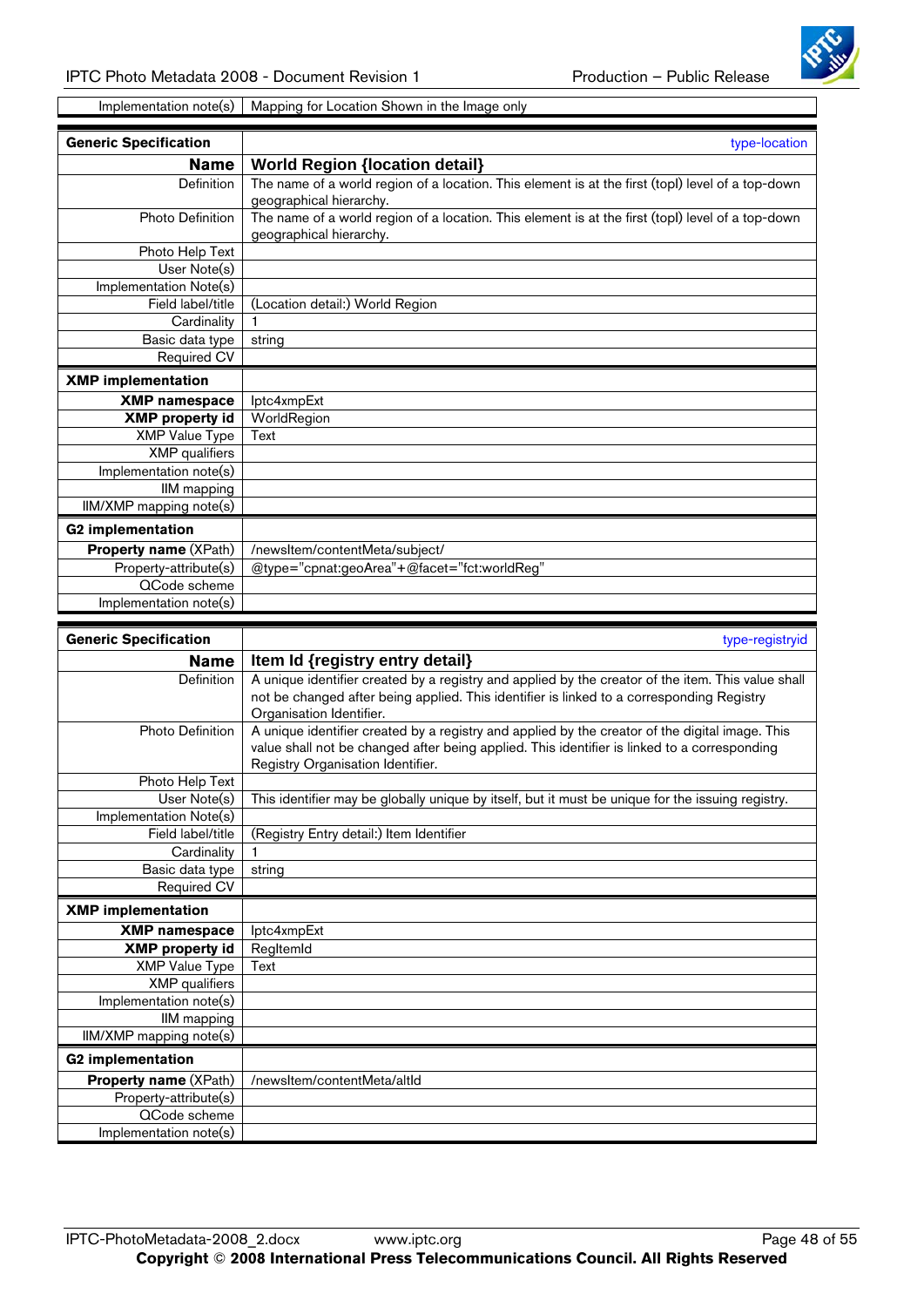Implementation note(s)



<span id="page-48-0"></span>

| <b>Generic Specification</b>                             | type-registryid                                                                                                                               |
|----------------------------------------------------------|-----------------------------------------------------------------------------------------------------------------------------------------------|
| <b>Name</b>                                              | Organisation Id {registry entry detail}                                                                                                       |
| Definition                                               | An identifier for the registry which issued the corresponding Registry Image Id.                                                              |
| Photo Definition                                         | An identifier for the registry which issued the corresponding Registry Image Id.                                                              |
| Photo Help Text                                          |                                                                                                                                               |
| $\overline{Use}$ Note(s)                                 |                                                                                                                                               |
| Implementation Note(s)                                   |                                                                                                                                               |
| Field label/title                                        | (Registry Entry detail:) Organisation Identifier                                                                                              |
| Cardinality                                              |                                                                                                                                               |
| Basic data type                                          | string                                                                                                                                        |
| <b>Required CV</b>                                       |                                                                                                                                               |
| <b>XMP</b> implementation                                |                                                                                                                                               |
| <b>XMP</b> namespace                                     | lptc4xmpExt                                                                                                                                   |
| <b>XMP</b> property id                                   | RegOrgId                                                                                                                                      |
| <b>XMP Value Type</b>                                    | Text                                                                                                                                          |
| <b>XMP</b> qualifiers                                    |                                                                                                                                               |
| Implementation note(s)                                   |                                                                                                                                               |
| IIM mapping                                              |                                                                                                                                               |
| IIM/XMP mapping note(s)                                  |                                                                                                                                               |
| <b>G2 implementation</b>                                 |                                                                                                                                               |
| Property name (XPath)                                    | /newsltem/contentMeta/altId/@type="RegOrgId"                                                                                                  |
| Property-attribute(s)                                    |                                                                                                                                               |
| QCode scheme                                             |                                                                                                                                               |
| Implementation note(s)                                   |                                                                                                                                               |
|                                                          |                                                                                                                                               |
|                                                          |                                                                                                                                               |
| <b>Generic Specification</b>                             | type-registryid                                                                                                                               |
| <b>Name</b>                                              |                                                                                                                                               |
| Definition                                               | <b>Registry Entry Details {data type}</b><br>A structured datatype for an entry in a registry, includes the id issued by the registry and the |
|                                                          | registry's id.                                                                                                                                |
| Photo Definition                                         | A structured datatype for an entry in a registry, includes the id for the image issued by the                                                 |
|                                                          | registry and the registry's id.                                                                                                               |
| Photo Help Text                                          |                                                                                                                                               |
| User Note(s)                                             |                                                                                                                                               |
| Implementation Note(s)                                   |                                                                                                                                               |
| Field label/title                                        | N/A                                                                                                                                           |
| Cardinality                                              |                                                                                                                                               |
| Basic data type                                          | structure                                                                                                                                     |
| <b>Required CV</b>                                       |                                                                                                                                               |
| <b>XMP</b> implementation                                |                                                                                                                                               |
| <b>XMP</b> namespace                                     | lptc4xmpExt                                                                                                                                   |
| <b>XMP</b> property id                                   | RegistryEntryDetails                                                                                                                          |
| <b>XMP Value Type</b>                                    | structure                                                                                                                                     |
| <b>XMP</b> qualifiers                                    |                                                                                                                                               |
| Implementation note(s)                                   |                                                                                                                                               |
| <b>IIM</b> mapping                                       |                                                                                                                                               |
| IIM/XMP mapping note(s)                                  |                                                                                                                                               |
|                                                          |                                                                                                                                               |
| <b>G2</b> implementation<br><b>Property name (XPath)</b> |                                                                                                                                               |
| Property-attribute(s)                                    |                                                                                                                                               |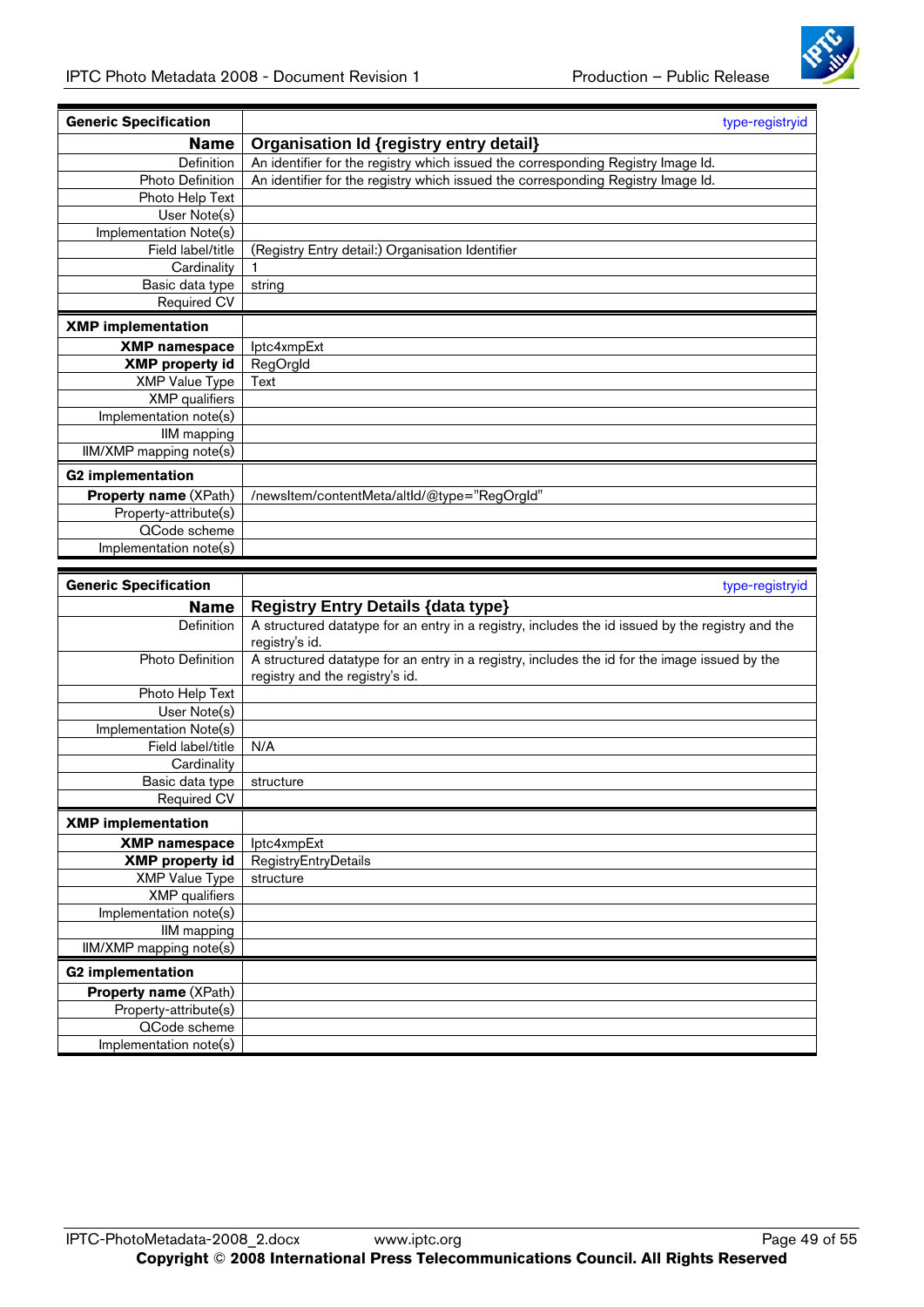

### <span id="page-49-0"></span>**References**

| <b>Name</b>              | <b>Source</b>                                                                     |
|--------------------------|-----------------------------------------------------------------------------------|
| Adobe XMP                | Adobe Extensible Metadata Platform (XMP)                                          |
|                          | http://www.adobe.com/products/xmp/                                                |
|                          | Specification as of September 2005                                                |
|                          | This document includes the specification of the metadata schemas Dublin Core, XMP |
|                          | Rights management and Photoshop which are referenced in this specification.       |
| <b>DC</b>                | Dublin Core metadata schema:                                                      |
|                          | http://www.dublincore.org/                                                        |
| <b>IPTC G2-Standards</b> | IPTC G2-Standards: EventsML-G2 and NewsML-G2 (as of 2008)                         |
|                          | http://www.iptc.org/G2-Standards/                                                 |
| <b>IPTC IIM</b>          | IPTC Information Interchange Model: http://www.iptc.org/IIM/ and                  |
|                          | http://www.iptc.org/std/llM/4.1/specification/llMV4.1.pdf                         |
| PhMdWP2007               | IPTC Photo Metadata White Paper 2007                                              |
|                          | http://www.iptc.org/goto?phmdwp2007                                               |
| <b>PLUS</b>              | Photo Licensing Universal System - PLUS: http://www.useplus.org                   |
|                          | PLUS specifications: http://www.useplus.com/useplus/standards.asp                 |
|                          |                                                                                   |
|                          |                                                                                   |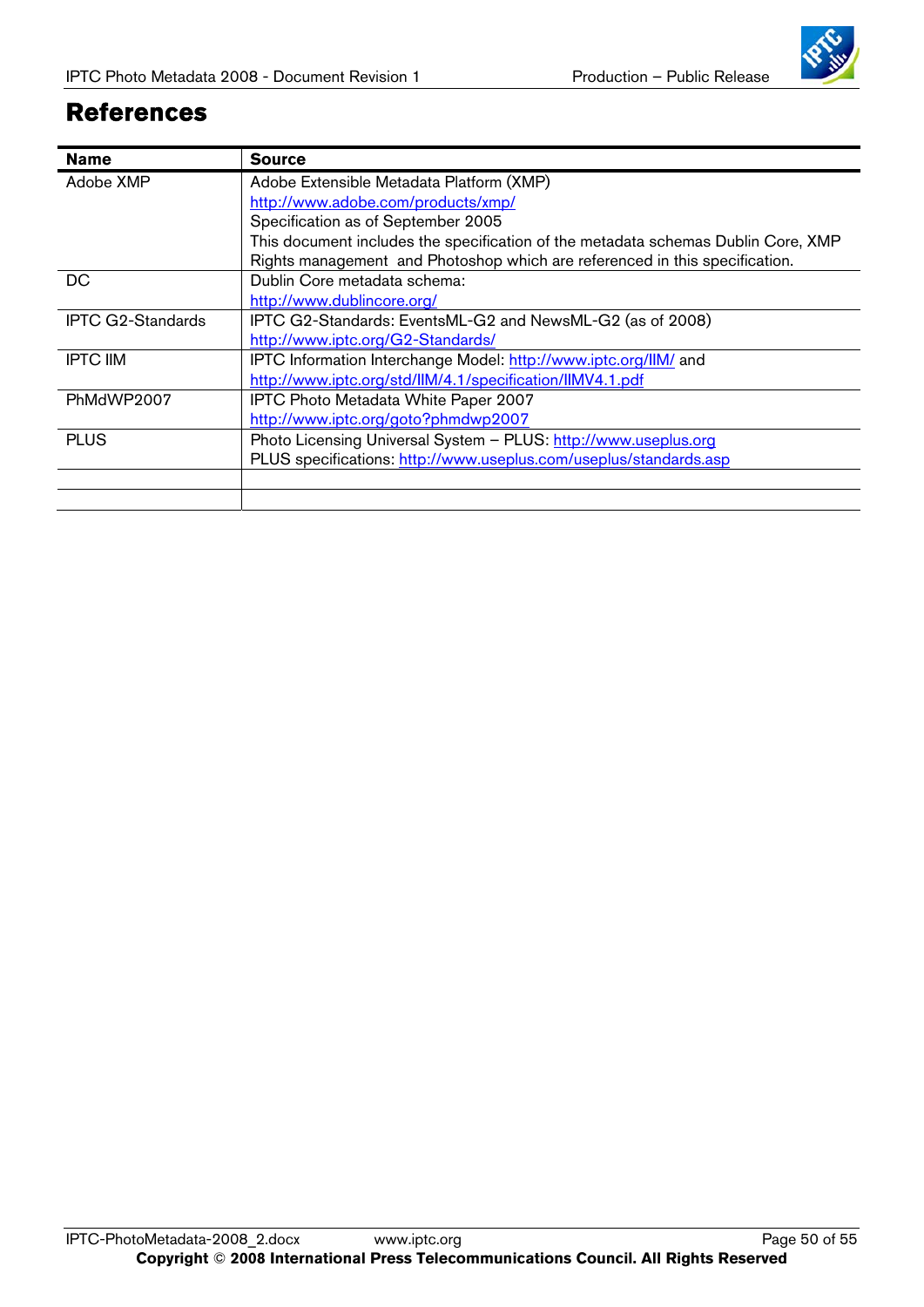

# <span id="page-50-0"></span>**Addendum 1: Persisting Technical Photo Metadata – a recommendation**

#### **Objectives for Technical Photo Metadata**

Technical photo metadata within the scope of this paper are:

- Digital camera manufacturers' metadata, including all Exif and MakerNote metadata that record the camera settings and image capture conditions
- ICC metadata in the form of ICC profiles, if embedded, that define the colours of the image in a standard way
- Other third-party application metadata, for example, Photoshop and Fotoware metadata, and face detection metadata
- File format metadata like that in Exif DCF2, camera RAW, JPEG 2000 or JPEG XR.

All these forms of technical metadata should be persisted, in addition to all other such as contained in the IPTC Core, IPTC Extension or IIM metadata.

Why do we need to persist technical metadata?

Technical metadata must be viewed as being just as important as descriptive (content oriented) metadata standards defined by the IPTC. Both types of metadata are essential to the business of picture agencies, news reporting and cultural heritage works.

The prime reason to preserve and maintain technical metadata is to take advantage of technical developments and digital photography. Workflows need to be faster and more efficient, saving time and money whenever and wherever possible, image quality needs to be higher, and search and retrieval for images needs to be more discerning and more fruitful.

The digital present and the digital future require a general all-round improvement in the use of resources and digital assets.

A more complete discussion regarding the benefits of keeping technical metadata is given in an extended version of "Pers[i](#page-54-0)sting Technical Photo Metadata" available <u>on the Ifra web site</u><sup>i</sup>. After reading this document, it should become clear that there is much to be gained by keeping all metadata and the highest advantages can be obtained at low cost through automatic software procedures.

## **Photo Workflows**

Whenever photos are captured by digital cameras, metadata is written into the image file. Subsequently, additional metadata is written by the photographer, picture desk editor, picture librarians and also automatically by application and system software.

Software applications need to be aware of metadata that has been added to the image by, firstly, the digital camera and, secondly, by other people or another application, so that a complete record of metadata is preserved and persisted with each image as it passes through every stage of the workflow.

#### How to persist metadata in different workflows

Workflow diagrams are shown here for the persistence of technical metadata for:

- a) the general case
- b) a news picture agency
- c) a newspaper

The workflow diagrams that have red asterisks show where metadata can be invalidated or lost, if the software application does not fully support technical metadata by updating certain fields after processing and correctly writing the metadata into the image file on saving.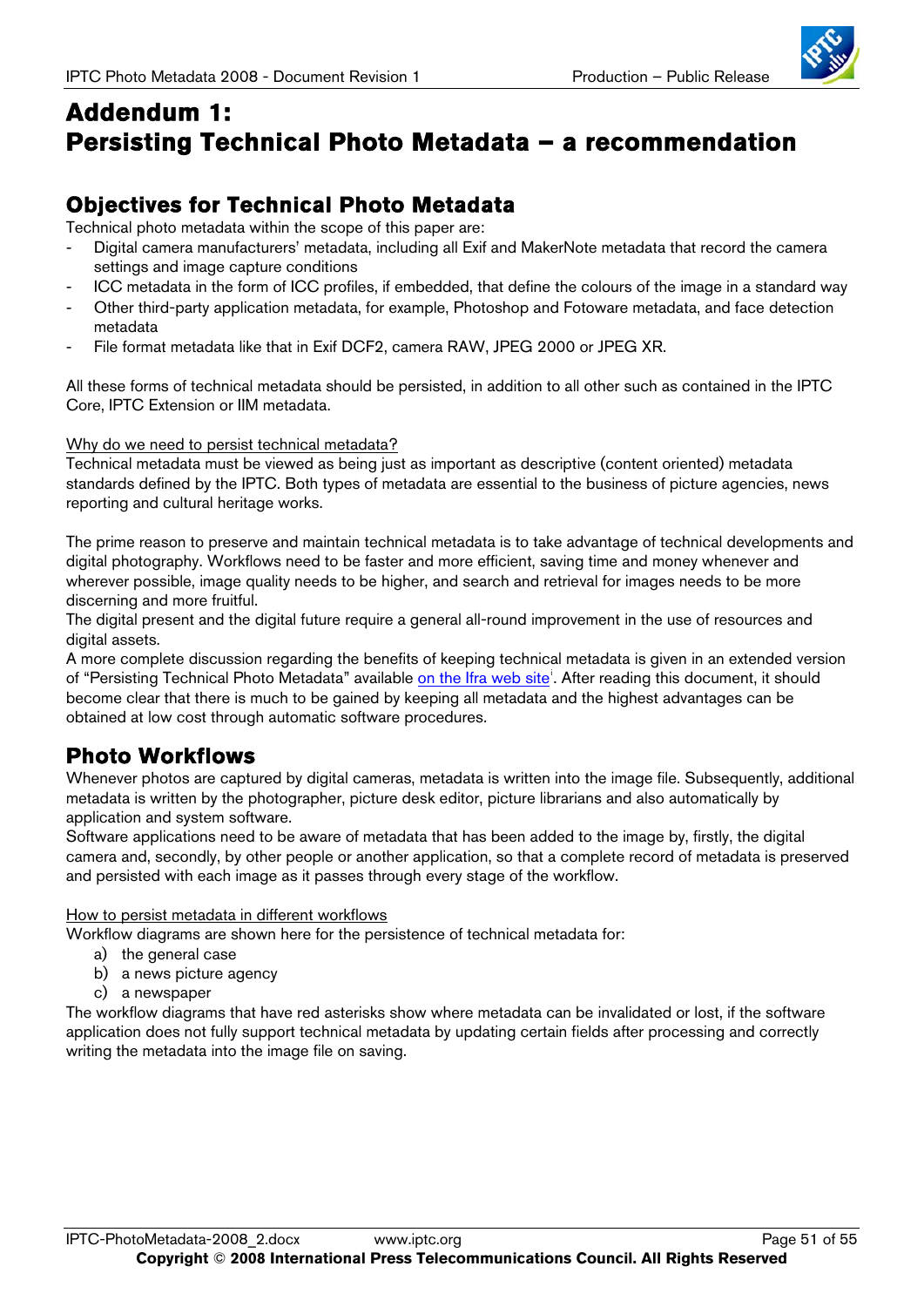



At every stage in the value chain, starting with downloading images from the camera to a storage device, and at every further stage of picture annotation and editing, only software that persists and maintains all photo metadata should be used.

#### IPTC-PhotoMetadata-2008 2.docx www.iptc.org Page 52 of 55 **Copyright** © **2008 International Press Telecommunications Council. All Rights Reserved**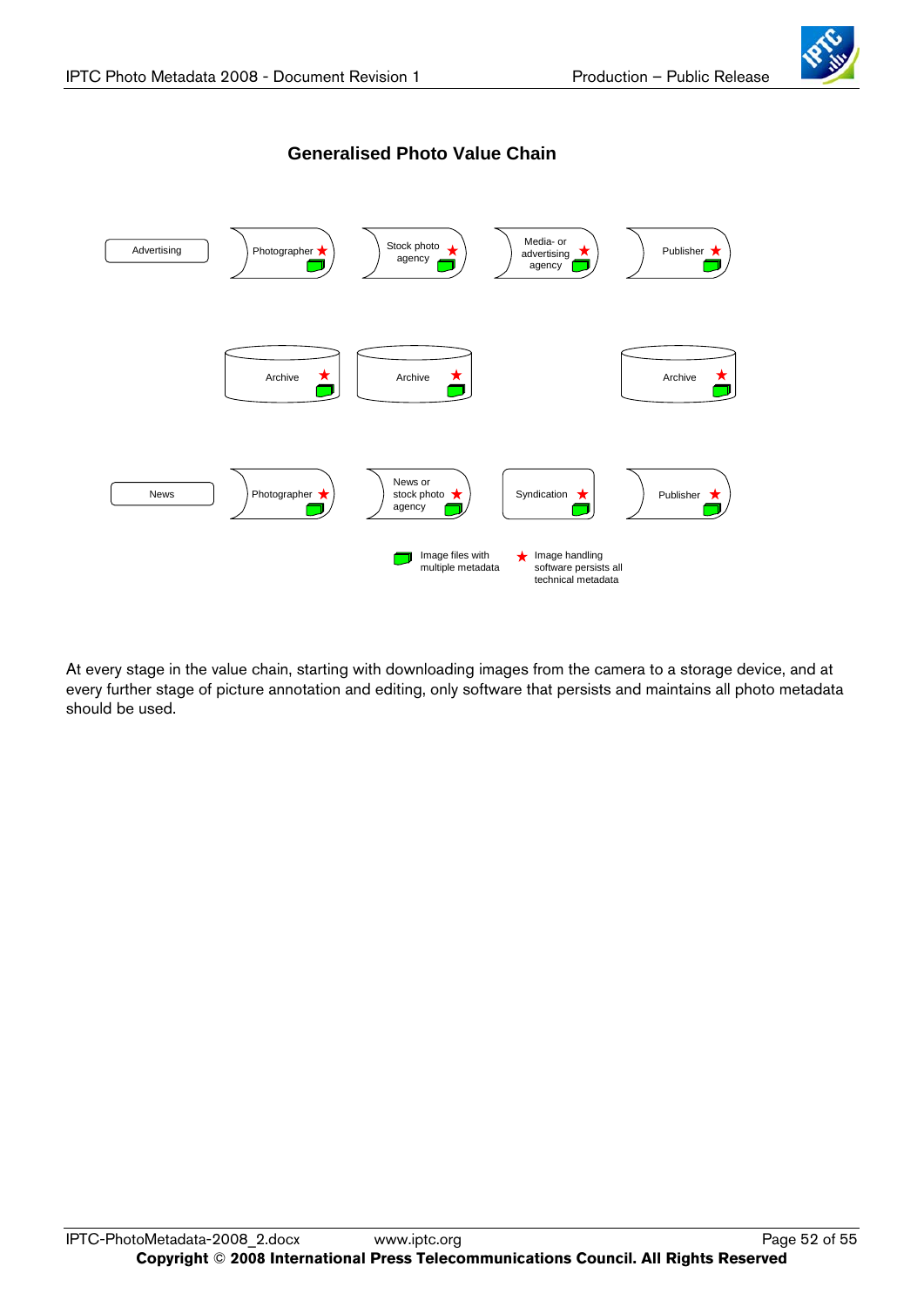



#### **News Agency Workflow**

(example from dpa, Deutsche Presse-Agentur)

#### **U.S. Newspaper's Workflow**

( a typical example )

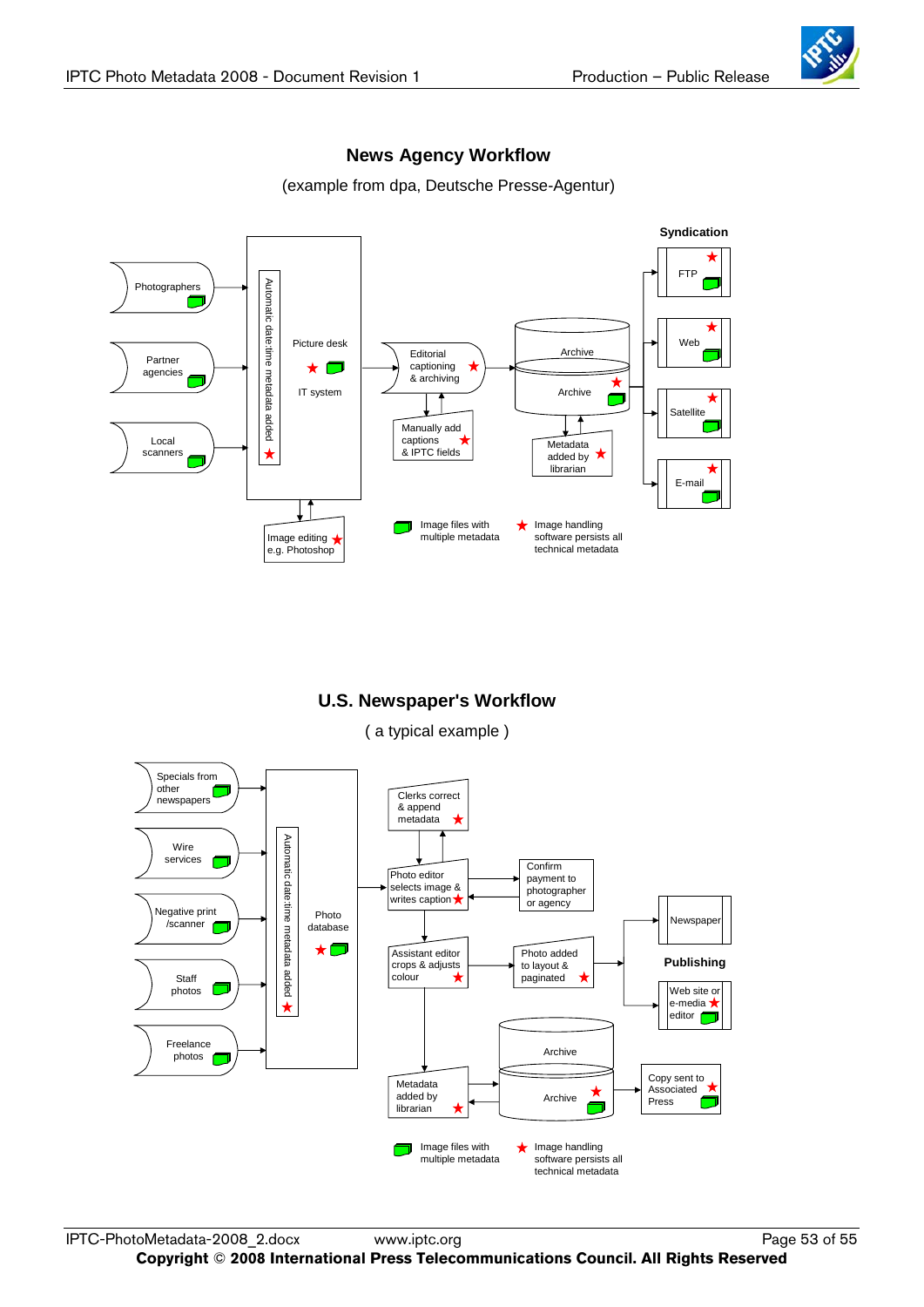#### <span id="page-53-0"></span>**Recommendations**

1. Persisting technical metadata means all metadata properties and their values relating to: - Basic file management (e.g. file type, image dimensions in pixels, orientation, image data compression parameters) MUST BE PERSISTED AND MAINTAINED to record the current state of the image - Administration (e.g. date and time of capture, creator, copyright holder, GPS, unique image ID) MUST BE PERSISTED AND MAINTAINED

- Camera settings (e.g. auto- or manual exposure, auto- or manual focus, colour space and colour profile, ISO setting, scene type, camera ID, lens ID) MUST BE PERSISTED AND NOT CHANGED

- Image capture conditions (e.g. exposure time, lens aperture, distance to subject) MUST BE PERSISTED AND NOT CHANGED, and

- Descriptions (e.g. comments, title) are to be added and ARE OPTIONALLY PERSISTED AND EDITED.

- 2. All metadata, descriptive and technical, should be persisted in accordance with the first recommendation, above, as long as each image file remains digitally accessible. All JPEG-based Exif, TIFF/EP and camera RAW files contain technical camera metadata. PDF files also contain technical metadata, as do the new generation of file formats, JPEG 2000 and JPEG XR.
- 3. All technical metadata should be persisted, even if they are not required for use by the current application in a workflow step. Any application should not be limited by inadequate metadata processing of software in a previous workflow step. It should not remove any property.
- 4. Versioning metadata, to historically record all modifications to the image, is optional. Similarly, an application must be able to update standard metadata, where appropriate.
- 5. If the picture data is edited, for example through orientation, colour characterisation, sizing or cropping, then the pertinent metadata (e.g. pixel height and width) and the thumbnail image need to be updated in the file to be commensurate with the main picture data.
- 6. Image suppliers should persist all of the technical metadata, both standard and proprietary, in its existing and standardised form within the respective image files (Exif, TIFF, JPEG 2000, RAW, PDF, DNG etc.). Not just one schema for metadata has to be supported today, but several - IPTC IIM and IPTC Core, IPTC Extension, TIFF, Dublin Core, Exif, ICC and others.
- 7. In order for the technical metadata to be usable by the widest range of existing applications, technical metadata is required in its original schema. The Exif format, for example, is by far the most common digital camera format and schema for digital pictures. All automatic image processing applications cater first and foremost for this format and schema, while extending their capabilities to other less common formats as well. Technical metadata originating from the camera-, ICC profiles-, GPS information- and face detection metadata, should remain in the schema in which it was originally created by the camera or application. This would ensure maximum compatibility with clients' and customers' systems and workflows today. If technical metadata is repeated in another schema within the same file, the metadata should still be persisted to its fullest extent in its original schema. Additionally, any updating of a metadata property that becomes necessary in one schema, for example because of, image processing or administration, should be automatically replicated by the software in each of the other metadata schemas where the same property appears in that file. Without this assistance, photo sources have problems in keeping multiple sets of the same metadata current and synchronised within the file.
- 8. For the future, the use of a single schema for all metadata is to be recommended, but not until such a schema is approved by all bodies that issue imaging file standards (e.g. ISO, IEC, ITU, JEITA, JPEG, ICC).
- 9. Archived images should be a copy of the original picture data and full metadata so that, as the use of technical metadata develops, it shall become possible to take advantage of new algorithms to further improve image quality, the use of image resources and asset management.